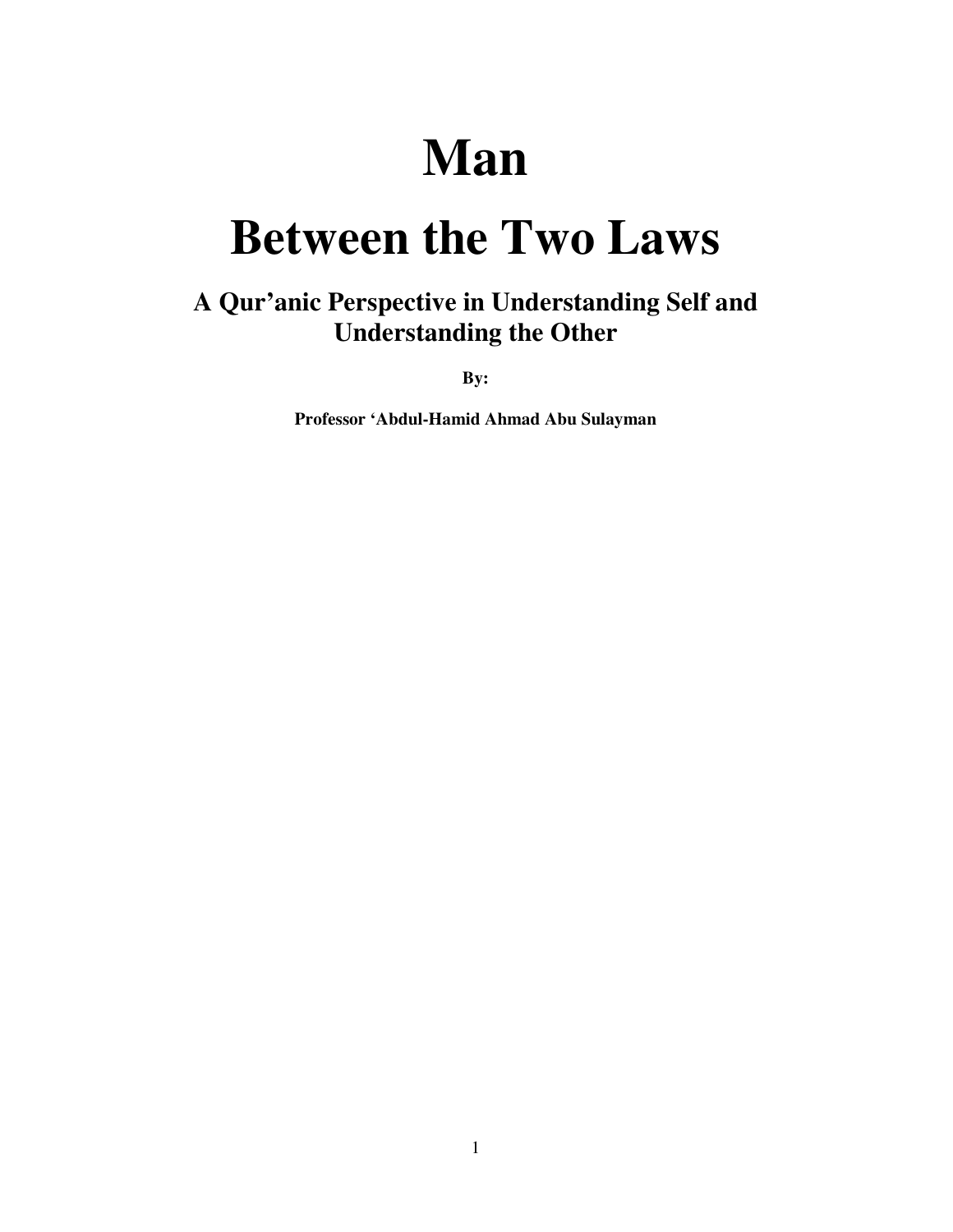#### **Table of Contents**

**Introduction** Man between Two Laws A Qur'anic Perspective in Understanding Self and Understanding the Other Preface: Sensible Philosophy is Strong Certainty Science Needs Guidance of Faith Science Needs Guidance of Faith Guided Knowledge Leads to Faith The Topic: Essence of Animal: A soulless clay life Man as a Product of Light and Clay: Everlasting Life Materialism is the law of the jungle, oppression and injustice Might is right is the law of materialistic, racial and colonial West Cruelty of Colonialism, Fascism and Zionism: Satan's meeting with animal The Law of the Soul is Law of Light and Justice: Clarity of vision is the serious path and the life buoy Key to relating with others: Methodical knowledge and centers and departments of Western studies: Back to the Beginning: Light of Faith, Path of Shura and Power of Brotherliness Not every question has an answer: Essence of Man's Worldly Life: Embodiment of values of light and elevation of the materialism of clay "And of knowledge, you (mankind) have been given only a little." The Ummah Has a Role to Play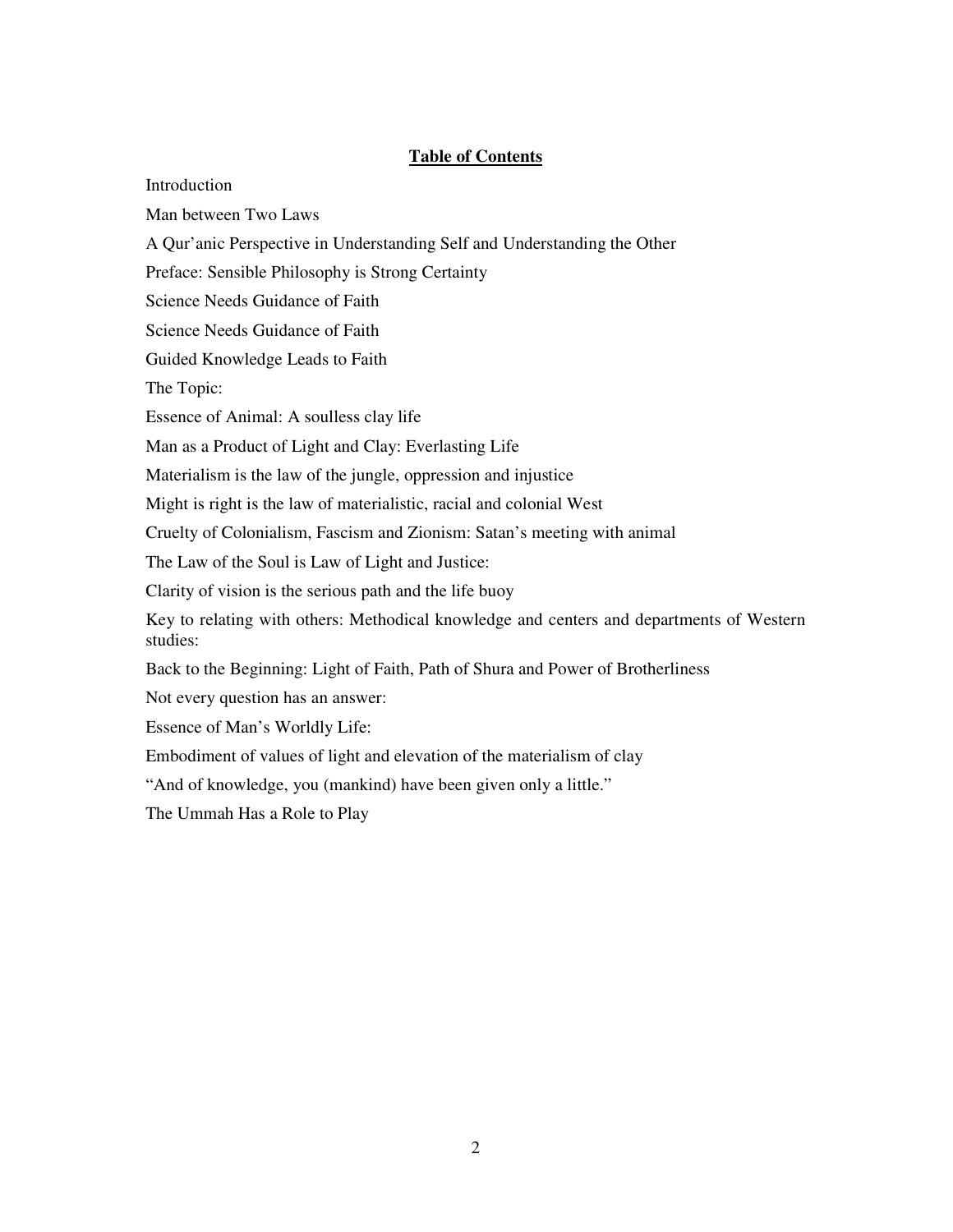#### **In the Name of Allah, Most Gracious, Most Merciful**

#### **Introduction**

Indeed, clarity of Islamic vision is a foundation stone for the Ummah's movement towards the correct direction. The Glorious Qur'an is the basic source from which this vision can be drawn. For, without this vision, the Ummah cannot understand its nature and the reality of its goal. Without self-understanding and clear vision, it is impossible for the Ummah to move forward, advance its energies and rebuild itself.

Clarity of vision and recognizing the starting points are essential in understanding self and the other, and as such, understanding foundations of effective interaction with the other.

The Ummah has suffered a lot from lack of clarity of vision and lack of understanding of self. This has led, and still leads, to gloominess, disorder and blind imitation of the other. This phenomenon has sapped the Ummah's energy and weakened its resolve.

As a result of reflections on entireties of the universe through the Qur'anic universal vision, I found myself understanding the universe, humans and their relationships and Islam's and the Ummah's stance regarding them in such a way that is so clear, so sublime and so brilliant as I have never realized before. This Qur'anic vision equally enabled me to know the 'other' that is 'the West', its nature and perspectives, and points of agreement and disagreement with it. It provided the key of understanding to many things that had hitherto been difficult to comprehend and deal with.

Hence, I could not help but grab my pen and write down these reflections and present them to the dear reader and the Muslim thinkers. Perhaps it will stimulate more reflections and deeper study of understanding the universal Qur'anic vision in the important strategic sphere so that the Ummah can be put anew upon the serious path, the Islamic civilization can be refined and the Ummah's civilizational and reform energy can be rejuvenated. It is then that the Ummah can effectively face the challenges of the age, and strongly and competently redirect the path of humanity towards the light of truth, justice and peace.

Without clarity of vision, without understanding the self, without cultural purification, without putting an end to blind imitation, without healing the children of this Ummah from psychological diseases of perversion and backwardness, without understanding the other which is 'the West' and without knowing how to efficiently deal with it; there would be no way to rebirth, power, reform and the Ummah's claiming back of its role of providing leadership and guidance for human civilization.

It is my hope that this book and this attempt at understanding the noble Qur'an and drawing out the universal Qur'anic vision will gain the attention of and stimulate reflections from the Muslim thinkers. I equally hope that the thinkers will take this attempt of mine into consideration in their intellectual and reform efforts so that the Ummah would e able to claim back its wellbeing and find its way towards accomplishing its mission, fulfilling its trust and providing guidance for humanity and human civilization.

Success and appropriateness are granted only by Allah.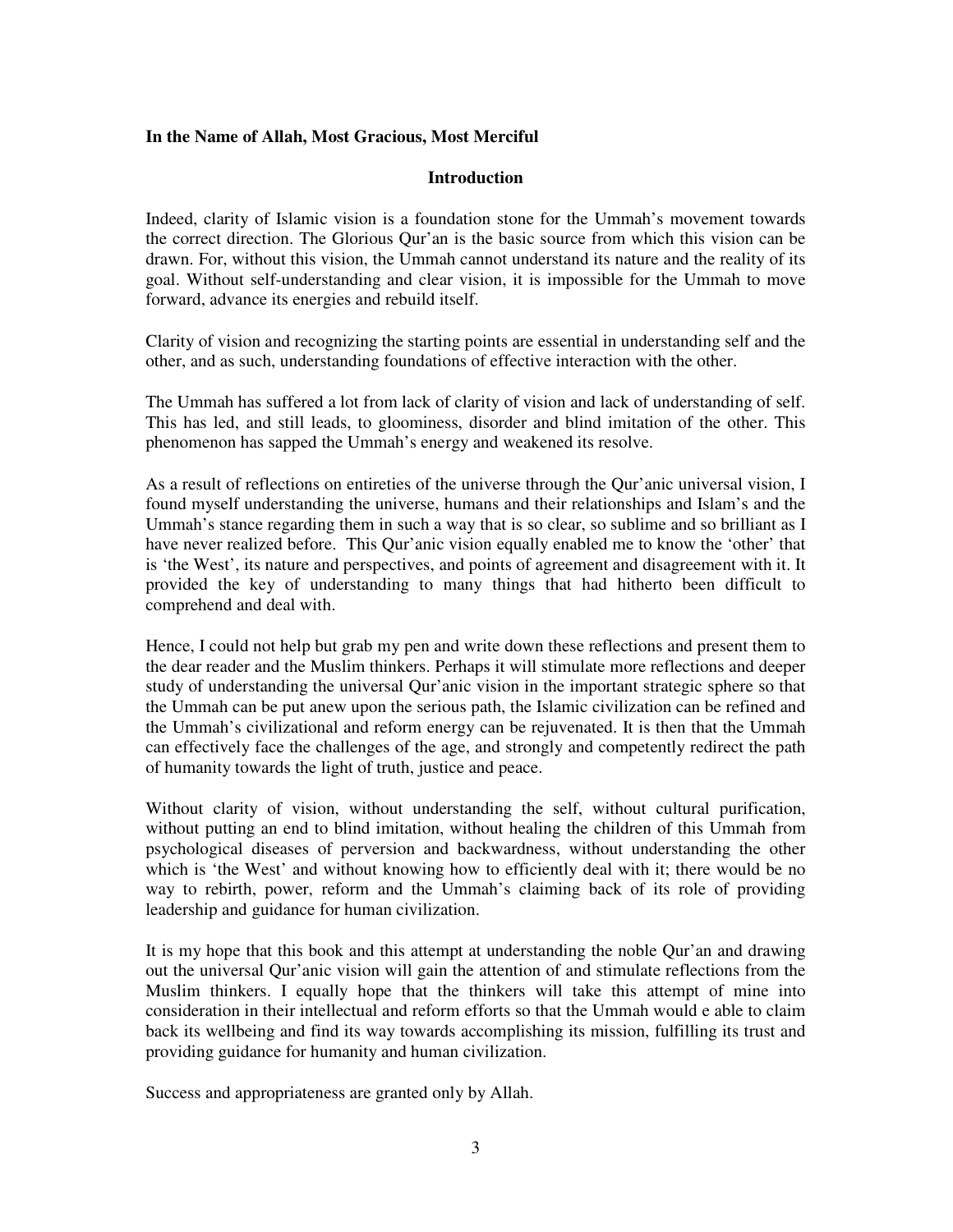Professor Abdul-Hamid Ahmad Abu Sulayman

27/7/1423 A.H.

5/9/2002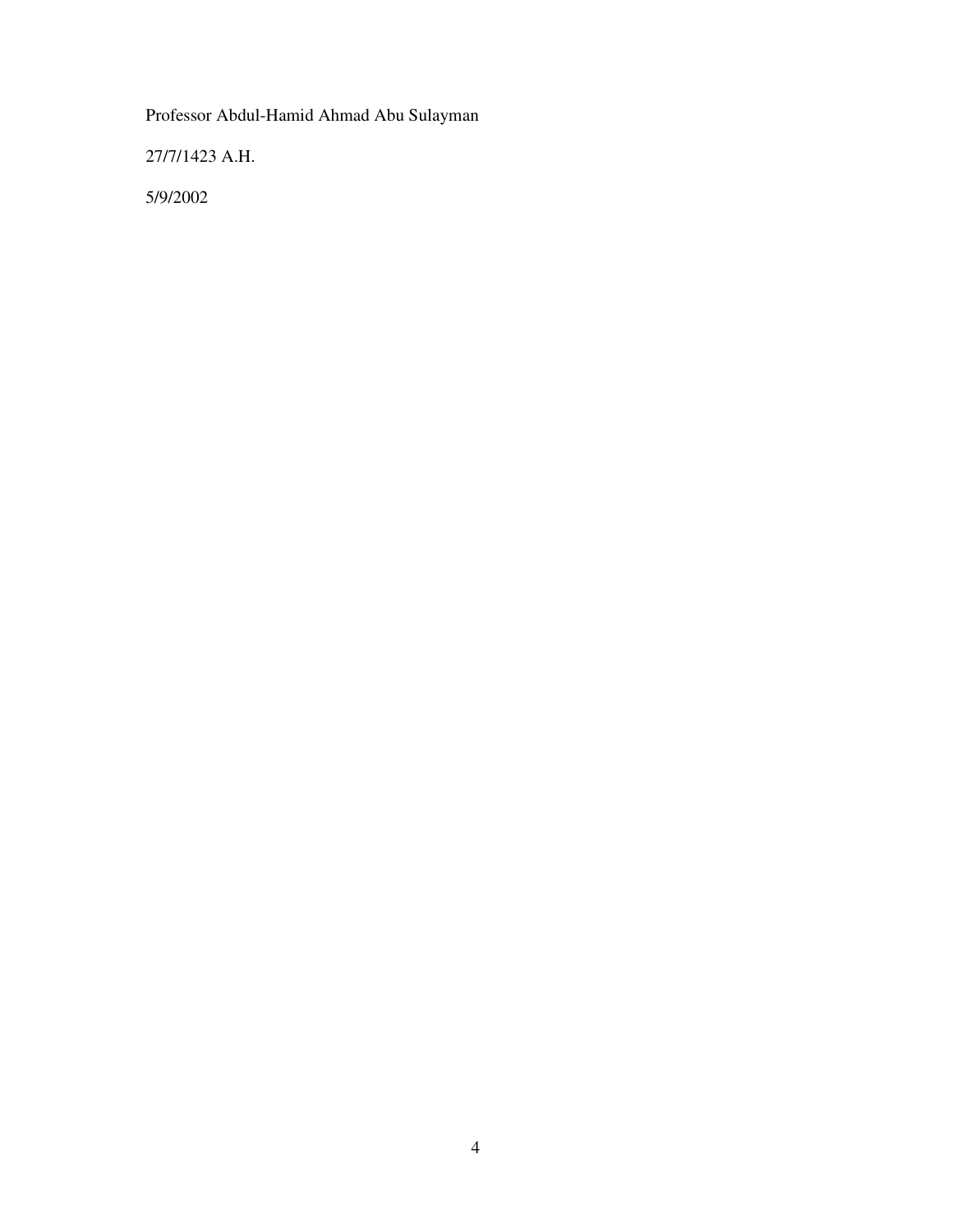#### **Man between Two Laws**

#### **A Qur'anic Perspective in Understanding Self and Understanding the Other**

#### **Preface: Guided Philosophy is Strong Certainty**

Man is born with intellect and understanding through which he is distinguished from other creatures. It is this distinction that the Qur'an refers to in Allah's statement:

[ وَعَلَّمَ آدَمَ الأسْمَاء كُلُّهَا ]

*"And He taught Adam all the names (of everything)."* (Al-Baqarah 2:31)

The purport here, as far as I am concerned, was not to teach Adam how to pronounce the names of these things. For, man's formation and ability upon which Allah created him do not indicate that. Rather, the meaning was the knowledge about names of things – in all languages – which our father did not see in his primitive civilizational condition.<sup>1</sup> The occurrence of that in such condition has no impact on the history of man and there is no practical proof for it in known human natures and capabilities.

If we recognize that mere names are meaningless and valueless if there is no understanding of their essence and indications in any form, such as their nature, reality and functions then the possible interpretation of knowing the names as mentioned in the above verse should be man's ability to understand, to sort out the collectives and trace them back to their origins and species. This is a clear matter in the case of Adam's creation when he was proportioned and breathed into. For example, chairs, apartment floors and animals have various shapes, colors, appearances and compositions. And each of these is different from the other. However, they can all be traced back to similarities and dimensions that bring these entities together and form them into kinds and species. There is, for instance, office chair, reception chair or car chair (seat). There is also big chair, small chair, wooden chair, iron chair or plastic chair. Equally, there are chairs of different colors, shapes and sizes. However, the common factor that brings them all together is that they are a tool for sitting and resting on.

Hence, man's ability to differentiate between things and sort them out is the origin of his knowledge and cognizance skill, his thought and invention generating power and his capability to engender signs of names in different human languages. Therefore, in my opinion, man's ability to understand, his linguistic capabilities that enabled him to create codes and apply the same to the named objects, and his ability to use these designations are indeed the foundation of his civilizational and constructional aptitude.

Without man's ability to form codes and use them, he could not have been able to write, develop sciences nor could he have been able to play his role on the earth as the successive

<sup>-</sup><sup>1</sup> The type of faith that our father Adam had in Allah and the type of relationship he had with Him is a sentimental matter that is not related to the materialistic, constructional, civilizational and cultural matter. For example, a simple Bedouin man in the desert might have better faith and purer inwardly and sentimentally than many prominent and arrogant scholars, let alone the atheists of the most developed civilizational headquarters in the world.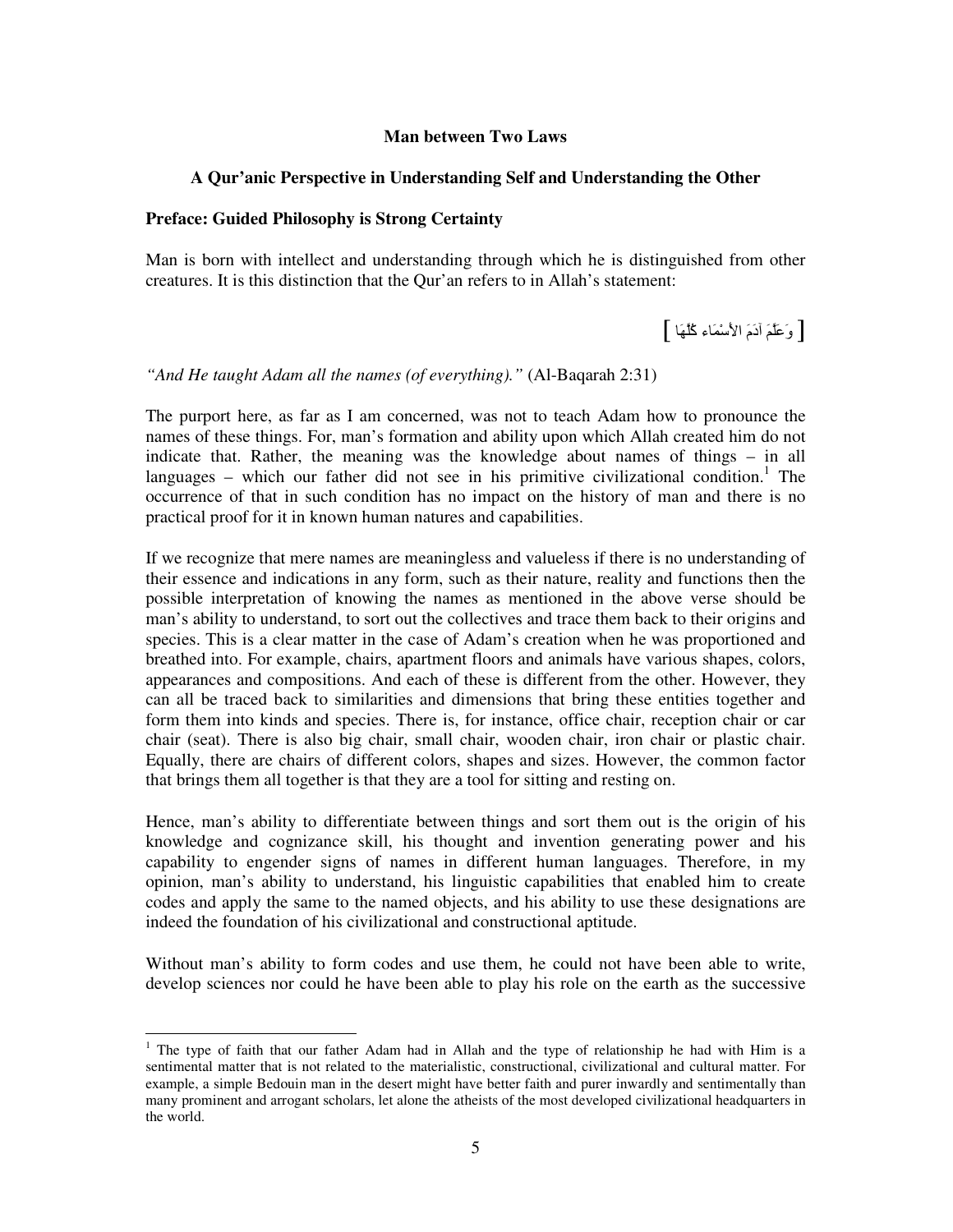authority. Therefore, this is what is meant by, 'teaching names' unto which the noble Qur'an refers and by which man is distinguished.

The intelligence and understanding by which Allah distinguished man necessitate the capacity to think, reflect, contemplate, research and scrutinize, as s well as the power to generate thoughts. This divinely endowed intelligence and cognizance also necessitate the ability to design creative structures, perfect the arts in his life and taking a guide for himself that would lead him through paths of life in a way that will help him understand the essence of life and shoulder its burdens and responsibilities.

It is essential for human intelligence and cognizance – in view of his ability to use them to understand and think – to inquire about the nature of his own being and the meaning of his own life and the world and the purpose of the same. He should be able to ask about the source of this existence and this world; about the essence of its entities, their relationships and differences; about the nature of his relationships with these entities; and about his fate and the fate of his world.

This aspect is the spiritual aspect of man. It is the source of religion that forms an essential part of human life and expectations. It is from this aspect that this question emanates; it is from it that this religious, philosophical and conscience-inspired research. It is something that seizes everyone by the collar in one form or another. This is the problem that has been keeping thinkers and philosophers busy – throughout ages – in its different dimensions, invisibles and riddles, and it shall continue to bother their minds till Allah inherit the earth and whatever is on it.

It is an aspect whose topics have been discussed by different religions, beliefs and philosophies. It is on account of it that messages of the Prophets came and for the purpose of which the guided and guidance-providing Messengers were sent.

It has been clear – and it still is – that man that is a just a part of the creation, in view of his limited intelligence, reasoning and understanding – cannot have comprehensive, absolute and unlimited understanding. It is here that he is in dire need of landmarks that will show him what he is ignorant of, of paths of life, guide him to the goals of life, create in his heart sense of security and tranquility, explain to him the essence of his life, and the purpose and the final result of this existence and how to deal with the same and seek safety at the end of this life. Religions and beliefs based on matters of the Unseen came up – throughout ages – as the source of guidance and the spring of security and tranquility for human mind.

In spite of men's belief in their inherited faiths and religions, human intelligence, in its endowed inclination towards striving for understanding and knowledge, still asks questions, makes observations and attempts to apply logical understanding to everything. Beside the natural and sentimental faith, the human intelligence still engages in logical search for the source and essence of this existence; it still rationally explores the goal and the end of this existence. These are questions that attracted the attention of philosophy and the philosophers, within the limited human intelligence and logic.

Philosophy in this context is just a demonstration of man's inborn desire for logical understanding and sensory cognizance. If man, a thinker or a philosopher understands the nature of this matter whenever he approaches it and is convinced of the limitedness of his logic and his partial understanding of it, his research and thinking will certainly become a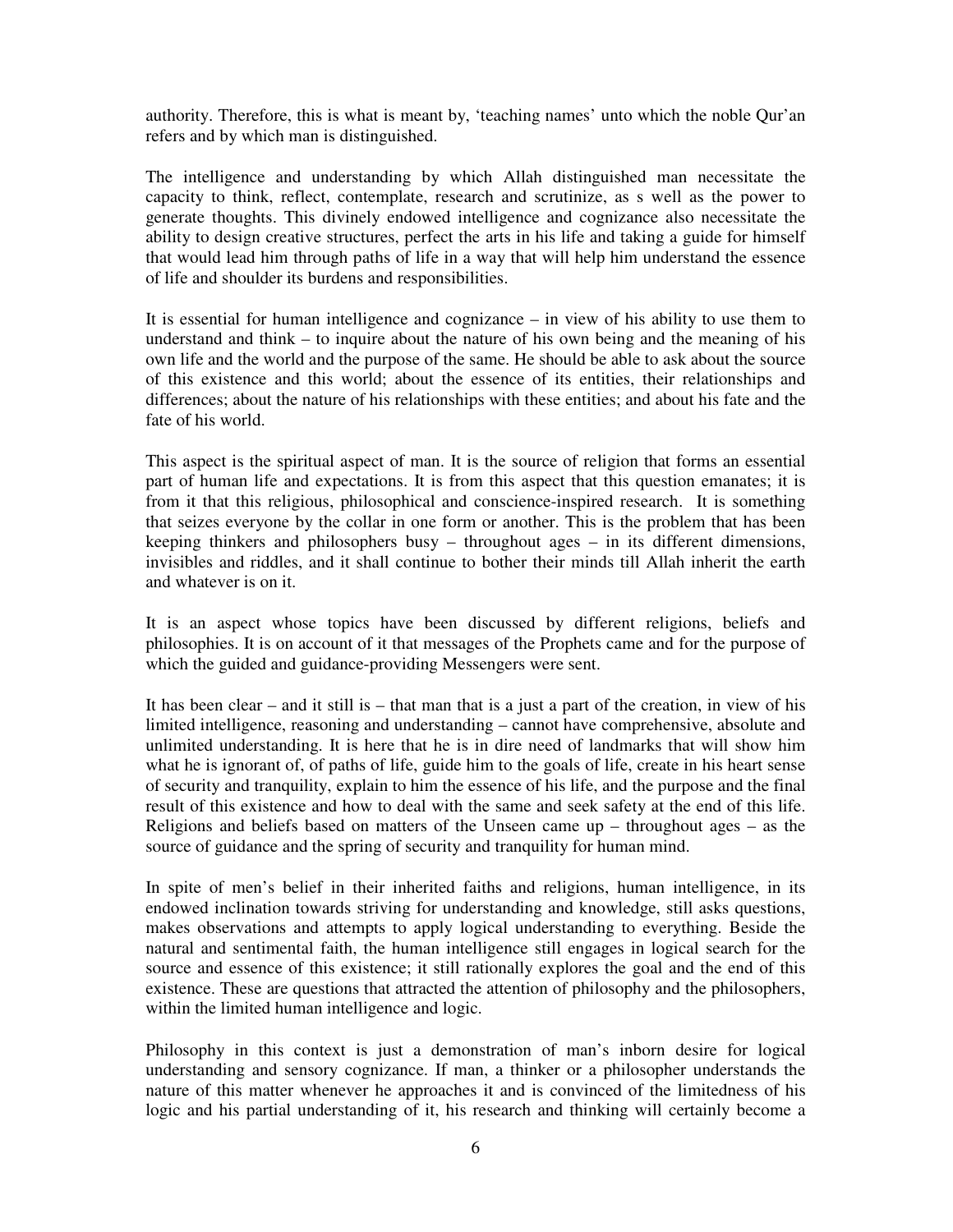means of arriving at the light of the possible knowledge and a conveyor that takes him to increased peace of mind and greater faith. Then, knowledge based on logic will not contradict the knowledge based on faith and sentimental tranquility.

#### **Science Needs Guidance of Faith**

The guided knowledge of the Angels led to faith and tranquility. By the virtue of what they already knew of the nature of man while he was in his animal phase before Allah proportioned him and gave him soul, intelligence and knowledge; they wondered about his animal traits and capacity to be mischievous, unjust and aggressive. But the answer given by the Creator, the Possessor of the supreme power and absolute knowledge allayed their fears, gave them peace of mind, strengthened their faith and inspired their acceptance. Allah informs us in the Qur'an:

[ وَإِذْ قَالَ رَبُّكَ لِلْمَلائِكَةِ إِنِّي جَاعِلٌ فِي الأَرْضِ خَلِيفَةً قَالُواْ أَتَجْعَلُ فِيهَا مَن يُفْسِدُ فِيهَا وَيَسْفِكُ الدِّمَاء وَنَحْنُ نُسَبِّحُ بِحَمْدِكَ وَنُقَدِّسُ لَكَ قَالَ إِنِّي أَعْلَمُ مَا لاَ تَعْلَمُونَ ۖ وَعَلَمَ آدَمَ الأَسْمَاء كُلُّهَا ثُمَّ عَرَضَهُمْ عَلَى الْمَلاَئِكَةِ فَقَالَ أَنبِئُونِي بِأَسْمَاءِ هَـؤُلاء إن كُنتُمْ صَادِقِينَ. قَالُواْ سُبْحَانَكَ لاَ عِلْمَ لَذَا إلاَّ مَا عَلَمْتَنَا إنَّكَ أنتَ الْعَلِيمُ الْحَكِيمُ ]

 *"And (remember) when your Lord said to the angels: "Verily, I am going to place (mankind) generations after generations on earth." They said: "Will You place therein those who will make mischief therein and shed blood, - while we glorify You with praises and thanks (Exalted be You above all that they associate with You as partners) and sanctify You." He (Allâh) said: "I know that which you do not know." And He taught Adam all the names (of everything), then He showed them to the angels and said, "Tell Me the names of these if you are truthful." They (angels) said: "Glory be to You, we have no knowledge except what You have taught us. Verily, it is You, the All-Knower, the All-Wise.""* (Al-Baqarah 2:30-32)

As for the conceited Satan who had been misled by his partial knowledge, blinded from recognizing his own limits and limitedness of his knowledge and understanding and deceived by the destructive animalistic nature that Allah had created in man. Here, Satan's situation was akin to that of many ignorant but arrogant and atheist 'scholars' who believed that with little knowledge, they possess the reality, and encompass all causes in knowledge, thereby allowing themselves to be led to misguidance and error, disbelief, haughtiness; Just like Satan.

In the following verses, Allah tells us more about Satan's intransigence:

[ إِذْ قَالَ رَبُّكَ لِلْمَلَائِكَةِ إِنِّي خَالِقٌ بَشَرًا مِن طِينٍ. فَإِذَا سَوَّيْتُهُ وَنَفَخْتُ فِيهِ مِن رُّوحِي فَقَعُوا لَهُ سَاجِدِينَ. فَسَجَدَ الْمَلَائِكَةُ كُلُّهُمْ أَجْمَعُونَ لِأَا إِبْلِيسَ اسْتَكْبَرَ وَكَانَ مِنْ الْكَافِرِينَ ۚ قَالَ يَا إِبْلِيسُ مَا مَنَعَكَ أَن تَسْجُدَ لِمَا خَلَقْتُ بِيَدَيَّ أَسْتَكْبَرْتَ أَمْ كُنتَ مِنَ الْعَالِينَ. قَالَ أَنَا خَيْرٌ مِّنْهُ خَلْقْتَنِي مِن نَّارِ وَخَلْقْتَهُ مِن طِينِ ]

*"[So mention] when your Lord said to the angels, "Indeed, I am going to create a human being from clay. So when I have proportioned him and breathed into him of My [created] soul, then fall down to him in prostration."So the angels prostrated – all of them entirely .Except Iblis (Satan); he was arrogant and became among the disbelievers.[All*ā*h] said, "O Iblis, what prevented you from prostrating to that which I created with My hands? Were you*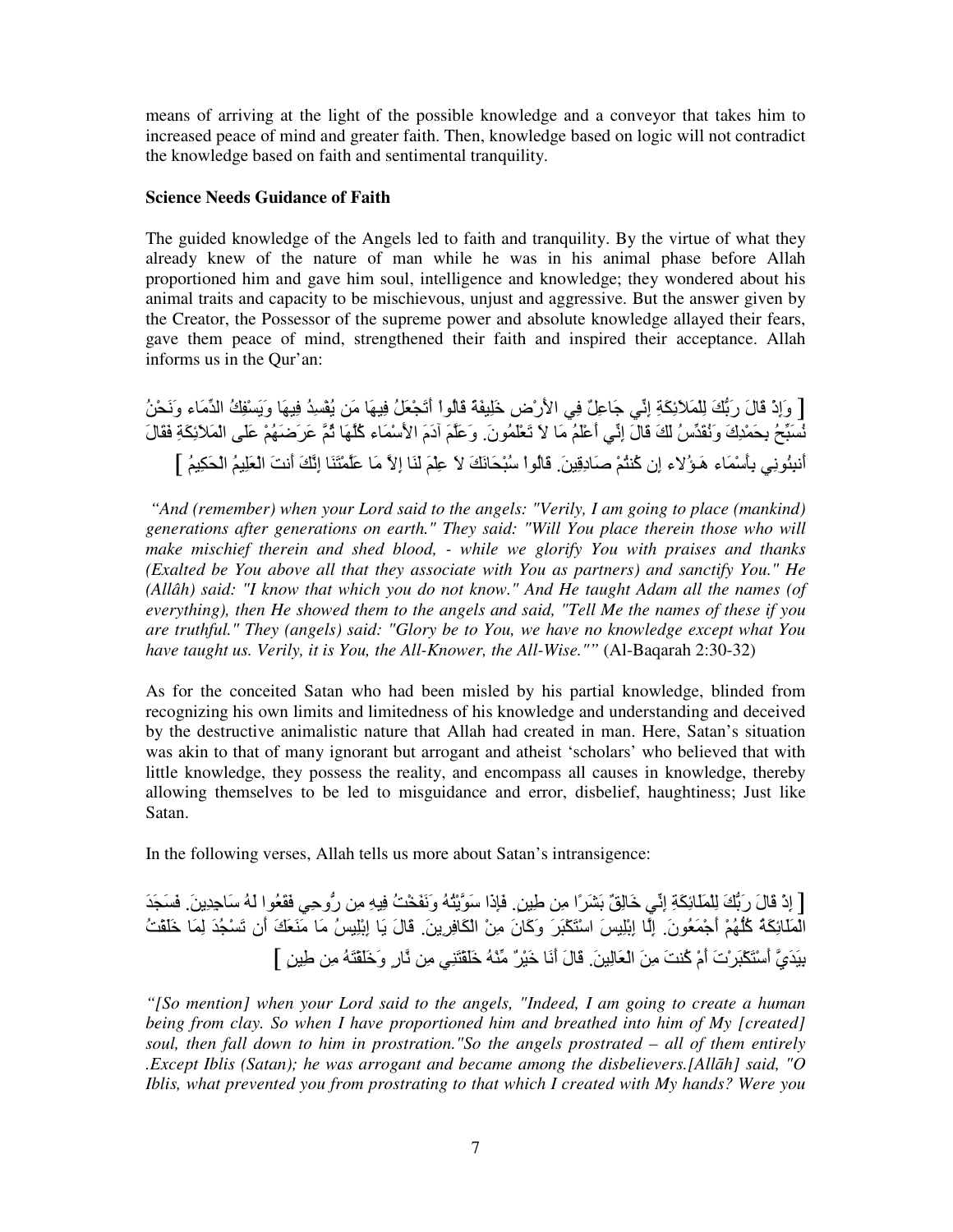*arrogant [then], or were you [already] among the haughty?" He said, "I am better than him. You created me from fire and created him from clay."* (Sad 38:71-76)

In another place in the Qur'an, He tells us further:

[إِذْ قَالَ رَبُّكَ لِلْمَلَائِكَةِ إِنِّي خَالِقٌ بَشَرًا مِن طِينٍ. فَإِذَا سَوَّيْتُهُ وَنَفَخْتُ فِيهِ مِن رُّوحِي فَقَعُوا لَهُ سَاجِدِينَ. فَسَجَدَ الْمَلَائِكَةُ كُلُّهُمْ أَجْمَعُونَ إِلَّا إِبْلِيسَ اسْتَكْبَرَ وَكَانَ مِنْ الْكَافِرِينَ ۚ قَالَ يَا إِبْلِيسُ مَا مَنَعَكَ أَن تَسْجُدَ لِمَا خَلَقْتُ بِيَدَيَّ أَسْتَكْبَرْتَ أَمْ كُنتَ مِنَ الْعَالِينَ. قَالَ أَنَا خَيْرٌ مِّنْهُ خَلْقْتَنِي مِن نَّارِ ۖ وَخَلْقْتَهُ مِن طِينِ ]

 *"(Allâh) said: "What prevented you (O Iblîs) that you did not prostrate yourself, when I commanded you?" Iblîs said: "I am better than him (Adam), You created me from fire, and him You created from clay." (Allâh) said: "(O Iblîs) get down from this (Paradise), it is not for you to be arrogant here. Get out, for you are of those humiliated and disgraced.""* (Al-A'raf 7:12-13)

So, Satan's belief that the destructive fire, which is the substance from which he was created was better and of higher type than the base and quiet clay from which man was created led him into arrogance and superciliousness and blinded him from his seeing the limitedness of his knowledge in comparison to the absoluteness of Allah's knowledge and His supreme wisdom and power. He was prevented from recognizing his own ignorance of the fact that Allah was going to distinguish man with light of the spirit, intelligence and cognizance. For, Allah is the Omnipotent Lord Who endowed man with understanding and sense of responsibility. He is the One Who combined in him the spirit with all its appellations side by side with the base clay. So, it is out of Satan's arrogance, blindness and ignorance that he got astray and showed ingratitude to his Creator.

Therefore, the guided knowledge necessitates thinking, reflection, tranquility and faith. The nature's questions, researches and reflections are the gateway to the sensible knowledge and recognition of limits that, in turn, lead to conviction and tranquility of faith. It is not correct that ignorance and lack of thinking and reflection are the best way to attain faith. It is also not acceptable that thinking, research, scrutiny, and reflection lead to disbelief and atheism. This opinion can only apply to someone who has failed to recognize his own self and its limitedness and has been blinded from realizing the limitedness of his knowledge and logic vis-à-vis the absolute Knowledge and Wisdom of the Creator Whose greatness and omnipotence, and preciseness of creation are attested to by everything in existence. When ignorance and lack of thinking and reflection – in their different forms – are the resultants of eradication of reason, thought and generation of conviction, then that is nothing but real terror, desertion and weak faith. For, faith is identical with confidence, trust, conviction and peacefulness in accordance with the situation of each soul, its conditions, understandings and cognizance abilities that are eventually dependent upon recognition of the Creator's greatness, precision of His creation and His limitless power; in addition to the soul's realization of limitedness of man's knowledge and logic.

This does not, however, contradict the fact that what occurs in the little intellectual domains of a simple Bedouin man in his desert setup varies from what occurs in the intellectual domains of scholars and thinkers in their city dwellings. Nevertheless, there is a common factor between them all: They all realize the limitedness of their knowledge and logic as well as mightiness of the Creator and His limitless knowledge and greatness of His creation.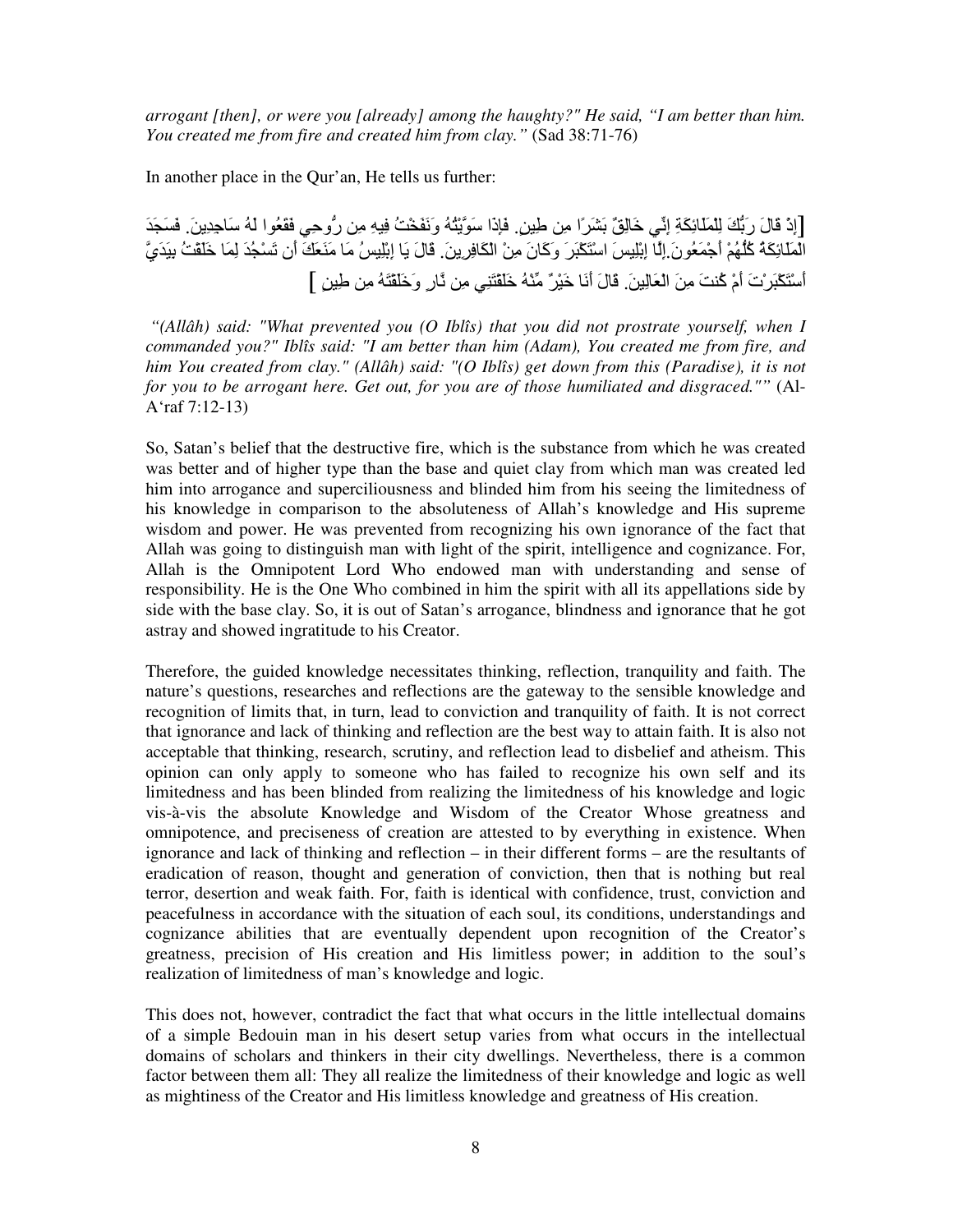#### **Guided Knowledge Leads to Faith**

Sciences and knowledge in the arena of natures and scopes of beings are in continuous increase and tremendous expansion. Every day, they open new and wider means of realizing the greatness of the creation and mightiness of the Creator. These horizons continue to form overwhelming arena for reflection and thinking that generate more convictions that fill the mind with peacefulness and deepen the faith in the heart, without changing anything of the established facts relating to limitedness of man's knowledge and logic, mightiness of the Creator and greatness of His creation, and nobleness of man's goal.

The most important reality in man's life is his very existence. However, his limited and partial logic leads him into belief in definiteness of his original inexistence. For, in man's logic and world, nothing exists without a prior cause. This logic must inevitably lead man to conclude that he did not originally exist. In man's sensory logic and understanding, there is nothing created from nothing. That means, in his logic, definiteness of his own nonexistence. According to his judgment and perception, nothing can be created from nothing, neither does arbitrariness of the claim 'the existence is always found just like that' has any meaning in his reasoning, sense and experience. Man is existent. That is the first reality, and the most important one that man understands and feels in his life. The fact that there is contradiction between the existence and inexistence is too obvious to be ignored. Therefore, the problem here is not in existence, for that is a reality, in man's logic. The defect should rather lie in the limitedness of his logic and perception. For, existence is, undoubtedly, not subject to man's limited logic. It is rather subject to a higher logic; and he will come to realize this and understand its dimensions and the dimensions of his own logic – as explained by the noble Qur'an – when the journey of his life and its trials will come to an end, and when he will move to a world that is higher than his  $-$  a world in which, there are 'what no eye has ever seen, no ear has ever heard and no human heart has ever imagined'.<sup>1</sup> Allah says in the Qur'an:

[ بَلْ كَذَّبُوا بِالْحَقِّ لَمَّا جَاءهُمْ فَهُمْ فِي أَمْرِ مَّرِيجٍ ِ أَفَلَمْ يَنظُرُوا إِلَى السَّمَاء فَوْقَهُمْ كَيْفَ بَنَيْنَاهَا وَزَيَّنَّاهَا وَمَا لَّهَا مِنْ فُرُوجٍ. وَالْأَرْضَ مَدَدْنَاهَا وَأَلْقَيْنَا فِيهَا رَوَاسِيَ وَأَنْبَتْنَا فِيهَا مِنْ كُلِّ زَوْجٍ بَهِيجٍ. تَبْصِيرَةً وَذِكْرَى لِكُلِّ عَبْدٍ مُّنِيبٍ وَنَزَّلْنَا مِنَ الْسَّمَاءِ مَاء مُّبَارَكًا فَأَنبَتْنَا بِهِ جَنَّاتٍ وَحَبَّ الْحَصِيدِ وَالنَّخْلَ بَاسِقَاتٍ لَمَهَا طَلْعٌ نُضِيدٌ. رِزْقًا لْلْعِبَادِ وَأَحْيَيْنَا بِهِ بَلَدَةً مَّيْتًا كَذَلِكَ الْخُرُوجُ. كَذَّبَتْ قَبْلَهُمْ قَوْمُ نُوحٍ وَأَصْحَابُ الرَّسِّ وَتَمُودُ. وَعَادٌ وَفِرْعَوْنُ وَإِخْوَانُ لُوطٍ. وَأَصْحَابُ الْأَيْكَةِ وَقَوْمُ ثُبَّعٍ كُلِّ كَدَّبَ الرَّسُلَ فَحَقَّ وَعِيدِ. أَفَعَيينَا بِالْخَلْقِ الْأَوَّلِ بَلْ هُمْ فِي لَبْسِ مِّنْ خَلْقٍ جَدِيدٍ. وَلَقَدْ خَلْقْنَا الْإِنسَانَ وَنَعْلَمُ مَا تُوَسْوِسُ بِهِ نَفْسُهُ وَنَحْنُ أَقْرَبُ إِلَيْهِ مِنْ حَبْلِ الْوَرِيدِ. إِدْ يَتَلَقَّى الْمُتَلَقِّيَانِ عَنِ الْيَمِينِ وَعَنِ الشِّمَالِ قَعِيدٌ. مَا يَلْفِظُ مِن قَوْلِ إِلَّا لَدَيْهِ رَقِيبٌ عَتِيدٌ. وَجَاءتْ سَكْرَةُ الْمَوْتِ بِالْحَقِّ ذَٰلِكَ مَا كُنتَ مِنْهُ تَحِيدُ. وَنُفِخَ فِي الصُّورِ ذَٰلِكَ يَوْمُ الْوَعِيدِ. وَجَاءتْ كُلَّ نَفْسٍ مَّعَهَا سَائِقٌ وَشَهِيدٌ. لَقَدْ كُنتَ فِي غَفْلَةٍ مِّنْ هَذَا فَكَشْفْنَا عَنْكَ غِطاءكَ فَبَصَرُكَ الْيَوْمَ حَدِيدٌ ]

 *"Nay, but they have denied the truth (this Qur'ân) when it has come to them, so they are in a confused state (cannot differentiate between right and wrong) Have they not looked at the heaven above them, how We have made it and adorned it, and there are no rifts in it? And the earth! We have spread it out, and set thereon mountains standing firm, and have produced therein every kind of lovely growth (plants). An insight and a Reminder for every slave who turns to Allâh (i.e. the one who believes in the Oneness of Allâh and performs deeds of His obedience, and always begs His pardon). And We send down blessed water (rain) from the* 

 1 This is a quotation from a Hadith recorded by Ahmad in his Musnad (Hadith no. 0172)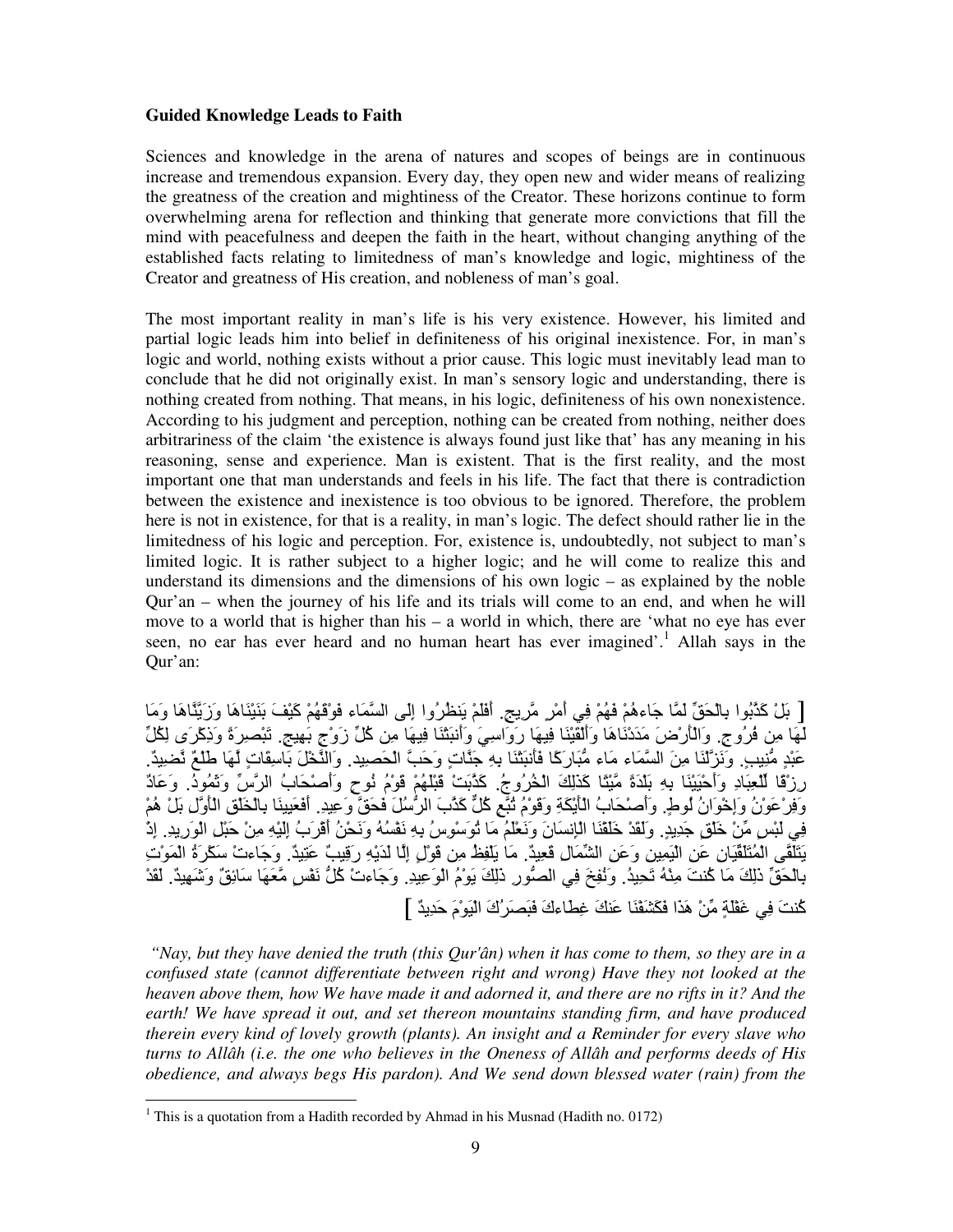*sky, then We produce therewith gardens and grain (every kind of harvests) that are reaped. And tall date-palms, with ranged clusters. A provision for (Allâh's) slaves. And We give life therewith to a dead land. Thus will be the resurrection (of the dead). Denied before them (i.e. these pagans of Makkah) the people of Nûh (Noah), and the dwellers of Rass, and Thamûd; And 'Ad, and Fir'aun (Pharaoh), and the brethren of Lût (Lot); And the Dwellers of the Wood, and the people of Tubba'. Everyone of them denied (their) Messengers, so My Threat took effect. Were We then tired with the first creation? Nay, they are in confused doubt about a new creation (i.e. Resurrection)? And indeed We have created man, and We know what his own self whispers to him. And We are nearer to him than his jugular vein (by Our Knowledge). (Remember!) that the two receivers (recording angels) receive (each human being), one sitting on the right and one on the left (to note his or her actions). Not a word does he (or she) utter, but there is a watcher by him ready (to record it). And the stupor of death will come in truth: "This is what you have been avoiding!" And the Trumpet will be blown - that will be the Day whereof warning (had been given) (i.e. the Day of Resurrection). And every person will come forth along with an (angel) to drive (him) and an (angel) to bear*  witness. (It will be said to the sinners): "Indeed you were heedless of this. Now We have *removed from you your covering, and sharp is your sight this Day!"* (Qaf 50:5-22)

To give further illustration to this issue, we are going to cite an example. We all know that cats' level of intelligence or that of any other animal can never make them understand mathematical equations. However, this does not mean that the cat is stupid neither does it mean that mathematical equations that cats and other animals cannot understand are not existence at all. The message here is that cats or other animals have limited cognizance and limited logic – in comparison to man's cognizance and logic – whatever the level of the understanding and logic may be. For, it is certainly known that equations are subject to certain level of cognizance and intelligence, far higher than what cats and other animals possess. Therefore, denial of limitedness of creation's knowledge and intelligence vis-à-vis the knowledge and wisdom of the Creator is an act of repulsive arrogance in the trap of which the accursed Satan fell and in which some arrogant and perverse humans continue to fall into.

Among realities that are clear to man and clear to arrogant 'scholars' in the first degree, is that whenever man discovers a higher level of logic, he sees in the same things what he had not seen in them before. Many of the realities of science, and peculiarities, natures, capabilities and potentialities of substances, and properties hidden inside these substances can change into forms that are different from what some scientific facts has hitherto established in uncomplicated and apparent sensual dimension. Then the inanimate things would no longer be regarded as still, but in atomic dimension, seen as moving. The more a substance is apparently solid and this solidity is felt, the greater its hidden nuclear movement becomes. Then the substance is no longer, in the remoteness of its nuclear and hydrogen explosions, 'neither infinite nor self-inventing'. In these dimensions, the substance rather becomes 'infinite and self-inventing'.

Likewise, an extremely high temperature that used to be difficult to imagine even if all the forests of the world were set aflame later became a possibility with just a small quantity of radioactive substances. The above and more examples of the horizons of science point to limitedness of man's knowledge and limitedness of his intelligence and cognition in comparison to the absolute and limitless knowledge of the Wise, the Omnipotent Creator Who brought man into being and precisely perfected the creation of this universe. This cannot be denied by any human whatever his level of knowledge, awareness and cognition.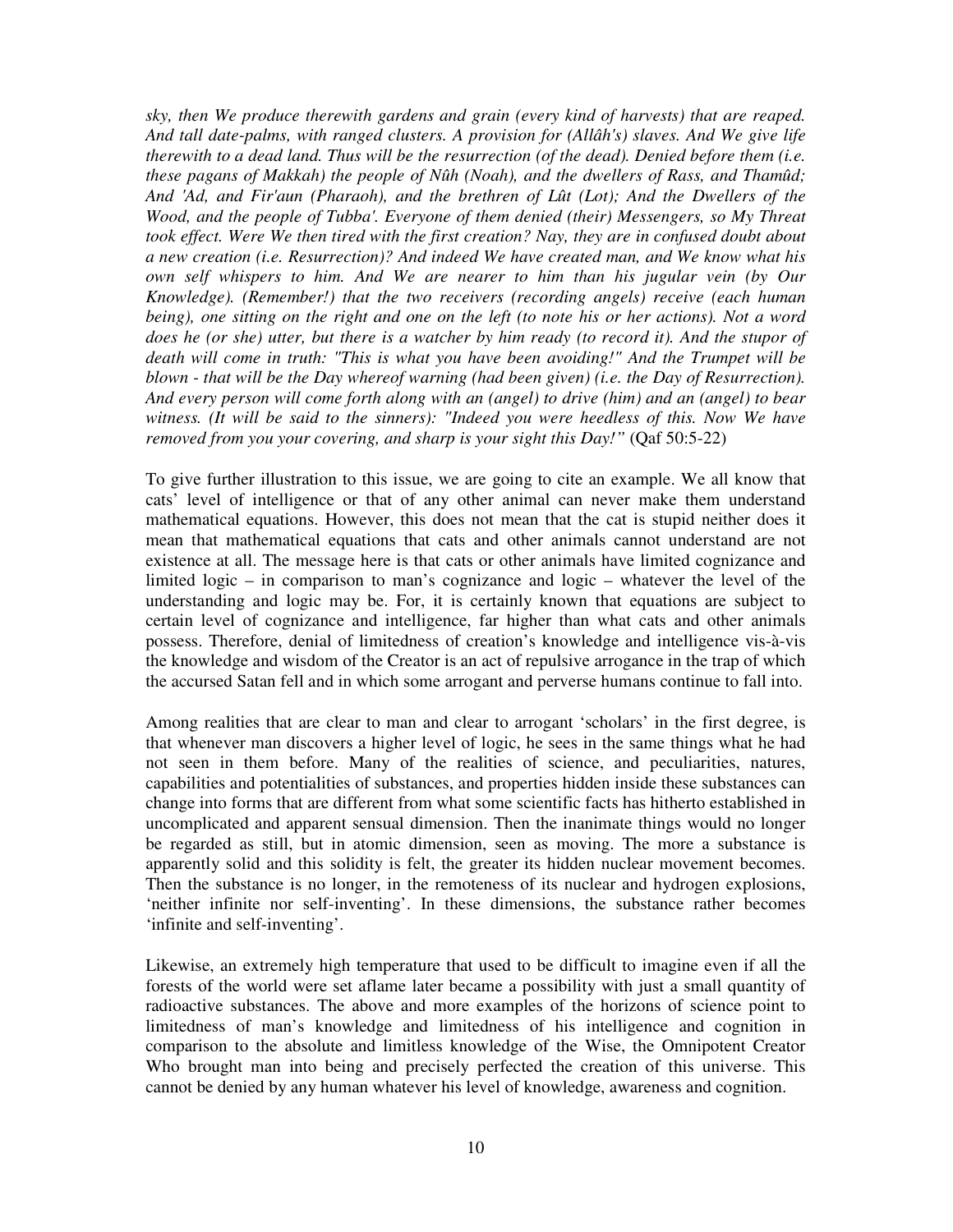The Qur'an says:

[ ْ#ُ أَرَأَْGُْ إِن آ-َنَ "ِ!ْ ِH ِ اSِ Eُ آََDْ&ُ ِ7Sِ" َ!ْ أَC6#َ" ِ !ْ هُ)َ .ِ mِ=-َقٍ ِ\$َ7 .ٍ َHُDِِْ -َ&ِH-َ .ِ اْq-َقِ [ ٌ َِm ٍءْ.َm 1#ُآ Bََ ُS2َأ َ17َDِ7 ِ]ْ3َ ََْوَأ 6Rَ9ْا ُS2َأ َُْ َ!َ@َGَ BGَT ُِِْ2َأ .َِو

 *"Say: "Tell me, if it (the Qur'ân) is from Allâh, and you disbelieve in it? Who is more astray than one who is in opposition far away (from Allâh's Right Path and His obedience). We will show them Our Signs in the universe, and in their own selves, until it becomes manifest to them that this (the Qur'ân) is the truth. Is it not sufficient in regard to your Lord that He is a Witness over all things?"* (Fussilat 41:52-53)

### [ هُوَ الْأَوَّلُ وَالْأَخِرُ وَالظَّاهِرُ وَالْبَاطِنُ وَهُوَ بِكْلٍّ شَيْءٍ عَلِيمٌ ]

 *"He is the First (nothing is before Him) and the Last (nothing is after Him), the Most High (nothing is above Him) and the Most Near (nothing is nearer than Him). And He is the All-Knower of everything."* (Al-Hadid 57:3)

In an article titled, '*Istidrak 'ala Zahiriyyati Ibn Hazm'*,<sup>1</sup> I explained the primary reasons upon which foundation of my deep belief that the message of Islam is a revelation from Allah is built. That was at a very early stage of my intellectual life when I was a secondary school student in Makkah. This defined the point of firmness of the concepts that assisted me to fearlessly and unhesitatingly delve into and scrutinize issues through reflection, pondering and searching for truth and knowledge.

With this faith that is deeply seated in the heart, and that guides the thinking, steers the path and straightens the conduct, I was not afraid, neither did I hesitate to confront myself with questions that stirred up in my mind and stormed my psyche. This is due to success from Allah and His protection. However much the mind is confused regarding these questions and it becomes difficult for the brain to understand the hidden wisdom behind them, my faith in the message of Islam cannot change in the least; and my heart's realization of the Creator's greatness, wonderfulness of His creation, and His astounding power and wisdom and His marvelous control of the affairs of the creation remains as strong as ever.

At the same time, all that affirms my absolute realization of my limitedness of as human and limitedness of my knowledge and power of reasoning. Hence, I do not see, in the details of my questions, thoughts or bewilderment, any contradiction with my belief in Allah, in the message of Islam and in the Unseen. Therefore, I regard the questions, the research and the explorations – and sometimes, my bewilderment – as nothing but means of strengthening my faith in Allah and trust in Him. Not only that; these inquiries reinforce my certainty in the greatness of His power and vastness of His knowledge and wisdom. All this reaffirms my recognition of my own weakness and ignorance and – certainly – shows limitedness of my understanding and logic.

Therefore, I desire by this treatise to share with the dear reader the search for answer to one of these difficult questions and observations that have been rumbling my mind and that were,

<sup>&</sup>lt;sup>1</sup> It is published by 'At-Tajdid' magazine of the International Islamic University Malaysia; Second Edition, February 1998.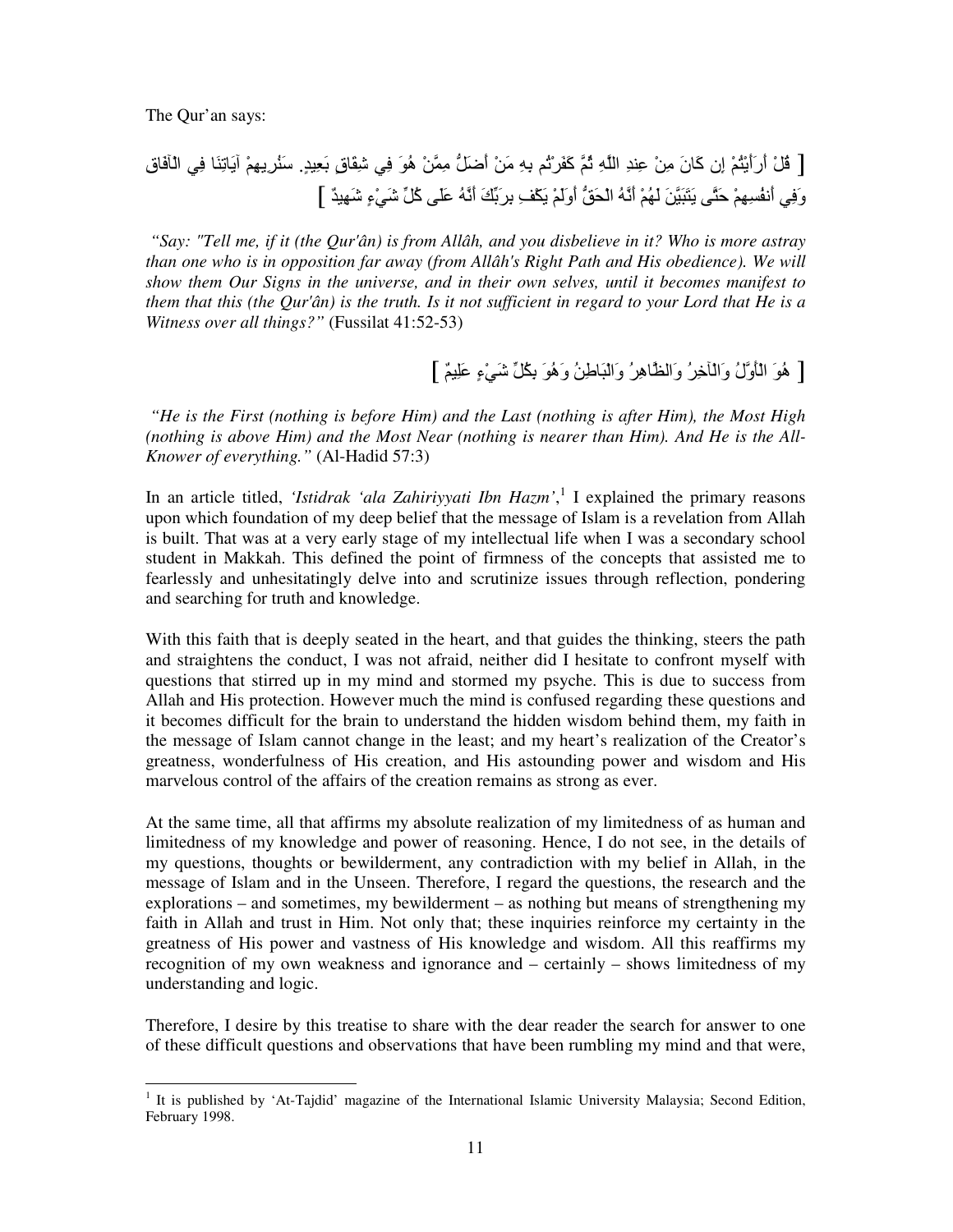at the beginning, absolutely too hard for my understanding. And I believe I have been pushed – by my thinking and reflecting upon the questions – into taking a step that satiates the natural love for seeking knowledge and hunting for reality as far as what Allah blessed me with of intelligence, cognizance and understanding could permit.

#### **The Topic:**

The question that is the topic of reflection in this piece relates to a phenomenon that had attracted my scrutiny for quite a long time. I have seriously been inquiring about its meaning and about its underlying wisdom. This phenomenon is that of 'cycle of life' where it becomes necessary for some creatures to attack and prey on others in order to live and preserve their own lives. This is what Western ideology calls 'law of the jungle' or 'survival of the fittest' or survival of the strongest, to put it in other way. The strong predatory land, marine and flying animals of different species must, in order to live, prey on other creatures – especially the weaker ones! The lion must prey on wild cows; the wolf must prey on the gazelle; the fox must prey on the rabbit and the falcon must prey on the pigeon and dove. As for man, his predatory tendencies are beyond description. For, he preys on thousands of gazelles, rabbits, pigeons, doves, cows, sheep and chickens every single day of his life. Many are the millions of animals that man 'preys on' every year!!

Therefore, the question is: Why is it absolutely necessary for many of these creatures of different species and shapes to live and survive upon preying and inflicting harm on others? The seriousness of this question in my psyche was prompted by my hearing of that loud cry of a rabbit which I would never forget. She was filled with an unspeakable trepidation and pain when a cat attacked her and sank his fangs and claws into her neck, thereby causing that horrific and painful cry. You could imagine how extreme the pain would be, given the fact that rabbits are animals known for their amicability and excessive shyness whose voices are hardly heard!

Naturally, the meaning of 'cycle of life', the necessity of equilibrium and what this entails of precision and skill that serves man, and preserves and perpetuates life, will automatically come to mind. This wisdom and this precision are understandable to us if we necessarily agree that there cannot be any equilibrium except through a system of 'cycle of life' on the earth, according to the arrangement and organization that we see. But the question is about the infinite power of Allah Who, had He wished, would have established another system and arrangement that would be based upon equilibrium and perpetuity without these dumb animals being preyed on or experiencing any pain or suffering.

I can only observe and ask. For, it is not easy to understand the comprehensive meaning and wisdom behind that. When I engaged some brothers in the discussion of that idea and reflection on that observation in an attempt to find answer to that question that rumbled my mind, I observed – and I excused them for that – that they were scared to ask questions about matters that are difficult to be researched. Their spontaneous responses included speeches about importance of pain. They even talked about its sweetness and the vital role it plays in building, nurturing and shaping life. However, I could not naturally understand the meaning of pain and its necessity when I consider the pain that the gazelle suffers between the jaws of the fox in the desert, and the pain smaller fishes suffer between the jaws of the whale in the darkness of the sea. Had Allah, Great in His wisdom, wished, the case would have been different.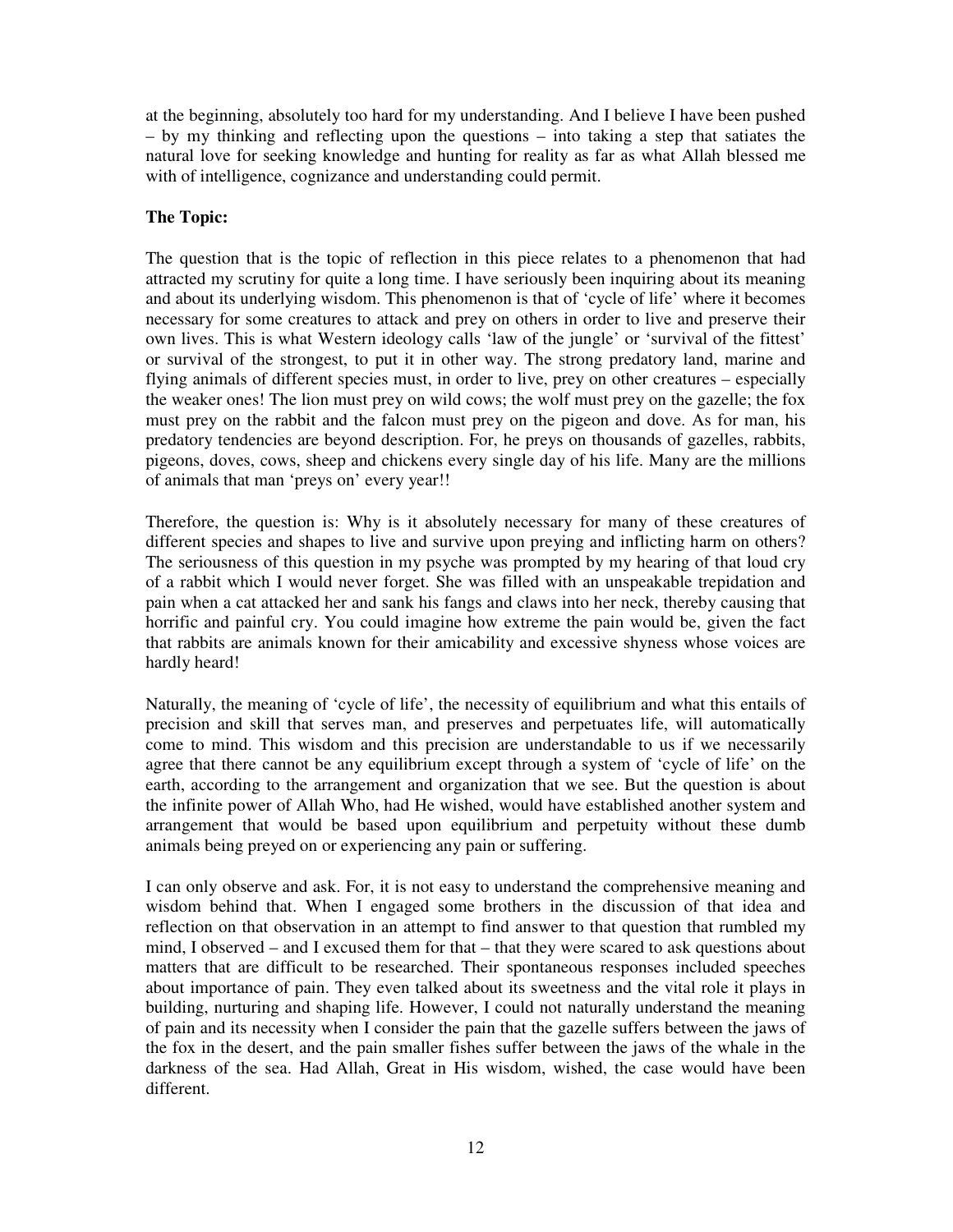It was then that I realized that the dread people have for discussing issues like this originated from a fear that asking questions in search of knowledge contradicts faith. In my view, there is no contradiction between the two. For, faith emanates from entireties and reflections while questions emanate from the details. Regardless of my question and the extent to which I have been guided into understanding the detailed meaning or realizing a partial meaning of life and existence; my absolute faith in Allah's omnipotence and wisdom that cannot be encompassed by my limited knowledge and logic, remains unchanged. At the same time, this does not remove my obligation and my desire to think, ponder and reflect as far as my intelligence and logic could permit me. For, there is knowledge in that for me as long as the research and thinking are not tainted by arrogance or haughtiness.

Furthermore, thinking and reflection lead man to attain his highest cognitive potentialities, and expand his intellectual horizons. In fact, thinking is his tool for understanding the Revelation and the Message of Islam that is meant for his guidance in all the affairs of his life. However, the fact that the message of Islam essentially guides man in his affairs does not excuse him from seeking for more knowledge and sound understanding. The guided logic should be treated with keenness, trust and as a supporting tool for the revelation in understanding Islam and its legislations. Both should be implemented in the affairs of life in accordance with Allah's will so that they could both serve as light and guidance for the worlds.

However, if the use of sound logic of a Muslim is rejected and distrusted, and the call is made for blind imitation, rejection of research, and that only traditions and events should be studied, the consequence will be a bizarre combination of faith and arrogance – a situation that, one way or the other, can lead to weakness, error and misguidance.

The pain of confusion and inability to satiate my urge for seeking knowledge and exploring hidden realities was ameliorated by an exciting experience. I was browsing over pages of one the works of one of the most famous and eminent Muslim scholars – I think it is Ibn Al-Qayyim Al-Jawziyyah, if my memory had not betrayed me. I discovered that he had asked a question similar to the one here and gave an answer that was close in meaning to the one I have in mind. It is: having trust in Allah's omnipotence and wisdom and limitedness of our human intelligence, should lead us  $-$  if we do not find tangible, reasonable and convincing answer – to leave the knowledge of that to Allah while we remain confident in Allah's extensive wisdom concerning that which is hidden from our limited and faulty understanding.

In spite of this relief, the question remains in the heart without an answer or a convincing and reasonable logic. Though I know that I might not be able to arrive at the reality and the truth of the matter – for, it may be out of reach for my limited understanding and reasoning – this does not, nevertheless, prevent my mind from hovering around it whenever I come across anything that is connected to it or when there is a close or remote research about it, with the hope that my reasoning will one day get a better answer for it.

#### **Essence of Animal: A soulless clay life**

In thinking about any issue, a look must be taken at its roots; and this must be done through a comprehensive methodology that encompasses all its aspects, links together all its sections and cast light on its puzzling areas.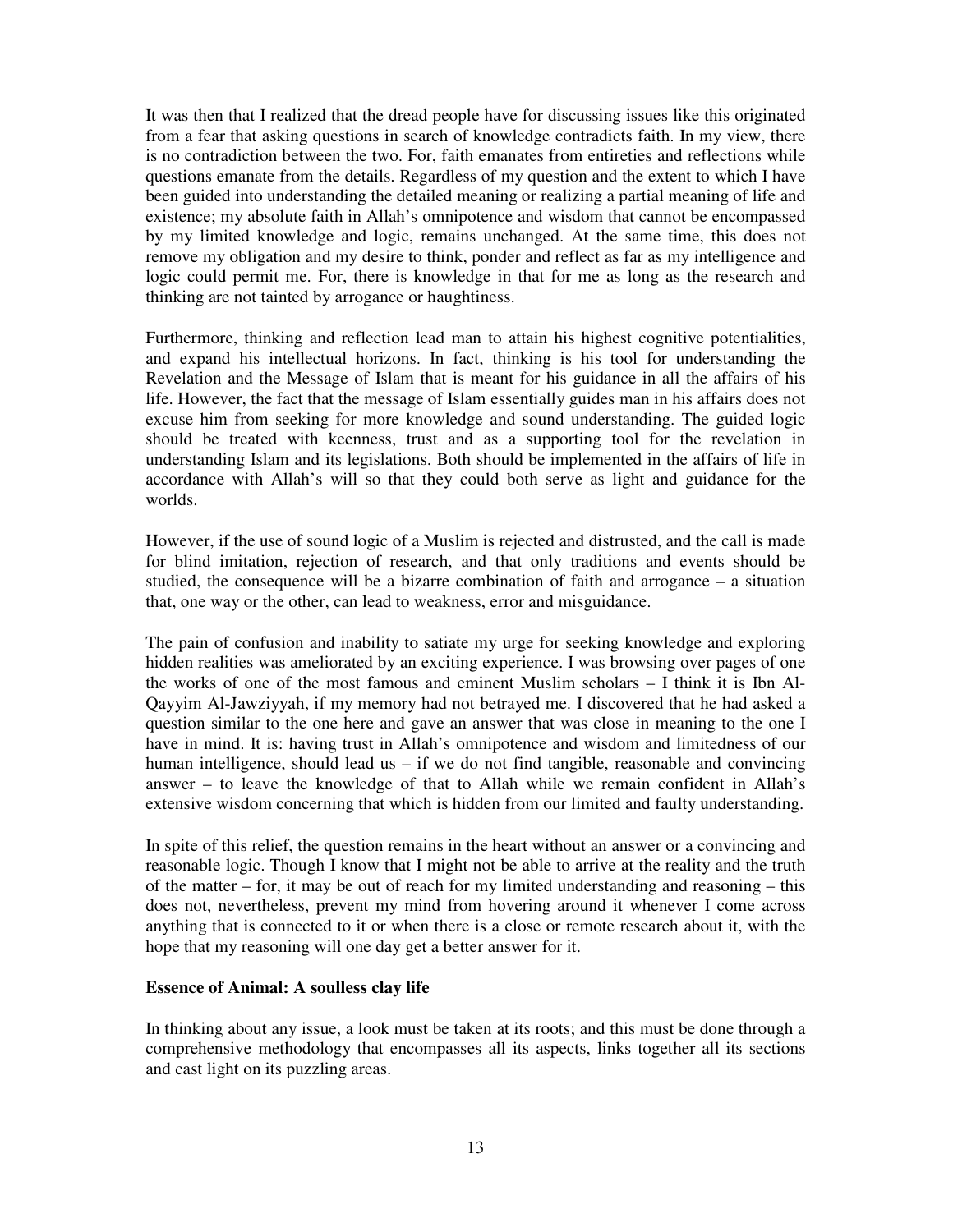The original source of understanding the universe, the creature and the general information about their existence and relationships goes back to their Creator and Originator, and to what He has revealed to man concerning these creatures so that he may make use of them and follow the path laid down in this regard and maintain truthfulness in the same.

The noble Qur'an is the Word of Allah and His eternal message to man. It is the fundamental reference and source of understanding the entireties and the universal relationships and goals. Hence, the key to reflection on this matter lies in thinking and reflection about the noble Qur'an to understand whatever can be understood of the totalities and matters of the Unseen in the life of man and his very essence and being. It is in the light of this that  $I - in$  my attempt at thinking and reflecting on the issue relating to animal and its relationships, and by extension, man's and other creatures' relationships among themselves – refer to the noble Qur'an which is the primary source for all the matters of Unseen and totalities, in search of some light that could help me in understanding something of the dispositions of the creatures, and explaining something about their relationships, and the purpose of that. Perhaps, the result that I come out with in my attempt at understanding this matter and delving into some of its aspects through my study of the Book of Allah will be of some benefit.

We know that light, fire and clay in this world of ours are different phenomena and forms of energy, the understanding of whose essence – it seems – human intelligence has yet to comprehend. The Qur'an makes it clear that the blazing and destructive fire is higher and greater in degree than the stagnant and tranquil clay. That was why Satan, who was created from fire, acted arrogantly and refused to bow for Adam, who was created from clay. The Qur'an informs us that Satan said:

[ قَالَ أَنَاْ خَيْرٌ مِّنْهُ خَلْقْتَنِي مِن نَّارِ وَخَلَقْتَهُ مِن طِينِ ]

*"I am better than him (Adam), You created me from fire, and him You created from clay."* (Al-A'raf 7:12)

In other places, the Qur'an tells us that he said:

[ قَالَ أَأْسْجُدُ لِمَنْ خَلَقْتَ طِينًا ]

*"Shall I prostrate to one whom You created from clay?"* (Al-Isra 17:61)

[ قَالَ لَمْ أَكْن لِّأَسْجُدَ لِبَشَرِ خَلَقْتَهُ مِن صَلْصَالِ مِّنْ حَمَإٍ مَّسْنُونِ ]

*"I am not the one to prostrate myself to a human being, whom You created from dried (sounding) clay of altered mud."* (Al-Hijr 15:33)

And yet in another place, Allah tells us:

[ خَلْقَ الْإِنسَانَ مِن صَلْصَالِ كَالْفَخَّارِ . وَخَلْقَ الْجَانَّ مِن مَّارِجٍ مِّن نَّارِ ]

 *"He created man (Adam) from sounding clay like the clay of pottery. And the jinn: He created from a smokeless flame of fire."* (Ar-Rahman 55:14-15)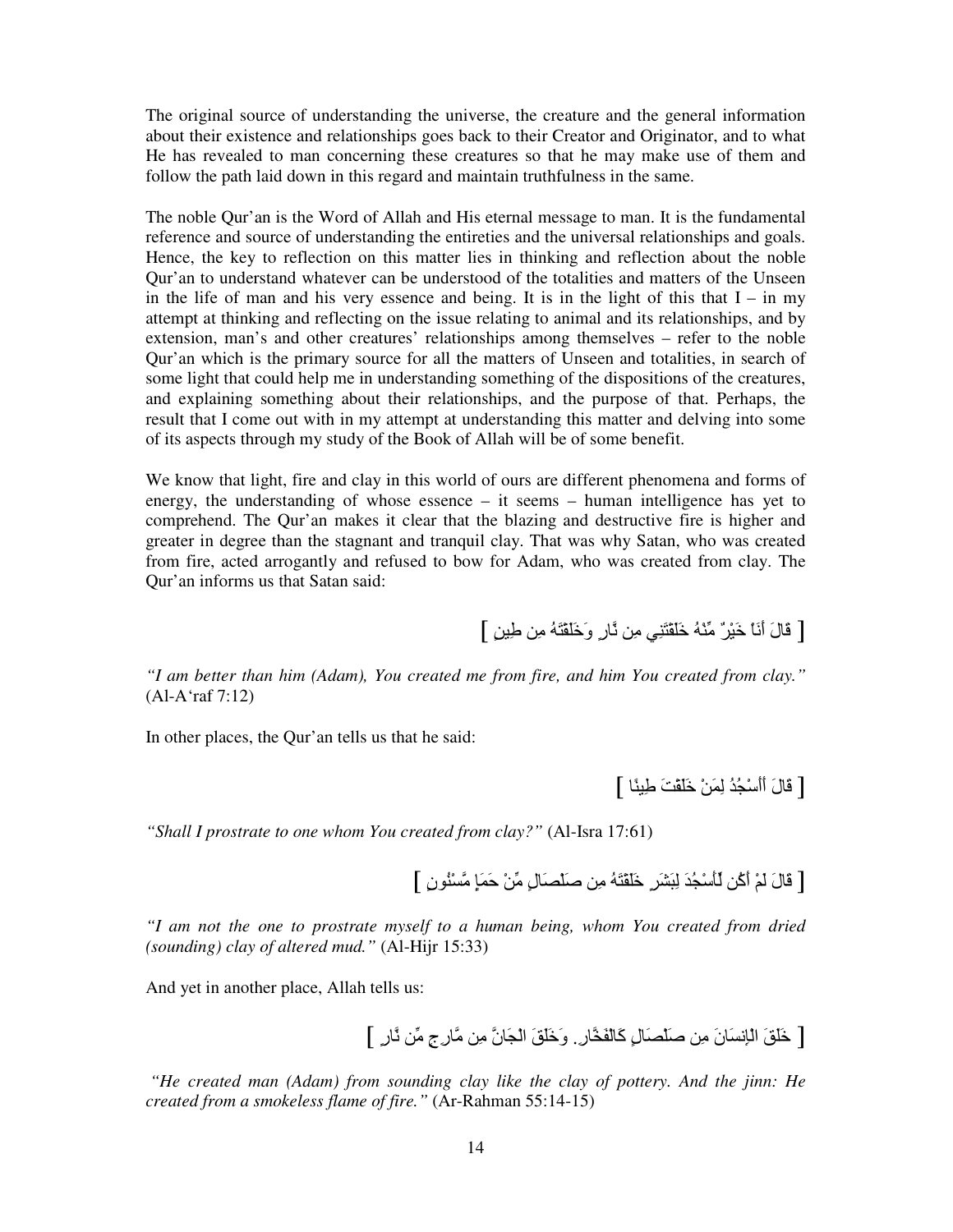You will find that the Qur'an always mentions fire in connection to harm and punishment. These are examples:

[ أُوْلَـئِكَ يَدْعُونَ إِلَـى الذَّارِ وَاللَّهُ يَدْعُوَ إِلَـى الْجَنَّةِ وَالْمَغْفِرَةِ بِإِدْنِهِ ]

*"Those (the polytheists) invite you to the Fire, but Allâh invites (you) to Paradise and Forgiveness by His Leave."* (Al-Baqarah 2:221)

[ اّSُ و6.َِ اZِ!َ "َHُ(اْ ُUْDُُ0ِ" 1!َ ا^ُ6 -َتِ إَِB اH6(ُرِ وَاZِ!َ آََDُواْ أَوَِْqؤُهُُ اnoُ(تُ ُUْDُ0ِ(َُ2" 1!َ اH6(رِ إَِB ا^ُ6 -َتِ أُوَْـMَِ أَF-َ9ْبُ اH-رِ هُْ ِ-َ ِ-َ+ ُونَ ]

 *"Allâh is the Walî (Protector or Guardian) of those who believe. He brings them out from darkness into light. But as for those who disbelieve, their Auliyâ (supporters and helpers) are Tâghût (false deities and false leaders), they bring them out from light into darkness. Those are the dwellers of the Fire, and they will abide therein forever."* (Al-Baqarah 2:257)

[ تِلْكَ عُقْبَى الَّذِينَ اتَّقَواْ وَّعُقْبَى الْكَافِرِينَ النَّارُ ]

*"This is the end (final destination) of the pious, and the end (final destination) of the disbelievers is Fire."* (Ar-Ra'd 13:35)

[ كُلَّمَا أُوْقَدُواْ نَارًا لِّلْحَرْبِ أَطْفَأَهَا اللّهُ ]

*"Every time they kindled the fire of war, Allâh extinguished it."* (Al-Ma'idah 5:64)

[ وَالَّذِينَ كَفَرُوا يَتَمَتَّعُونَ وَيَأْكُلُونَ كَمَا تَأْكُلُ الْأَنْعَامُ وَالذَّارُ مَنْوًى لَهُمْ ]

 *"Those who disbelieve enjoy themselves and eat as cattle eat; and the Fire will be their abode."* {Muhammad 47:12)

Though the nature of fire is connected to light, it is a substance for causing destruction. It is this connection with light that enabled Satan to initially be with the angels. Therefore, it was when he was overtaken by his destructive nature and harmful dispositions that he rebelled (against his Lord). It is also as a result of this connection that the jinn who are created from fire have among them those who believe in Allah and obey Him and those who are disobedient and arrogant.

It was when Satan was prevailed upon by his fiery and harmful natures that he rebelled against his Lord, disobeyed Him and arrogantly ignored His command; and preferred to harbor hatred against man, harm him and threatened to hurt him. Satan was not yet done with man; he also pushed him into error and sins. He forced him to act in accordance with his base clayish instinct and to live up to traits that the baseness necessitates such as desire for animalistic and tendentious law of the jungle, racialism, aggression and lusts.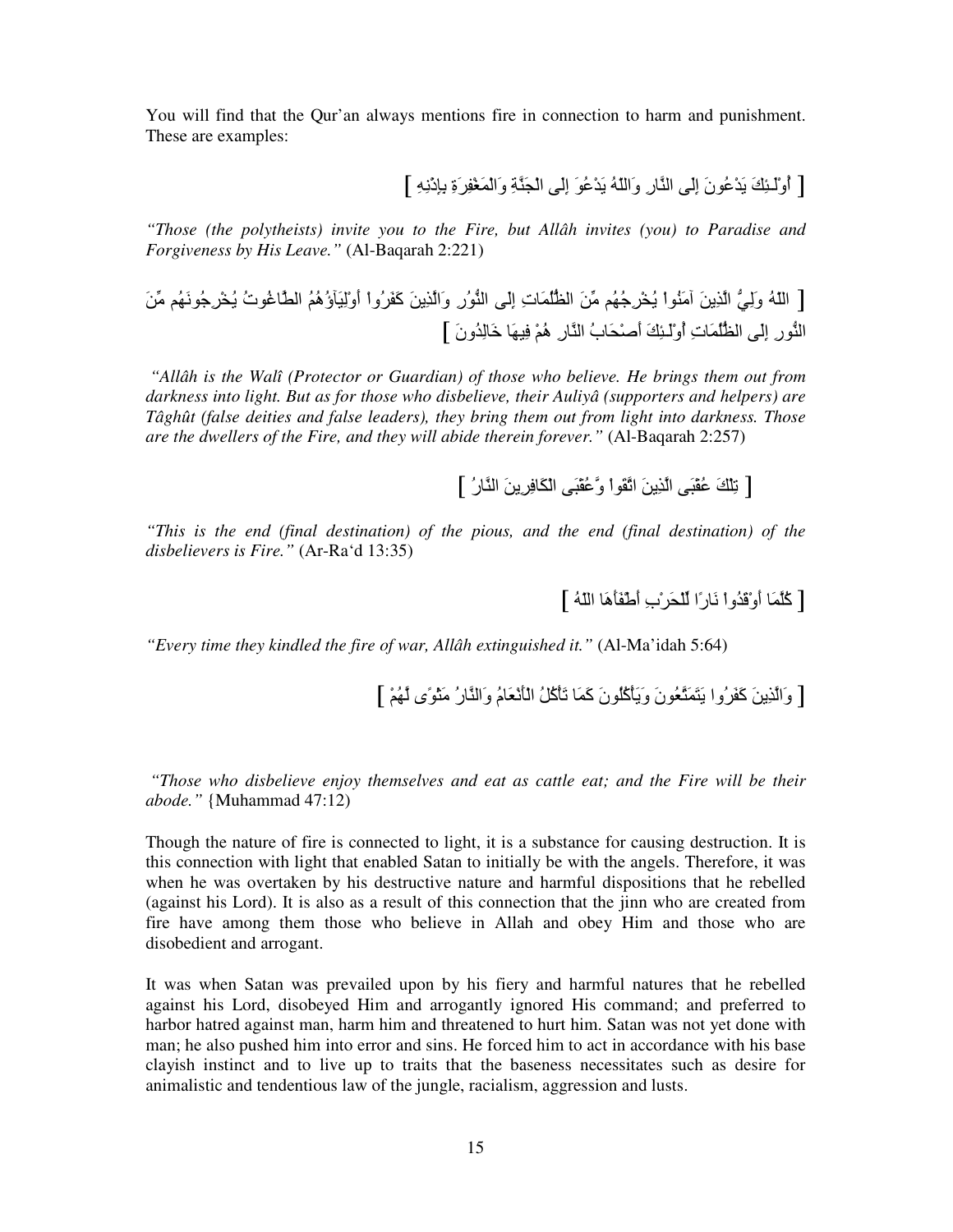Allah says in the Qur'an, in reference to Satan and his fiery nature:

[ وَإِذْ قُلْنَا لِلْمَلَأَنِكَةِ اسْجُدُواْ لَأَدَمَ فَسَجَدُواْ إِلاَّ إِبْلِيسَ قَالَ أَأَسْجُدُ لِمَنْ خَلْقْتَ طَيِئًا. قَالَ أَرَأَيْتُكَ هَـذَا الَّذِي كَرَّمْتَ عَلَّيَّ لَئِنْ أَخَّرْتَنِ إِلَى يَوْمِ الْقِيَامَةِ لِأَحْتَنِكَنَّ دُرِّيَّتَهُ إِلاَّ قَلِيلاً. قَالَ ادْهَبْ فَمَن تَبِعَكَ مِنْهُمْ فَإِنَّ جَهَنَّمَ جَزَآؤُكُمْ  $\tilde{[}^{\dagger})$ جَزَ أَء مَّوَفُورًا

 *"And (remember) when We said to the angels: "Prostrate unto Adam." They prostrated except Iblîs (Satan). He said: "Shall I prostrate to one whom You created from clay?" (Iblîs (Satan)) said: "See this one whom You have honored above me, if You give me respite (keep me alive) to the Day of Resurrection, I will surely seize and mislead his offspring (by sending them astray) all but a few!" (Allâh) said: "Go, and whosoever of them follows you, surely Hell will be the recompense of you (all) an ample recompense."* (Al-Isra 17:61-64)

Allah adds:

[ إِنَّ عِبَادِي لَيْسَ لَكَ عَلَيْهِمْ سُلطانٌ وكَفَى بِرَبِّكَ وَكِيلاً ]

 *"Verily! My slaves (i.e. the true believers of Islâmic Monotheism) - you have no authority over them. And All-Sufficient is your Lord as a Guardian."* (Al-Isra 17:65)

In another place in the Qur'an, He informs us that Satan said:

[ قَالَ رَبٍّ بِمَاۤ أَعْوَيْتَنِي لأَرْيَّنَنَّ لَهُمْ فِي الأَرْضِ وَلأَعْوِيَنَّهُمْ أَجْمَعِينَ ۚ إِلاَّ عِبَادَكَ مِنْهُمُ الْمُخْلَصِينَ ]

 *"(Iblîs (Satan)) said: "O my Lord! Because you misled me, I shall indeed adorn the path of error for them (mankind) on the earth, and I shall mislead them all. Except Your chosen, (guided) slaves among them."* (Al-Hijr 15:39-40)

[ إنَّ عِبَادِي لَيْسَ لَكَ عَلَيْهِمْ سُلْطانٌ إلاَّ مَن اتَّبَعَكَ مِنَ الْغَاوِينَ. وَإِنَّ جَهَنَّمَ لَمَوْعِدُهُمْ أَجْمَعِينَ ]

 *"Indeed, My servants – no authority will you have over them, except those who follow you of the deviators. And surely, Hell is the promised place for them all."* (Al-Hijr 15:42-43)

As for the light – which is absolutely good – it is one of the attributes of Allah. The Qur'an says:

[ اللَّهُ نُورُ السَّمَاوَاتِ وَالْمُرْضِ ]

 *"Allâh is the Light of the heavens and the earth."* (An-Nur 24:35)

We also find it as attribute of truth, goodness and guidance. The Qur'an says:

[ اّSُ و6.َِ اZِ!َ "َHُ(اْ ُUْDُُ0ِ" 1!َ ا^ُ6 -َتِ إَِB اH6(ُرِ ]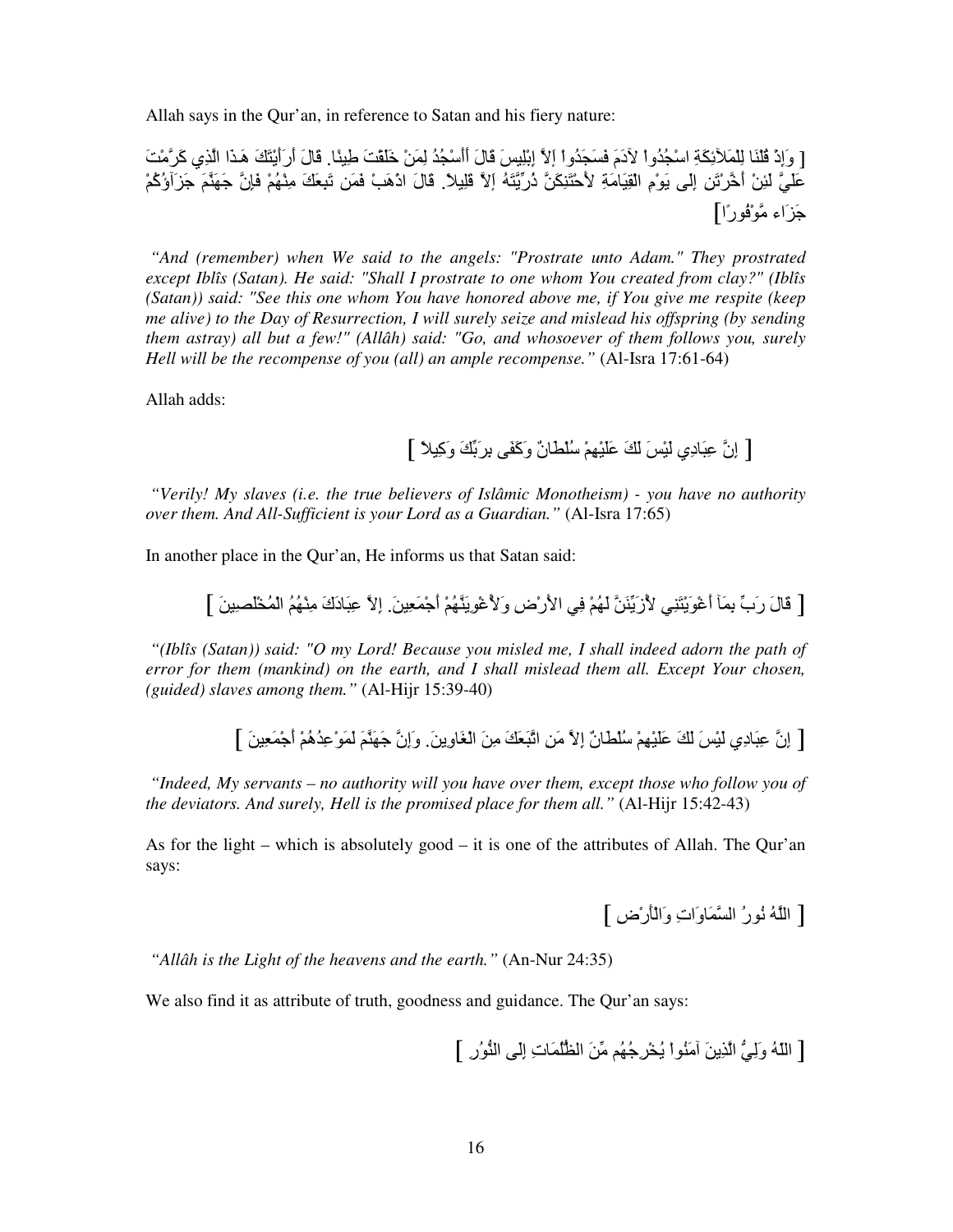*"Allâh is the Walî (Protector or Guardian) of those who believe. He brings them out from darkness into light."* (Al-Baqarah 2:257)

[ فَأَمِنُوا بِاللَّهِ وَرَسُولِهِ وَالنُّورِ الَّذِي أنزَلنَا ]

 *"Therefore, believe in Allâh and His Messenger (Muhammad (peace be upon him)) and in the Light which We have sent down."* (At-Taghabun 64:8)

[ وَكَذَلِكَ أَوْحَيْنَا إِلَيْكَ رُوحًا مِّنْ أَمْرِنَا مَا كُنتَ تَدْرِي مَا الْكِتَابُ وَلَا الْإِيمَانُ وَلَكِن جَعَلْنَاهُ نُورًا نَّهْدِي بِهِ ]

 *"And thus We have sent to you (O Muhammad (peace be upon him)) Ruh (a Revelation, and a Mercy) of Our Command. You knew not what is the Book, nor what is Faith? But We have made it (this Qur'ân) a light wherewith We guide,"* (Ash-Shura 42:52)

The Qur'an also describes the moon that gives light and guides as light; and the sun that illuminates and provides warmth – not harm and destruction – as light and lamp, and not as fire, in relation to its effect on man's life. This is because; illumination and light are a condition for energy that gives and benefits and does not destroy. Lamp is an illuminating fire that gives nothing but light. This is in contrary to the ruinous fire that only destroys; and even when it benefits, it does so in a destructive way.

The Qur'an says:

[ هُوَ الَّذِي جَعَلَ الشَّمْسَ ضيبَاء وَالْقَمَرَ نُورًا ]

 *"It is He Who made the sun a shining thing and the moon as a light."* (Yunus 10:5)

[ وَجَعَلَ الْقَمَرَ فِيهِنَّ نُورًا وَجَعَلَ الشَّمْسَ سِرَاجًا ]

*"And (He) has made the moon a light therein, and made the sun a lamp."* (Nuh 71:16)

[ كَلَا لَيُنبَذَنَّ فِي الْحُطْمَةِ. وَمَا أَدْرَاكَ مَا الْحُطْمَةُ. نَارُ اللَّهِ الْمُوقَدَةُ ]

 *"Nay! Verily, he will be thrown into the crushing Fire. And what will make you know what the crushing Fire is? The fire of Allâh, kindled."* (Al-Humazah 104:4-6)

[ كَلَّا إِنَّهَا لَظي فَزَّاعَةً لِّلشَّوَى ]

 *"By no means! Verily, it will be the Fire of Hell, taking away (burning completely) the head skin!"* (Al-Ma'arij 70:15-16)

As for spirit, it is from Allah and of His Command and Light. It represents loftiness, perfection and goodness in man, and is attributed to Allah, High and Exalted. Allah says in the glorious Qur'an:

[ ثُمَّ سَوَّاهُ وَنَفَخَ فِيهِ مِن رُّوحِهِ ]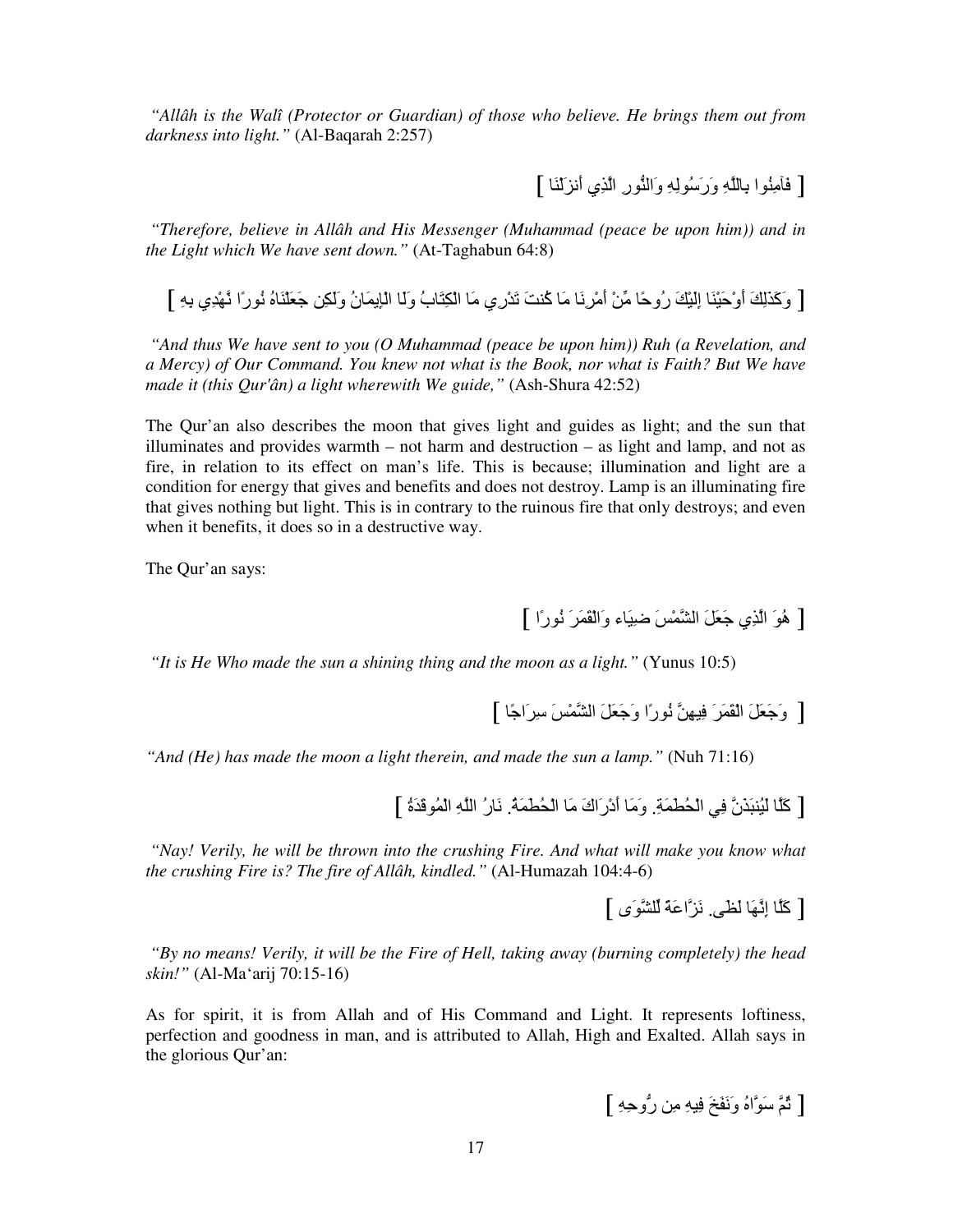*"Then He fashioned him in due proportion, and breathed into him the soul (created by Allâh for that person)."* (As-Sajdah 32:9)

He also informs us that He addressed His angels:

[ فَإِذَا سَوَّيْتُهُ وَنَفَخْتُ فِيهِ مِن رُّوحِي فَقَعُواْ لَهُ سَاجِدِينَ ]

 *"So, when I have fashioned him completely and breathed into him (Adam) the soul which I created for him, then fall (you) down prostrating yourselves unto him."* (Al-Hijr 15:29)

In other places in the Qur'an, He tells us more about the spirit:

[ وَيَسْأَلُونَكَ عَنِ الرُّوحِ قُلِ الرُّوحُ مِنْ أَمْرِ رَبِّي وَمَا أُوتِينُم مِّن الْعِلْمِ إِلاَّ قَلِيلاً ]

 *"And they ask you (O Muhammad (peace be upon him)) concerning the Rûh (the Spirit); Say: "The Rûh (the Spirit): it is one of the things, the knowledge of which is only with my Lord. And of knowledge, you (mankind) have been given only a little."* (Al-Israa 17:85)

[ فْلْ نَزَّلْهُ رُوحُ الْقُدُسِ مِن رَّبِّكَ بِالْحَقِّ لِيُثَبِّتَ الَّذِينَ آمَنُواْ وَهُدًى وَبُشْرَى لِلْمُسْلِمِينَ ]

 *"Say, [O Muhammad], "The Pure Spirit has brought it down from your Lord in truth to make firm those who believe and as guidance and good tidings to the Muslims."* (An-Nahl 16:102)

It is clear that we are now in front of a being composed of three elements: the light; – and the spirit in man is from the light that emanates from Allah –, the fire and the clay.

- The light from Allah is the source of guidance and benefit for man; it is from it that soul is breathed into man.
- The razing and destructive fire from which Satan and the jinn were created.
- The stagnant, still and base clay from which the body of man and that of animals were created.

Allah, the Creator and the Provider of guidance is the Light of the heavens and the earth. Satan, the accursed devil is created from ruinous fire. Animals are soulless living creatures; they were created from clay of altered mud. And man is the only being created from the combined light of the lofty soul and base and still clay of altered mud.

#### **Man as a Product of Light and Clay: Everlasting Life**

The crux of our discussion here is the body of man and that of other animals of the earth created from dust, and what we observed in the nature of these animals such as necessity of preying on the other in order to keep existing.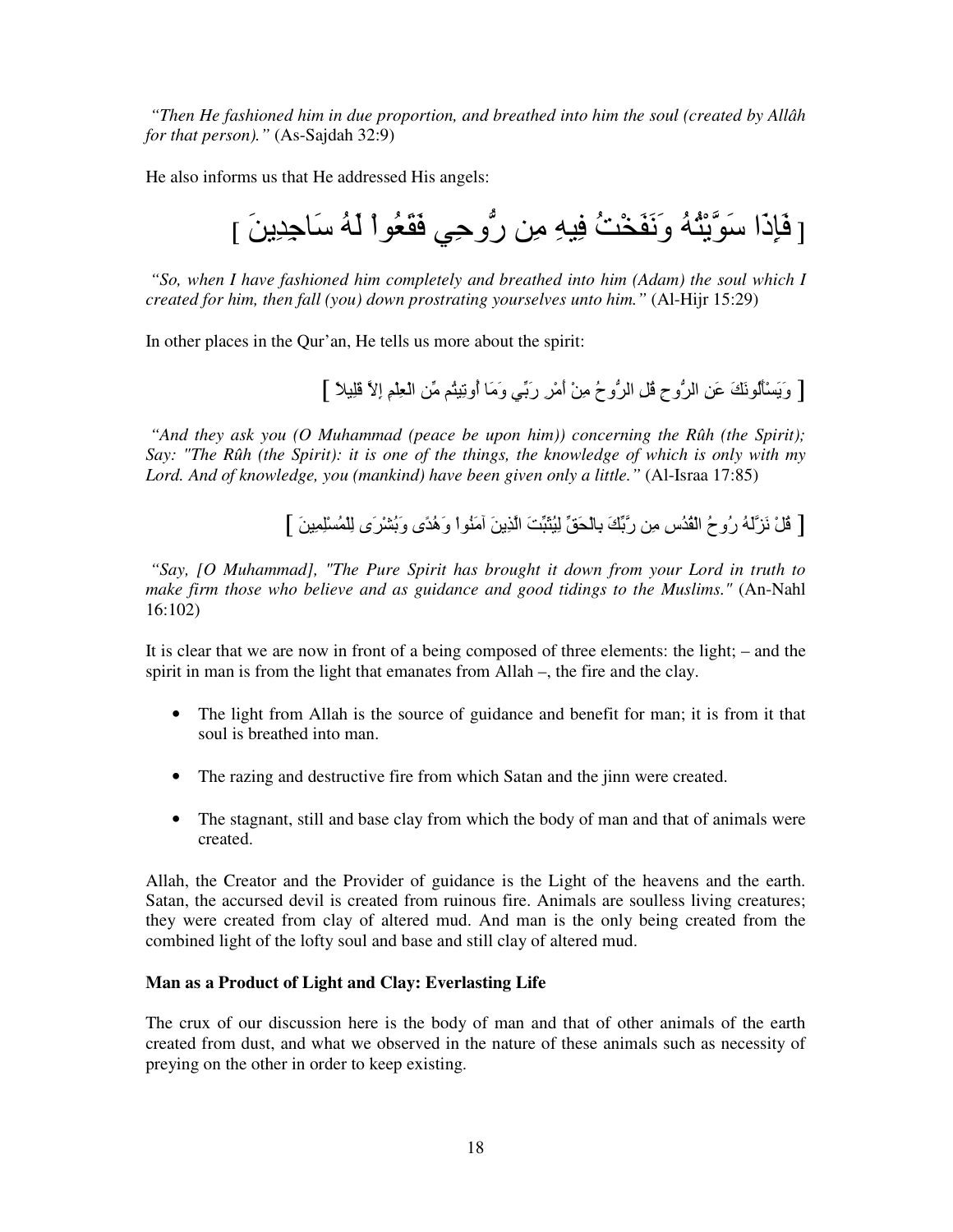If we look at man, we will realize that he is the only being into whom spirit is breathed. With this, he is the only creature, in which spirit of divine light meets with the heavy and base clay substance. He is also the only being among the creatures unto which light of revelation of divine laws were addressed in order to guide his life, as opposed to the law of the jungle that governs the nature of the spiritless animals that are only living and are only distinguished from inanimate things by mere breathing. It is this kind of life that man shares in common with other animals. It is the one referred to in the following statement of Allah:

[ كُلُّ نَفْسٍ ذَائِقَةُ الْمَوْتِ ثُمَّ إِلَيْنَا ثُرْجَعُونَ ]

 *"Everyone shall taste death."* (Al-'Ankabut 29:57)

However, man is distinguished from animal and Satan by the spirit.

[ فَإِذَا سَوَّيْتُهُ وَنَفَخْتُ فِيهِ مِن رُوحِي فَقَعُوا لَهُ سَاجِدِينَ ]

 *"So, when I have fashioned him completely and breathed into him (Adam) the soul which I created for him, then fall (you) down prostrating yourselves unto him."* (Al-Hijr 15:29)

Animal, is like a man in living. It is a body of clay with a breath in it; and this breath continues to function as long as it is alive. For, this breath must come to an end and the body must die.

However, animal has neither spirit nor understanding or conscience. It is governed by the law of the jungle and controlled by the base clay. The principle of its world is 'might is right', as opposed to the situation of man, who is governed by the law of light and spirit, and whose world is characterized by the principle of 'right is might'. That is why Allah says about the animal life that is inherent in man:

[ إِنَّ النَّفْسَ لأَمَّارَةٌ بِالسُّوءِ ]

*"Verily, the (human) self is inclined to evil."* (Yusuf 12:53)

And He describes the essence of human in both spirit and clay:

[ وَهَدَيْنَاهُ النَّجْدَيْنِ. فَلَا اقْتَحَمَ الْعَقَبَةَ ]

 *"And shown him the two ways (good and evil)? But he has not attempted to pass on the path that is steep (i.e. the path which will lead to goodness and success)."* (Al-Balad 90:10-11)

[ إِنَّا هَدَيْنَاهُ السَّبِيلَ إِمَّا شَاكِرًا وَإِمَّا كَفُورًا ]

 *"Verily, We showed him the way, whether he be grateful or ungrateful."* (Al-Insan 76:3)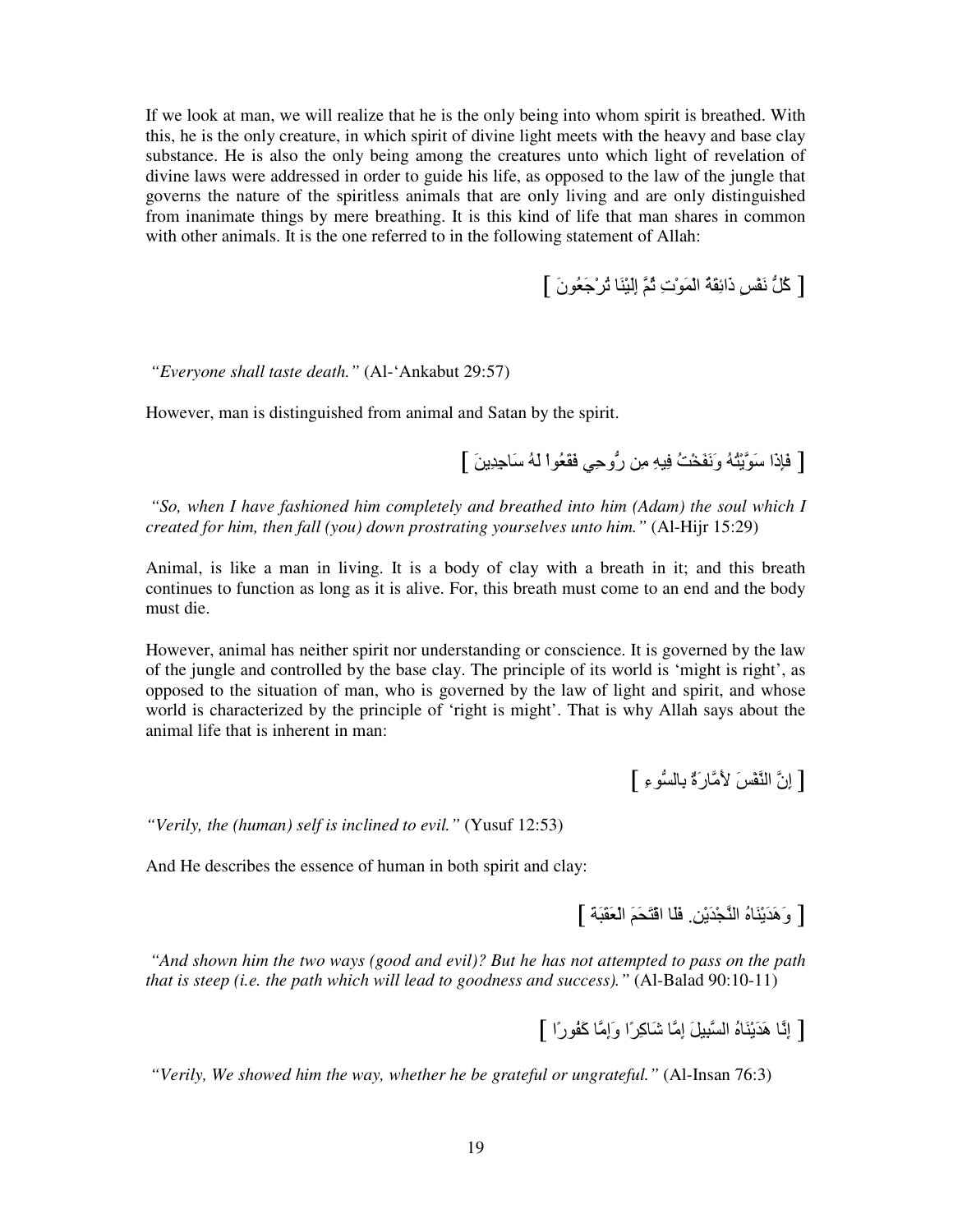### [ وَأَمَّا مَنْ خَافَ مَقَامَ رَبِّهِ وَنَهَى الْنَّفْسَ عَنِ الْهَوَى فَإِنَّ الْجَنَّة هِيَ الْمَأْوَى ]

 *"But as for him who feared standing before his Lord, and restrained himself from impure evil desires and lusts. Verily, Paradise will be his abode."* (An-Nazi 'at 79:40-41)

Therefore, the only thing that animal has in common with man is life, and not spirit. That is why the human double pleasures have a nature, goal and law that are completely different from the nature, goal and law of the animal – though they may have something in common thereof.

When we look at man, we find in him understanding, conscience and sublimity that the spirit and law of light necessitate. At the same time, we find in him lusts and imperfections that drag man into clayish nature and law of the jungle which his body and its material needs demand. Human life is a combination of two elements: element of luminous spirit and element of clayish and bodily life that represents earthly needs, inclinations and lusts. This is what Allah refers to in the Qur'an when He says:

[ زُبِّنَ لِلنَّاسِ حُبُّ الشَّهَوَاتِ ]

*"Beautified for men is the love of things they covet."* (Aal 'Imran 3:14)

Therefore, it is incumbent upon the soul-bearing man to control and guide his animalistic tendency.

[ وَأَمَّا مَنْ خَافَ مَقَامَ رَبِّهِ وَنَهَى الْنَّفْسَ عَنِ الْهَوَى فَإِنَّ الْجَنَّة هِيَ الْمَأْوَى ]

 *"But as for him who feared standing before his Lord, and restrained himself from impure evil desires and lusts. Verily, Paradise will be his abode."* (An-Nazi 'at 79:40-41)

In reality, if we keenly look at the life of man and the goals of his life, we would realize that they always have to do with a clash between aspirations and longings of the soul such as values and concepts and desires of the body and its lusts and squalidness so long as values of the truth, justice and splendor have not elevated him.

Allah, High and Exalted, tells us in many verses of His glorious Book the nature of this clash and goals, values and regulations that control it. He says:

[ الّذِي خَلْقَ الْمَوْتَ وَالْحَيَاةَ لِيَبْلُوَكُمْ أَيُّكُمْ أَحْسَنُ عَمَلًا وَهُوَ الْعَزِيزُ الْغَفُورُ ]

 *"(Allah is the One) Who has created death and life, that He may test you which of you is best in deed. And He is the All-Mighty, the Oft-Forgiving."* (Al-Mulk 67:2)

[ يَا أَيُّهَا الْإِنسَانُ إِنَّكَ كَادِحٌ إِلَى رَبِّكَ كَدْحًا فَمُلْاقِيهِ ]

"*O man! Verily, you are returning towards your Lord with your deeds and actions (good or bad), a sure returning, so you will meet (the results of your deeds which you did)."* (Al-Inshiqaq 84:6)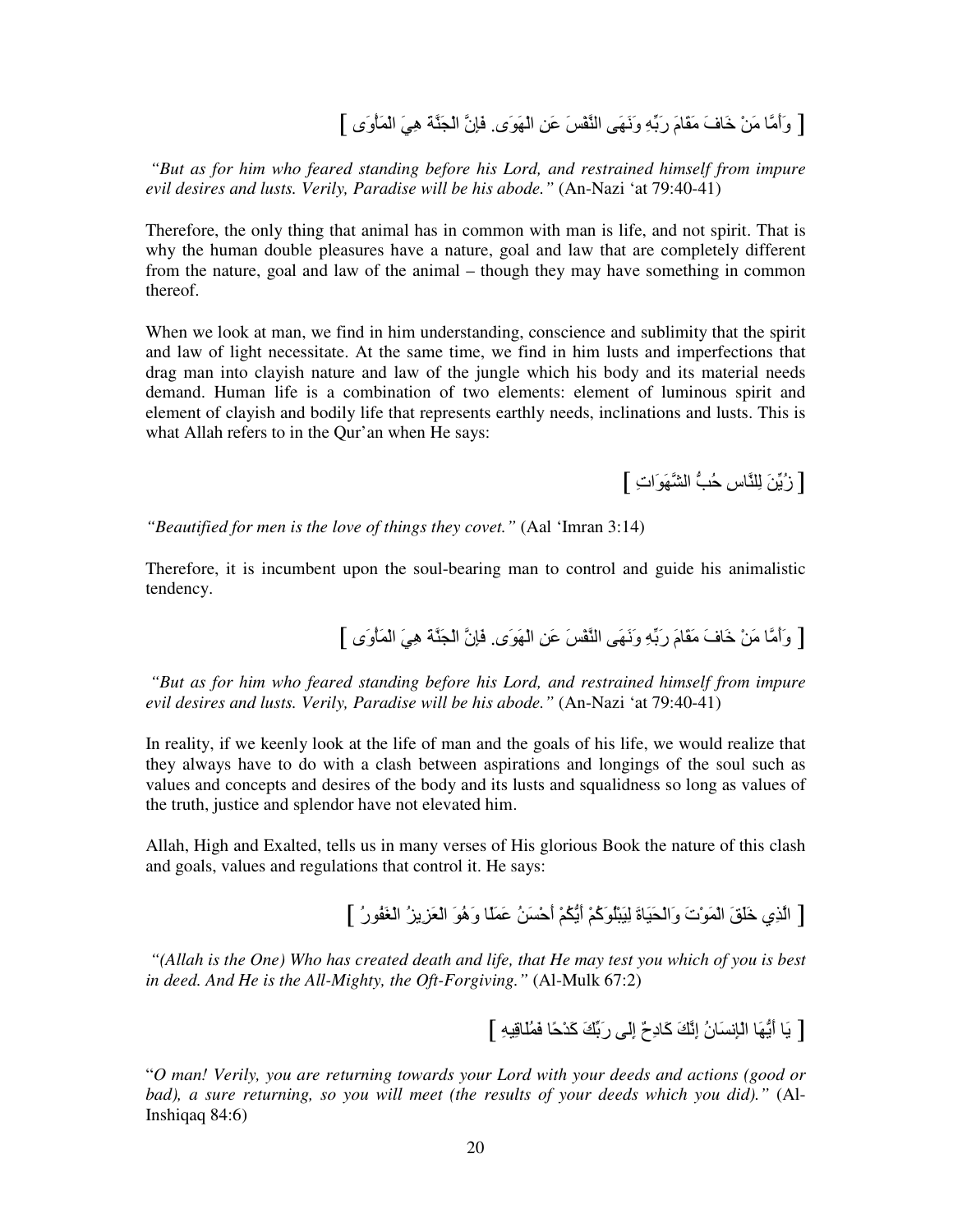[ وَنَفْسٍ وَمَا سَوَّاهَا. فَأَلْهَمَهَا فُجُورَهَا وَتَقْوَاهَا. قَدْ أَفْلَحَ مَن زَكَّاهَا. وَقَدْ خَابَ مَن دَسَّاهَا ]

 *"By the soul and He Who perfected it in proportion. Then He showed him what is wrong for him and what is right for him. Indeed he succeeds who purifies his own self (i.e. obeys and performs all that Allâh ordered, by following the true Faith of Islâmic Monotheism and by doing righteous good deeds). And indeed he fails who corrupts his own self (i.e. disobeys what Allâh has ordered by rejecting the true Faith of Islâmic Monotheism or by following polytheism or by doing every kind of evil wicked deeds)."* (Ash-Shams 91:7-10)

### [ إِنَّا هَدَيْنَاهُ السَّبِيلَ إِمَّا شَاكِرًا وَإِمَّا كَفُورًا. إِنَّا أَعْتَدْنَا لِلْكَافِرِينَ سَلّاسِلَا وَأَعْلَالًا وَسَعِيرًا. إِنَّ الْأَبْرَارَ يَشْرَبُونَ مِن كَأْسٍ كَانَ مِزَاجُهَا كَافُورًا ]

 *"Verily, We showed him the way, whether he be grateful or ungrateful. Verily, We have prepared for the disbelievers iron chains, iron collars, and a blazing Fire. Verily, the Abrâr (the pious and righteous), shall drink a cup (of wine) mixed with (water from a spring in Paradise called) Kâfûr."* (Al-Insan 76:3-5)

[ .ِ َ0H-تٍ َGَ-َءُ)ن.َ َ!ِ اْ ْ%ُDِ"ِ!.َ" -َ ُْ3َ3ََ .ِ َ=َD.َ ُ-َ(ا َْ َُ2 "ِ!َ اْ ُ`1َ!.َ وََْ َُ2 ُ2nُِ\$ْ اْ ِِ3ْ!.َ وَآُH- َ2Uُ(ضُ "َfَ اْUِ4-َeِ!.َ وَآُH- َ3ُ2Z1بُ ِ7َ)ْمِ ا 1!.ِ TَGB أَ&-َ2-َ اَْ=ِ!ُ ]

 *"In Gardens (Paradise) they will ask one another, About Al-Mujrimûn (polytheists, criminals, disbelievers), (And they will say to them): "What has caused you to enter Hell?"They will say: "We were not of those who used to offer their Salât (prayers) "Nor we used to feed Al-Miskin (the poor);"And we used to talk falsehood (all that which Allâh hated) with vain talkers."And we used to belie the Day of Recompense, "Until there came to us (the death) that is certain."* (Al-Muddath-thir 74:40-47)

[ يَا أَيُّهَا الَّذِينَ آمَنُوا إِنَّمَا الْخَمْرُ وَالْمَيْسِرُ وَالأَنْصَابُ وَالأَزْلامُ رِجْسٌ مِّنْ عَمَلِ الشَّيْطانِ فَاجْتَنِبُوهُ لْعَلَّكُمْ تُقْلِحُونَ ۚ إِنَّمَا يُرِيدُ الشَّيْطَانُ أَن يُوقِعَ بَيْنَكُمُ الْعَدَاوَةَ وَالْبَعْضَاءِ فِي الْخَمْرِ وَالْمَيْسِرِ وَيَصُدَّكُمْ عَن ذِكْرِ اللَّهِ وَ عَنِ الصَّلاَةِ فَهَلْ أنثُم مُّنتَهُونَ ]

 *"O you who believe! Intoxicants (all kinds of alcoholic drinks), and gambling, and Al-Ansâb, and Al-Azlâm (arrows for seeking luck or decision) are an abomination of Shaitân's (Satan) handiwork. So avoid (strictly all) that (abomination) in order that you may be successful. Shaitân (Satan) wants only to excite enmity and hatred between you with intoxicants (alcoholic drinks) and gambling, and hinder you from the remembrance of Allâh and from As-Salât (the prayer). So, will you not then abstain?"* (Al-Ma'idah 5:90-91)

[ وَالَّذِينَ هُمْ لِفُرُوجِهِمْ حَافِظُونَ. إِلَّا عَلَى أَرْوَاجِهِمْ أَوْ مَا مَلَكَتْ أَيْمَانُهُمْ فَإِنَّهُمْ غَيْرُ مَلُومِينَ. فَمَن ابْتَغَى وَرَاء ذَٰلِكَ فَأُوْْلَئِكَ هُمُ الْعَادُونَ. وَالَّذِينَ هُمْ لِأَمَانَاتِهِمْ وَعَهْدِهِمْ رَاعُونَ. وَالَّذِينَ هُم عَلَى صَلَاتِهِمْ يُحَافِظُونَ. أُوْلَٰئِكَ فِي جَذَّاتٍ مُُكْرَمُونَ ]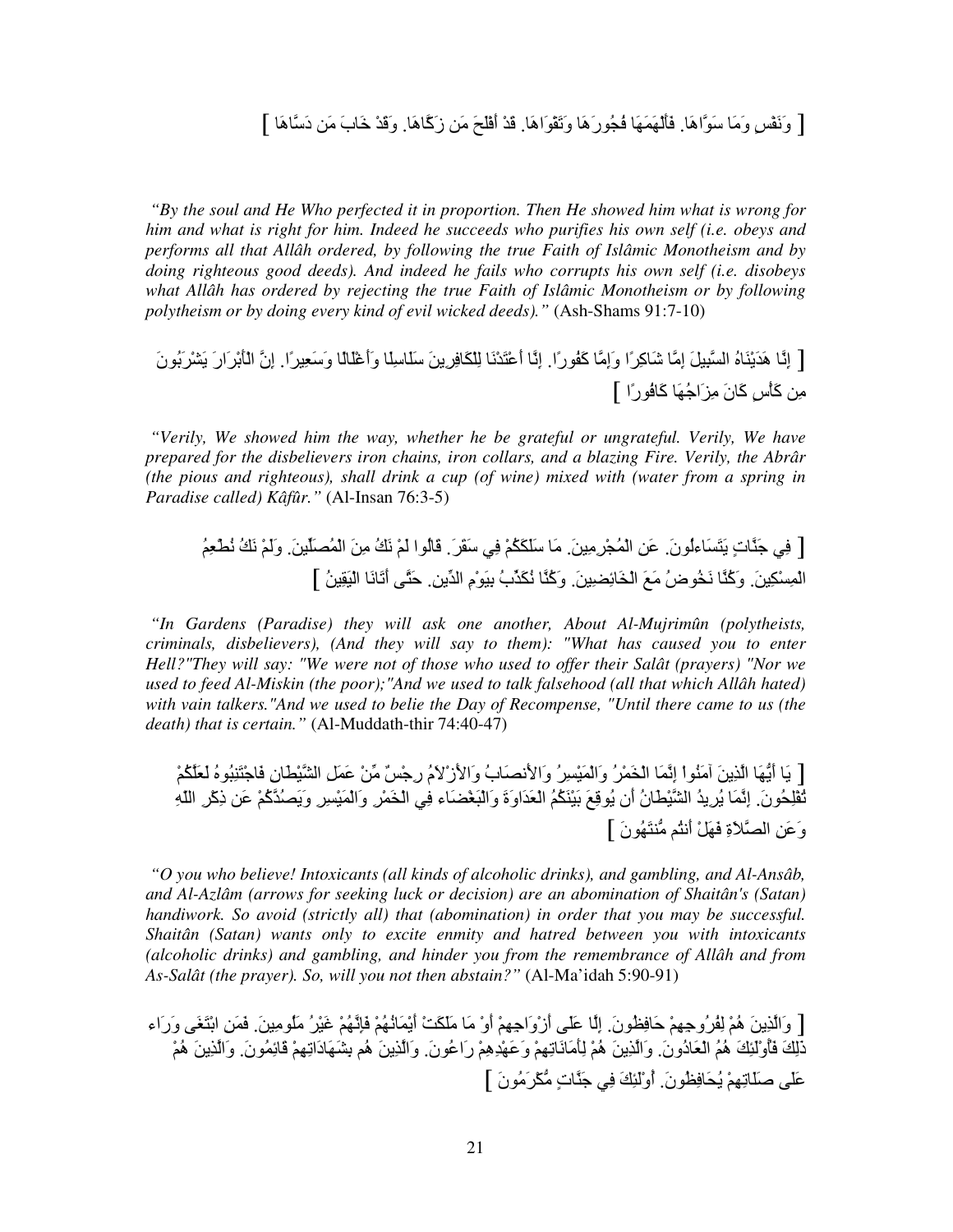*"And those who guard their chastity (i.e. private parts from illegal sexual acts). Except with their wives and the (women slaves) whom their right hands possess - for (then) they are not blameworthy. But whosoever seeks beyond that, then it is those who are trespassers. And those who keep their trusts and covenants. And those who stand firm in their testimonies. And those who guard their Salât (prayers) well. Such shall dwell in the Gardens (i.e. Paradise) honored."* (Al-Ma'arij 70:29-35)

[ يَا أَيُّهَا الَّذِينَ آمَنُوا لَا تُلْهِكُمْ أَمْوَالُكُمْ وَلَا أَوْلَادُكُمْ عَن ذِكْرِ اللَّهِ وَمَن يَفْعَلْ ذَلِكَ فَأُوْلَئِكَ هُمُ الْخَاسِرُونَ ]

 *"O you who believe! Let not your properties or your children divert you from the remembrance of Allâh. And whosoever does that, then they are the losers."* (Al-Munafiqun 63:9)

[ اعْلَمُوا أَنَّمَا الْحَيَاةُ الدُّنْيَا لعِبٌ وَلَهْوٌ وَزِينَةٌ وَتَفَاخُرٌ بَيْنَكُمْ وَتَكَاثُرٌ فِي الْأَمْوَالِ وَالْأَوْلَادِ كَمَثَلِ غَيْثٍ أَعْجَبَ الْكُفَّارَ نَبَاتُهُ ثُمَّ يَهِيجُ فَتَرَاهُ مُصنْفَرًا ثُمَّ يَكُونُ حُطَامًا وَفِي الْأَخِرَةِ عَذَابٌ شَدِيدٌ وَمَغْفِرَةٌ مِّنَ اللَّهِ وَرصنوَانٌ وَمَا الْحَيَاةُ الْدُّنْيَا إِلَّا مَتَاعُ الْغُرُور ِ سَابِقُوا إِلَى مَغْفِرَةٍ مِّن رَبَّكُمْ وَجَنَّةٍ عَرْضُهَا كَعَرْض السَّمَاء وَالْأَرْضِ أُعِدَّتْ لِلَّذِينَ آمَنُوا بِاللَّهِ وَرُسُلِهِ ذَلِكَ فَضلْلُ اللَّهِ يُؤْتِيهِ مَن يَشَاء وَاللَّهُ دُو الْفَضلْ الْعَظِيمِ ]

 *"Know that the life of this world is only play and amusement, pomp and mutual boasting among you, and rivalry in respect of wealth and children. (It is) as the likeness of vegetation after rain, thereof the growth is pleasing to the tiller; afterwards it dries up and you see it turning yellow; then it becomes straw. But in the Hereafter (there is) a severe torment (for the disbelievers - evil-doers), and (there is) Forgiveness from Allâh and (His) Good Pleasure (for the believers - good-doers). And the life of this world is only a deceiving enjoyment. Race with one another in hastening towards forgiveness from your Lord (Allâh), and Paradise the width whereof is as the width of the heaven and the earth, prepared for those who believe in Allâh and His Messengers. That is the Grace of Allâh which He bestows on whom He is pleased with. And Allâh is the Owner of Great Bounty."* (Al-Hadid 57:20-21)

[ زُيِّنَ لِلنَّاسِ حُبُّ الشَّهَوَاتِ مِنَ النِّسَاء وَالْبَنِينَ وَالْقَنَاطِيرِ الْمُقَنطَرَةِ مِنَ الذَّهَبِ وَالْفِضَّةِ وَالْخَيْلِ الْمُسَوَّمَةِ وَالأَنْعَامِ وَالْحَرْثِ ذَٰلِكَ مَتَاعُ الْحَيَاةِ الْذُّنْيَا وَاللَّهُ عِندَهُ حُسْنُ الْمَأْبِ ۚ قُلْ أَوُنَبِّئُكُم بِخَيْرٍ مِّن ذَلِكُمْ لِلَّذِينَ اتَّقَوْا عِندَ رَبِّهِمْ جَنَّاتٌ تَجْرِي مِن تَحْنِهَا الأَنْهَارُ خَالِدِينَ فِيهَا وَأَزْوَاجٌ مُّطْهَّرَةٌ وَرِضْوَانٌ مِّنَ اللّهِ وَاللّهُ بَصييرٌ بِالْعِبَادِ ]

 *"Beautified for people is the love of that which they desire – of women and sons, heaped-up sums of gold and silver, fine branded horses, and cattle and tilled land. That is the enjoyment of worldly life, but All*ā*h has with Him the best return. Say, "Shall I inform you of [something] better than that? For those who fear All*ā*h will be gardens in the presence of their Lord beneath which rivers flow, wherein they abide eternally, and purified spouses and approval from All*ā*h. And All*ā*h is Seeing of [His] servants."* (Al Imran 3:14-15)

[ مِنْ أَجْل ذَلِكَ كَتَبْنَا عَلَى بَنِي إِسْرَائِيلَ أَنَّهُ مَن قَتَلَ نَفْسًا بِغَيْرِ نَفْسٍ أَوْ فَسَادٍ فِي الأَرْضِ فَكَأَنَّمَا قَتَلَ النَّاسَ جَمِيعًا وَمَنْ أَحْيَاهَا فَكَأَنَّمَا أَحْيَا النَّاسَ جَمِيعًا وَلَقَدْ جَاء ثَهُمْ رُسُلُنَا بِالْبَ يِّنَاتِ ثُمَّ إِنَّ كَثِيرًا مِّنْهُم بَعْدَ ذَٰلِكَ فِي الأرْضِ لَمُسْرِفُونَ ]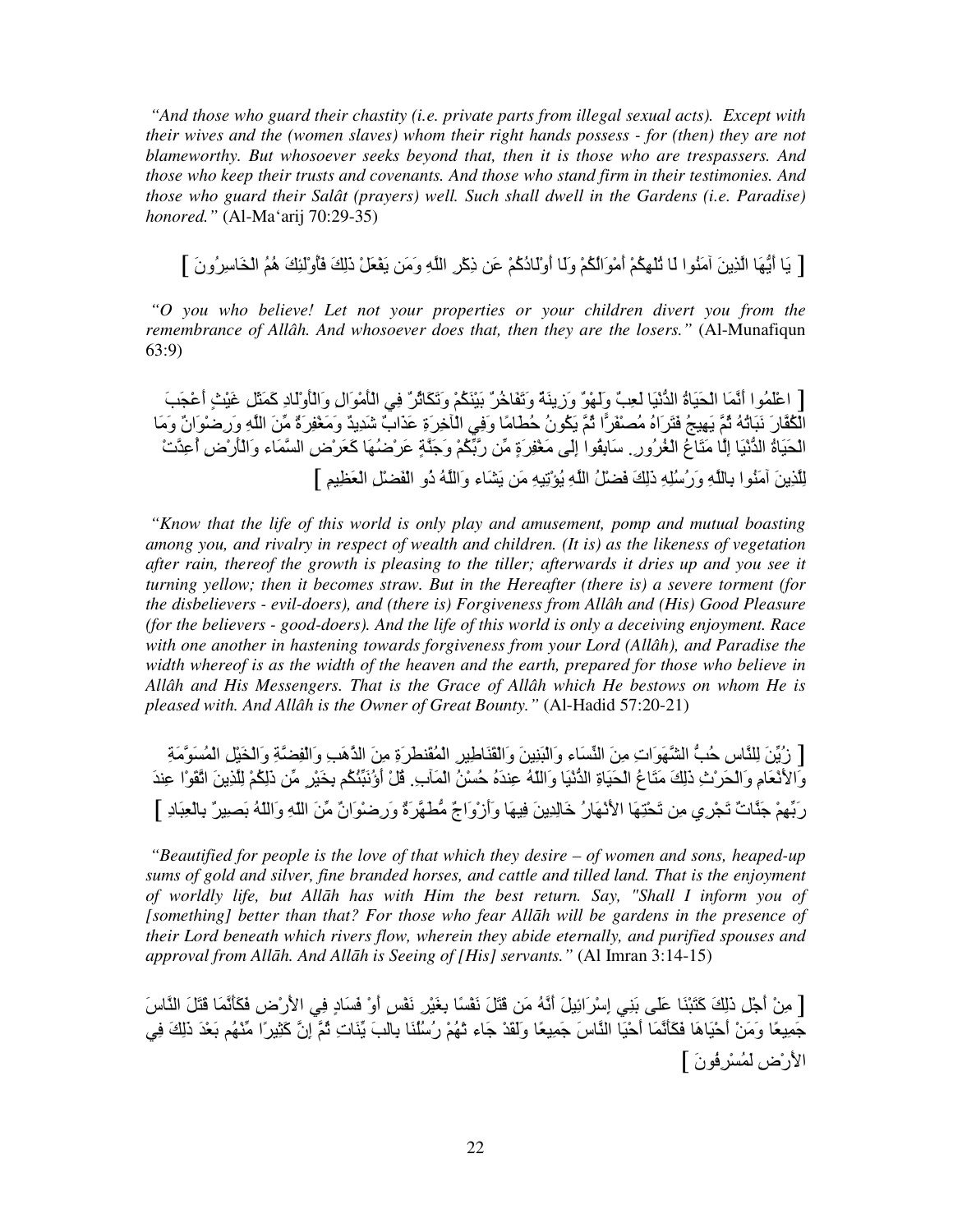*"Because of that, We decreed upon the Children of Israel that whoever kills a soul unless for a soul or for corruption [done] in the land – it is as if he had slain mankind entirely."* (Al-Ma'idah 5:32)

[ وَالَّذِينَ لَمْ يَدْعُونَ مَعَ اللَّهِ إِلَـهًا آخَرَ وَلَمْ يَقْتُلُونَ النَّفْسَ الَّتِي حَرَّمَ اللَّهُ إِلَّا بِالْحَقِّ وَلَمْا يَزْنُونَ وَمَن يَفْعَلْ ذَلِكَ يَلْقَ أَنَّامًا ]

 *"And those who do not invoke with All*ā*h another deity or kill the soul which All*ā*h has forbidden [to be killed], except by right, and do not commit unlawful sexual intercourse. And whoever should do that will meet a penalty."* (Al-Furqan 25:68)

[ كُلُّ نَفْسٍ بِمَا كَسَبَتْ رَهِينَهٌ. إِلَّا أَصْحَابَ الْيَمِينِ. فِي جَنَّاتٍ يَتَسَاءلُونَ. عَنِ الْمُجْرِمِينَ. مَا سَلَكَكُمْ فِي سَقَرَ. قَالُوا لَمْ نَكُ مِنَ الْمُصَلِّينَ. وَلَمْ نَكُ نُطْعِمُ الْمِسْكِينَ. وَكُنَّا نَخُوضُ مَعَ الْخَائِضِينَ. وَكُنَّا نُكَدِّبُ بِيَوْمِ الدِّينِ. حَتَّى أَتَانَا الْيَقِينُ ]

 *"Every soul, for what it has earned, will be retained. Except the companions of the right,[Who will be] in gardens, questioning each other about the criminals. [And asking them], "What put you into Saqar? They will say, "We were not of those who prayed. Nor did we used to feed the poor. And we used to enter into vain discourse with those who engaged [in it]. And we used to deny the Day of Recompense; until there came to us the certainty."* (Al-Muddaththir 74:38-47)

[ أَرَأَْNَ اZِي َ3ُZ1بُ -ِ7 1!.ِ َZََِ اZِي َ ُع6 اَْGِ.َ و-ََ ُ9َ~6 ََB P-َ\$َمِ اْ ِِ3ْ!.ِ َ)ٌَ#ْ ْ1 ُ`1َ!.َ اZِ!َ هُْ َ! F-ََ&ِِْ -َهُ)ن.َ اZِ!َ هُْ ُDَاؤُون.َ وَ ْHُ\$َ(نَ اْ ُ-َ)ن ]

*"Have you seen the one who denies the Recompense? For that is the one who drives away the orphan and does not encourage the feeding of the poor. So woe to those who pray [But] who are heedless of their prayer –Those who make show [of their deeds] And withhold [simple] assistance."* (Al-Ma 'un 107:1-7)

[ "َ! آ-َنَ ُDِ ُ اَ9ْ-َةَ ا ْ26-َ وَزِHَG-ََ ُ2(َف1 إَِِْْ أَْ َُْ-َ ِ-َ وَهُْ ِ-َ ;َ ُ@ْUَُ(ن.َ أُوَْـMَِ اZِ!َ َْWَ َُْ .ِ اvِ+Dَةِ إِ; اH-رُ وَTَ@َِ" -َ FَHُ\$َ(اْ ِ-َ و-َ7َPٌ#ِ" - آُ2-َ)اْ ْ\$َ َُ)نَ ]

 *"Whoever desires the life of this world and its adornments – We fully repay them for their deeds therein, and they therein will not be deprived. Those are the ones for whom there is not in the Hereafter but the Fire. And lost is what they did therein, and worthless is what they used to do."* (Hud 11:15-16)

[ "َ!ْ َ َ#ِ F-ً9ِ-َ َِHَِْSِ وَ"َ!ْ أَ-َء ََ\$َ-َْ وَ"-َ رَ67َ ِ7^-َمٍ َ\$ْ1@ِ ِ ]

"Whoever does righteousness – it is for his [own] soul; and whoever does evil [does so] against it. And your Lord is not ever unjust to [His] servants." (Fussilat 41:46)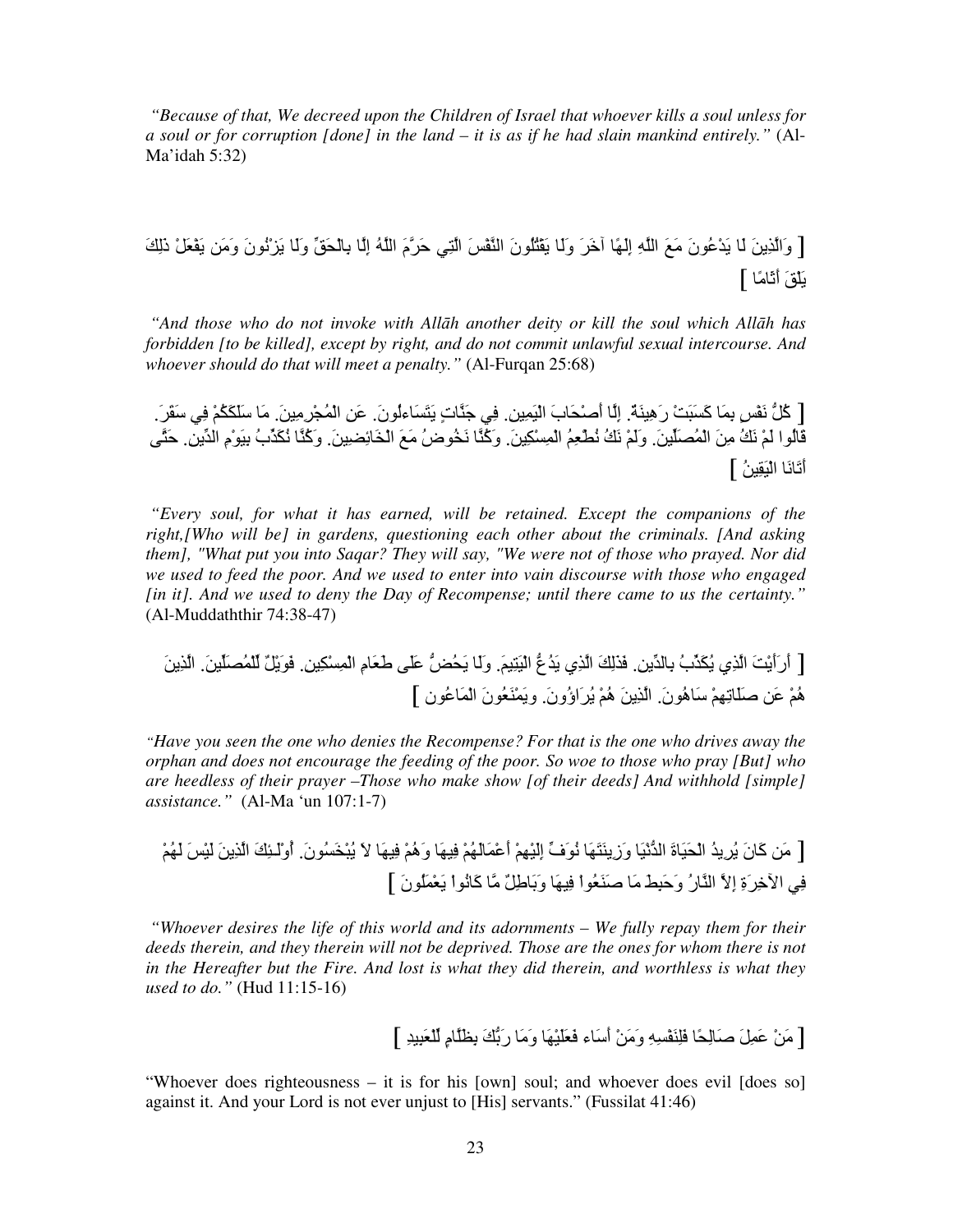*"And whoever purifies himself only purifies himself for [the benefit of] his soul. And to All*ā*h is the [final] destination."* (Fatir 35:18)

[ وَمَا أَبَرِّيءُ نَفْسِي إِنَّ النَّفْسَ لِأَمَّارَةٌ بِالسُّوءِ إِلاَّ مَا رَحِمَ رَبِّيَ إِنَّ رَبِّي غَفُورٌ رَّحِيمٌ ]

*"And I do not acquit myself. Indeed, the soul is a persistent enjoiner of evil, except those upon which my Lord has mercy. Indeed, my Lord is Forgiving and Merciful."* (Yusuf 12:53)

This is how the Qur'an, the Law of Light, explains that human life in this world is a clash between soul, concepts, meanings and values – on one side; and material, desire and lusts – on the other. The two opposing factions meet in man's being  $-$  during his life  $-$  in a unique meeting. And this meeting results into either loftiness, purity, Paradise and eternal life of delight or degeneration, injustice, falsehood, corruption, frustration, loss, torment, hell, and eternal misery. Allah says:

[ إِنَّ الْأَبْرَارَ لَفِي نَعِيمٍ ۖ وَإِنَّ الْفُجَّارَ لَفِي جَحِيمٍ ]

 *"Indeed, the righteous will be in pleasure, and indeed, the wicked will be in Hellfire."* (Al-Infitar 82:13-14)

[ يَا أَيَّتُهَا النَّفْسُ الْمُطْمَئِنَّةُ. ارْجِعِي إِلَى رَبِّكِ رَاضِيَةً مَّرْضِيَّةً. فَادْخُلِي فِي عِبَادِي. وَادْخُلِي جَنَّتِي ]

*"[To the righteous it will be said], "O reassured soul. Return to your Lord, well-pleased and pleasing [to Him]. And enter among My [righteous] servants. And enter My Paradise.""* (Al-Fajr 89:27-30)

In the light of this picture and this struggle between the spirit and loftiness on one hand, and material, clay, degeneration and lusts on the other, a keen observer will realise the meaning of material clash and the essence of life, and manifestations of degenerating nature of clay it represents. He will understand the injustice and aggression that the clash embodies; and the earthly, oppressive, aggressive and vile laws of the jungle that the clash breeds, where truth is subdued by might in the lives of animals and misguided man. This is one of the tendencies of material existence; it is the nature of this base life. It stands for what this life is characterised with of the struggle within man, between his light-inspired spirit and his clayish, animalistic and materialistic body; and between loftiness and error that made him adhere to the worldly pleasures. This is as opposed to longings of the spirit and the law of the light that elevate man to heights of truth and goodness.

Furthermore, the existential decadence in the nature of some substance – in some ways – shows us the symbolic essence of Islamic physical and spiritual cleanliness and their prerequisites in an individual's life, and in his practices and worships such as purification, ablution, bath, cleansing, clothing, wearing ornaments, mentioning of Allah's Name before eating, glorifying the Creator' Name while slaughtering, abstaining from needless killing of animals, rearing animals and treating them kindly and necessity of maintaining environmental healthiness. Perhaps, it also – in some ways –illustrates the undesirability or even forbiddance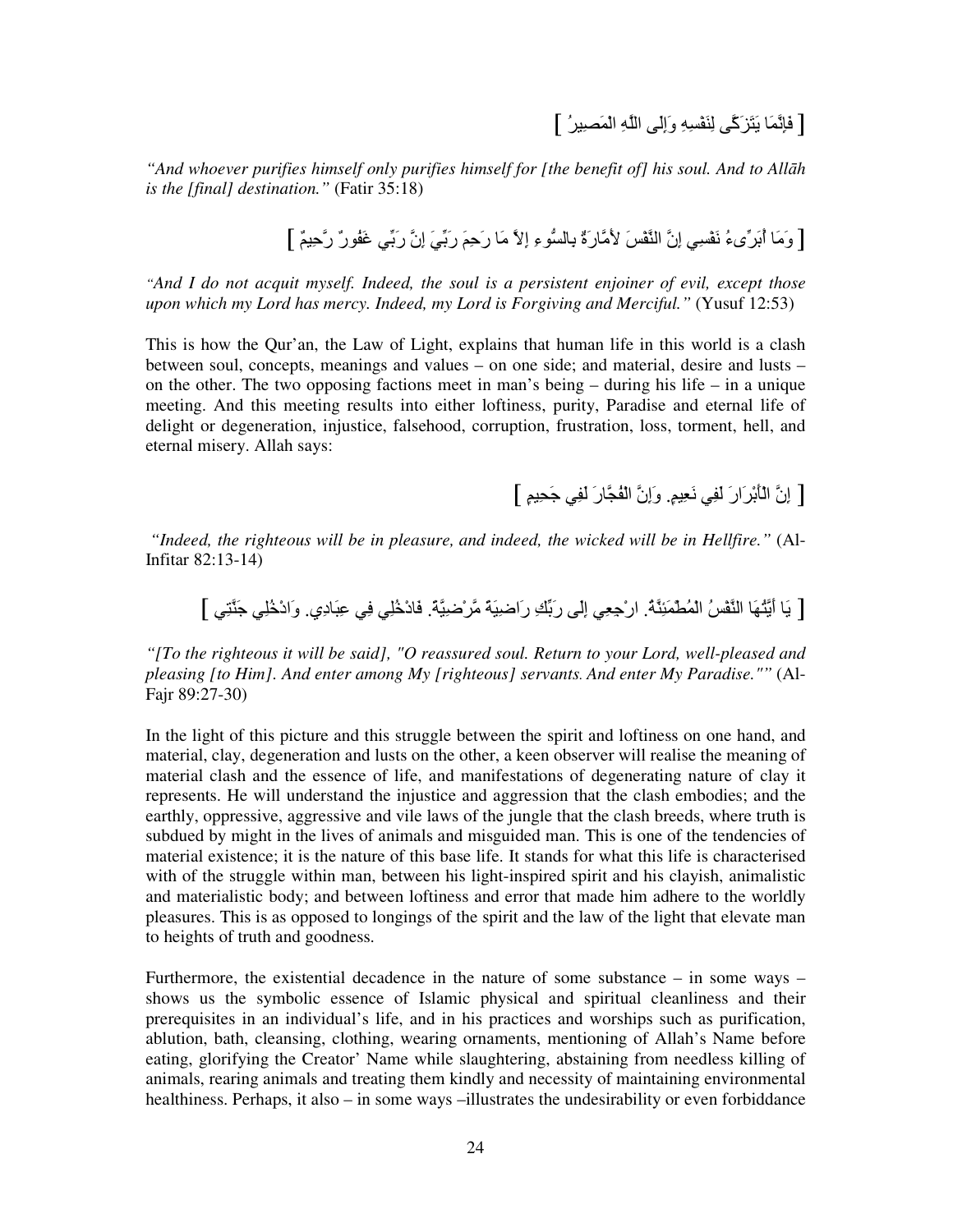of eating wild predatory animals to man. These animals are of clayish origin like man and are armed with fangs and claws that are their predatory tools. Eating of such animals will apparently make man predisposed to a complex predatory nature thereby bringing him to the arena of animalistic power struggles, far from mere responding to his living needs. Also, man's eating of animals that prey on other animals that share the muddy origin with man and with which he continues to live and exist in the same muddy environment could have impact on his human behaviour and nature. This is, perhaps, what is meant by an adage that says: "Tell me what you eat, I will tell you who you are!"<sup>1</sup>

Worlds of the unseen and hidden ones in the universe………….Al-Jan (the Jinn)

Life animals………….………………………………………….Hayawan

The heedless and forgetful man…………………………………Insan

We can go back to the Qur'an and find out what is mentioned about the Divine Being and how the attribute of mercy is the first of Allah's attributes mentioned in the first verse of the first Surah of the Qur'an:

[ بِسْمِ اللّهِ الرَّحْمَنِ الرَّحِيمِ ]

*In the Name of Allah, Most Gracious, Most Merciful*. Other examples are:

[ وَإِلْـهُكُمْ إِلَهٌ وَاحِدٌ لاَ إِلهَ إِلاَ هُوَ الرَّحْمَنُ الرَّحِيمُ ]

*"And your god is one God. There is no deity [worthy of worship] except Him, the Entirely Merciful, the Especially Merciful."* (Al-Baqarah 2:163)

[ قُل ادْعُواْ اللّهَ أو ادْعُواْ الرَّحْمَـٰنَ أيًّا مَّا تَدْعُواْ فَلَهُ الأسْمَاء الْحُسْنَى ]

Mentioning is also made of Satan and his offspring, and the world of jinn, animal and man clearly in many of the verses of the Qur'an.

About Satan, the Qur'an says:

[ فَإِذَا قَرَأَتَ الْقُرْآنَ فَاسْتَعِدْ بِاللَّهِ مِنَ الشَّيْطَانِ الرَّحِيمِ ]

*"So when you recite the Qur'*ā*n, [first] seek refuge in All*ā*h from Satan, the expelled [from His mercy]."* (An-Nahl 16:98)

[وَمَن يَتَبِعْ خُطُوَاتِ الشَّيْطانِ فَإِنَّهُ يَأْمُرُ بِالْفَحْشَاءِ وَالْمُنكَرِ ]

 *"And whoever follows the footsteps of Satan – indeed, he enjoins immorality and wrongdoing."* (An-Nur 24:21)

[ إِنَّ الشَّيْطَانَ لَكُمْ عَدُوٌّ فَاتَّخِدُوهُ عَدُوًّا ]

*"Indeed, Satan is an enemy to you; so take him as an enemy."* (Fatir 35:6) The Qur'an says the following about animals:

[وَمَا مِن دَآبَةٍ فِي الأرْض وَلاَ طَائِرٍ يَطِيرُ بِجَنَاحَيْهِ إِلاَّ أُمَمٌ أَمْتَالُكُم ]

*"And there is no creature on [or within] the earth or bird that flies with its wings except [that they are] communities like you."* (Al-An'am 6:38)

The attention of a deep observer of linguistic aspects of Arabic language which Allah has chosen for revelation of the Qur'an, the final divine message and which the linguists might want to carry out a keen study on and on its meanings is the names of the attributes of the sides that are connected to man's existence. Names of the attributes of all of them ends with 'alif' and 'nun' as can be observed in the following:

Allah, the Creator……………………………………………….Ar-Rahman

Satan, the devil………………………………………………….Ash-Shaytan

It would be noticed here that the angels who are not – directly or indirectly – a part in this connection and are only tools for executing Allah's will *"they do not disobey All*ā*h in what He commands them but do what they are commanded"*. So they are not described with an attribute that ends with '*alif'* and '*nun'* unlike the others mentioned above.

*<sup>&</sup>quot;Say, "Call upon All*ā*h or call upon the Most Merciful. Whichever [name] you call – to Him belong the best names.""* (Al-Isra 17:110)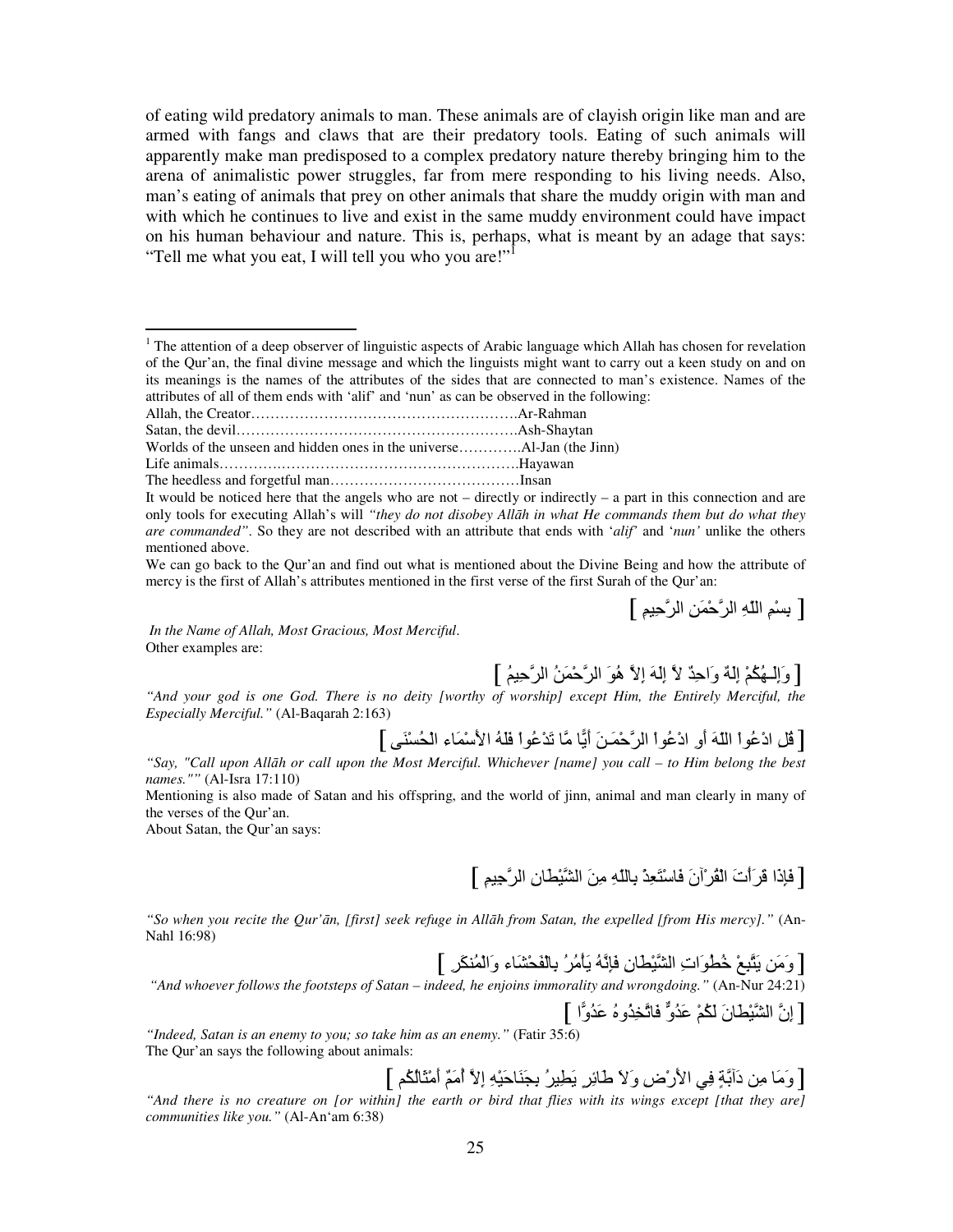This is in addition to the harms that eating the meat of carnivorous animals can cause, according to some scientific studies.

#### **Materialism is the law of the jungle, oppression and injustice**

This concept clearly exposes the falsity of the Darwinian social philosophy which, in its essence, is an atheistic and materialistic philosophy built upon naive, primitive, silly, childish and haphazard hypothesis that sees nothing in man but animal or clay, created purposelessly and that his evolution was haphazard like that of other animals. In the light of this faulty philosophy, there is no regard for Allah's divine wisdom in His creation of man or in the spiritual dimension of that creation; neither does it have any respect for man's spirituality – a quality that distinguishes him from other creatures of the earth and that confers on him understanding, soul and conscience. This flawed theory overlooked the noble purpose in the creation of man and in his life activities; it fails to notice that the purpose of life in this world is this meeting between soul and clay and the struggle between the soul and the material, between good and evil, between truth and falsehood, and between light and darkness that such a meeting represents.<sup>1</sup>

## [ لَهُمْ فُلُوبٌ لاَ يَفْقَهُونَ بِهَا وَلَهُمْ أَعْيُنٌ لاَ يُبْصِرُونَ بِهَا وَلَهُمْ أَذَانٌ لاَ يَسْمَعُونَ بِهَا أُوْلَـئِكَ كَالأَنْعَامِ بَلْ هُمْ أَضَلُّ أُوْلَـئِكَ هُمُ الْغَافِلُونَ ]

*"They have hearts with which they do not understand, they have eyes with which they do not see, and they have ears with which they do not hear. Those are like livestock; rather, they are more astray. It is they who are the heedless."* (Al-A'raf 7:179)

### [وَالأَنْعَامَ خَلَقَهَا لَكُمْ فِيهَا دِفْءٌ وَمَذَافِعُ وَمِنْهَا تَأْكُلُونَ ]

*"And the grazing livestock He has created for you; in them is warmth and [numerous] benefits, and from them you eat."* (An-Nahl 16:5)

[وَمِنَ النَّاسِ وَالذَّوَابِّ وَالْمَأْهَامِ مُخْتَلِفٌ أَلْوَانُهُ كَذَلِكَ ]

*"And among people and moving creatures and grazing livestock are various colors similarly."* (Fatir 35:28) Here, it will be noticed that it is only the useful animals that are mentioned; and as far as attributes of the animals are concerned, it is the most significant attributes that are mentioned, such as living on the earth and flying in the sky.

As for man, the Qur'an describes him and his forgetfulness:

 $\overline{a}$ 

[ اسْتَحْوَذَ عَلَيْهِمُ الشَّيْطْانُ فَأْنسَاهُمْ ذِكْرَ اللَّهِ ]

*"Satan has overcome them and made them forget the remembrance of All*ā*h."* (Al-Mujadilah 58:19)

[ وَلَقَدْ عَهِدْنَا إِلَى آدَمَ مِن قَبْلُ فَنَسِيَ وَلَمْ نَجِدْ لَهُ عَزْمًا ] *"And We had already taken a promise from Adam before, but he forgot."* (Ta Ha 20:115)

[أَ&َLْ"ُDُونَ اH-سَ ْ-ِ7@ِD1 وَ&َHَ(ْنَ أُ2َُْ3َ وَأ2َGُْ& َGُْ(نَ اِ3ْG-َبَ أََ5َ &ْ\$َ=ُِ)نَ ]

*"Do you order righteousness of the people and forget yourselves while you recite the Scripture?"* (Al-Baqarah 2:44)

<sup>1</sup> Indeed, the falsity of Darwin's atheistic and haphazard social theory does not necessarily mean that we deny that man was materially created in phases, changing from one phase to another since that was how Allah wanted him to be until He proportioned him and breathed soul into him. Rather, the Qur'an mentions this development and explains that man, in his creation, underwent transformation from one phase to another until he was made into a well-proportioned human. Allah says: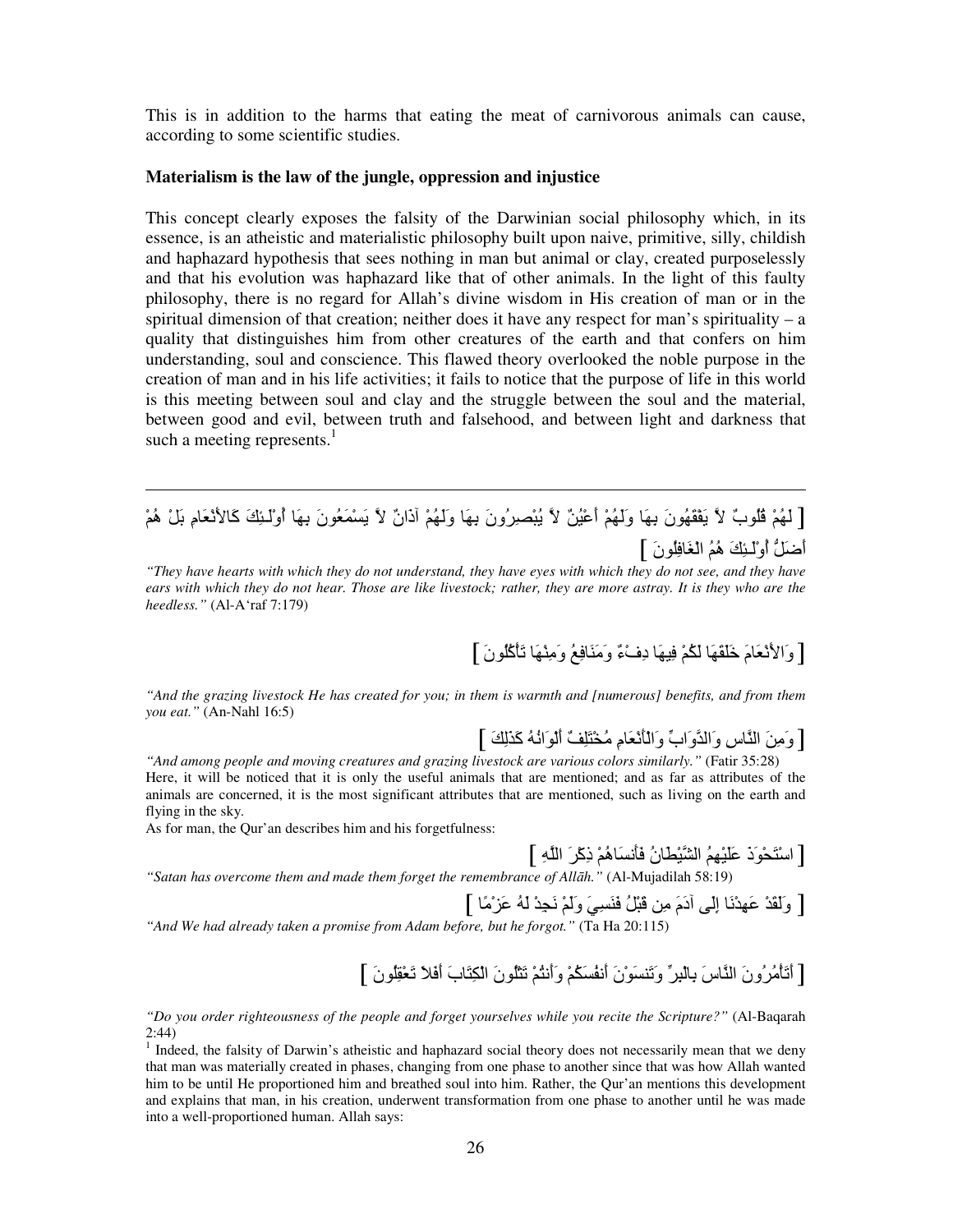The Darwinian social philosophy is the one upon which the contemporary Western thought is based after it has renounced – albeit with some excuse – the adulterated Christianity. Its look at man, life and existence and its philosophy is embodied in worshiping of material, power, subjugation and predation. This is in addition to the theory's overlooking of the spiritual aspect of man and neglecting of the aspects of truth, justice and human responsibility. This has led to man's being thrown back into this muddy animalistic nature, represented by law of the jungle and predation where truth means predomination and might means right. This is an established ideology in the West and the adopted ideology of those who toe the line of the Westerners.

In reality, humanitarian ideals, compassion, and human solidarity and loftiness are inspired by racialism and nationalism, according to the adherents of the jungle law. That is why these qualities disappear – in different forms – in their policies and principles when they deal with others. In their imperialistic and colonial dealing with others, these ideals give way to barbarity and cruelty; and the most heinous kinds of racial and hostile tendencies become the

 $\overline{a}$ 

[ الّذِي أَحْسَنَ كُلَّ شَيْءٍ خَلَقَهُ وَبَدَأَ خَلْقَ الْإِنسَانِ مِن طِينٍ. ثُمَّ جَعَلَ نَسْلُهُ مِن سُلْالةٍ مِّن مَّاء مَّهِينٍ. ثُمَّ سَوَّاهُ وَنَفَخَ فِيهِ مِن رُّوحِهِ وَجَعَلَ لَكُمُ السَّمْعَ وَالْأَبْصَارَ وَالْأَقْئِدَةَ قَلِيلًا مَّا تَشْكُرُونَ ]

 *"Who perfected everything which He created and began the creation of man from clay. Then He made his posterity out of the extract of a liquid disdained. Then He proportioned him and breathed into him from His [created] soul and made for you hearing and vision and hearts; little are you grateful."* (As-Sajdah 32:7-9) It is clear – in the light of the explicit meaning of this verse and indications of excavations and scientific researches – that Allah created man in three phases. Two of these were life and animalistic phases without soul. They are phases of beginning his creation and then the elevated phase of reproductive and animalistic life. The third and the last phase is the one in which Allah well-proportioned the creation of our father Adam as a complete human being. As far as we are concerned, there is no connection between what the Qur'an clearly states here and the primitive and arbitrary Darwinian claim. For, the Qur'an says:

# [ إِنَّمَا أَمْرُهُ إِذَا أَرَادَ شَيْئًا أَنْ يَقُولَ لَهُ كُنْ فَيَكُونُ. فَسُبْحَانَ الَّذِي بِيَدِهِ مَلَكُوتُ كُلِّ شَيْءٍ وَإِلَيْهِ تُرْجَعُونَ ]

 *"His command is only when He intends a thing that He says to it, "Be," and it is. So exalted is He in whose hand is the realm of all things, and to Him you will be returned."* (Ya Sin 36:82-83)

These verses mean: whenever Allah wants something to occur, it occurs according to how He wants it. This means His wish is inevitably executed. It follows then that man is not a mere animal. He is rather a creature distinguished from other creatures by the spirit that spurs him, along with other qualities he is endowed with such as reason, intelligence and conscience, to look for the light of truth – as opposed to the oppressive law of the jungle. A believer accepted any form in which Allah has created man, regardless of whatever the scientific research may decide about that. For, in a believer's estimation, that is how Allah willed it. It is, therefore, incumbent upon a Muslim to seek knowledge that cannot – in the long run – contradict the revealed message from the Creator. The Qur'an says:

[ ٌ َِm ٍءْ.َm 1#ُآ Bََ ُS2َأ َ17َDِ7 ِ]ْ3َ ََْوَأ 6Rَ9ْا ُS2َأ َُْ َ!َ@َGَ BGَT ُِِْ2َأ .َِو ِق-َqْا .ِ -َHِ&-َ ِِْDُHَ ]

*"We will show them Our signs in the horizons and within themselves until it becomes clear to them that it is the truth."* (Fussilat 41:53)

[ ْ#ُ ِDُوا .ِ اْLَرْضِ 2-َ^ُDُوا آَْ[َ َ7 َأَ اْUَْRَ Eُ اSُ ُQHُِ اHQْLَةَ اْqِ+Dَةَ إِن اSَ ََB آ1#ُ mْ.َءٍ َ ِDٌ[

*"Say, [O Muhammad], "Travel through the land and observe how He began creation."* (Al-'Ankabut 29:20)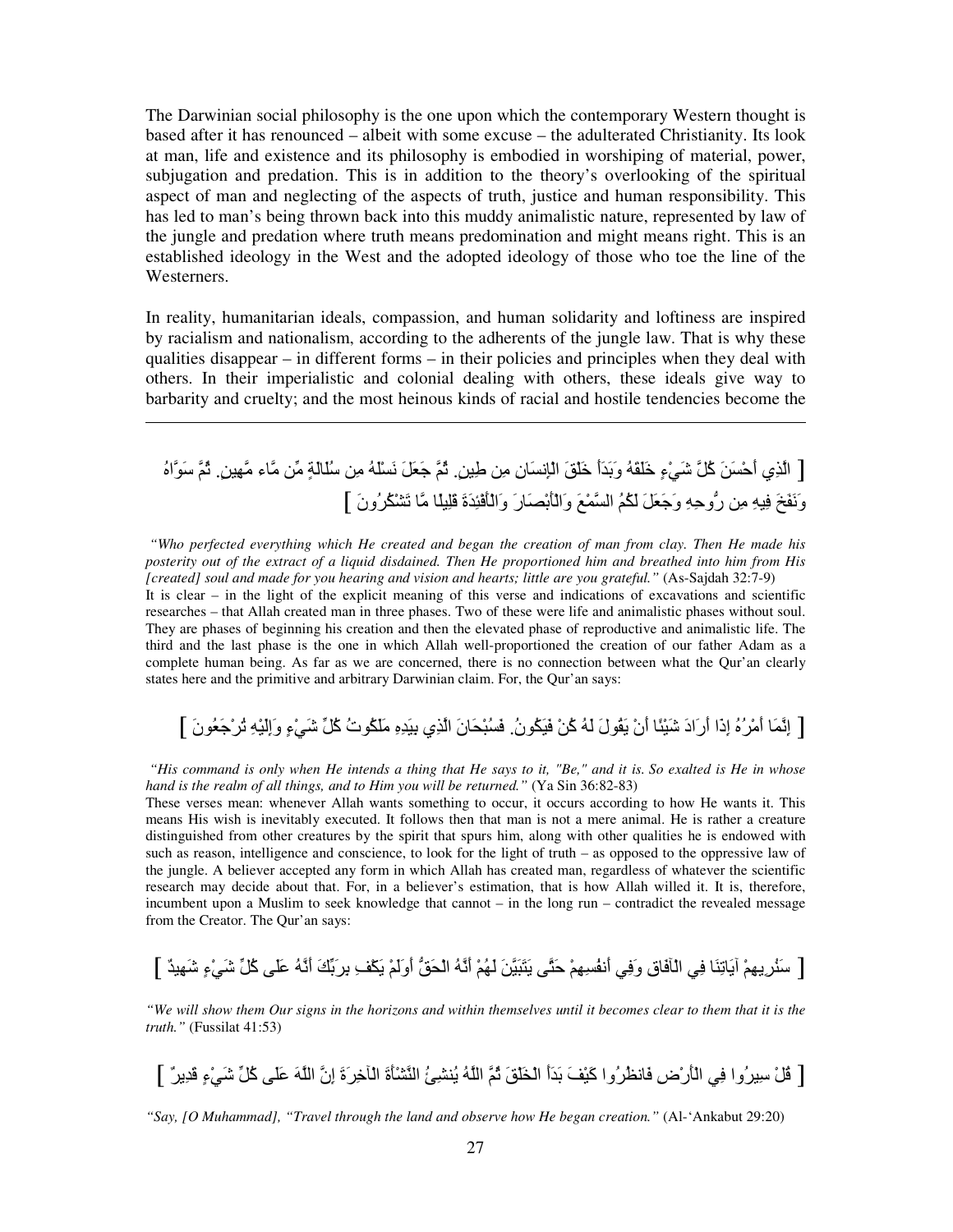order of the day in these Westerners' dealings with other peoples whom they subject to various kinds of injustice and suppression.

Another manifestation of this theory and this philosophy is the emergence of nationalism in modern European political ideology that is so cruel and so racial that it sometimes leads to barbaric genocide as it happened in North and South America, Africa, Australia and the Far East. The same crimes are being committed today in Palestine at the hands of Western Zionists.

The jungle law is the wicked law, the predatory law, the unjust law, the racial law and the aggressive law. As for the law of the light, as brought by the divine messages in Islam and in the remnants of the uncorrupted and unaltered messages of the past Prophets; it is the law of the truth, the law of justice, the law of responsibility, the law of brotherhood, mutual compassion and human solidarity, the law of piety and preservation of lives and the law of fulfilling trusts and rendering justice to the wronged. It is a law that frowns at wastefulness and corruption that has regard only for the overall interests of the entire humanity and does not serve particular person, nation or race. In this law, the right is might as opposed to 'might is right' philosophy of the jungle law. Jungle law, in its international relations, has no regard for truth and justice, as they are. Rather, rights – or precisely put – gains, under the mantra of national interests and political necessities, are distributed on the bases of domination and political conflict settlements that are based upon the coercive power of domination.

Equally, what happened to nations at the hand of the colonialists, especially in Africa and America, and what continues to happen at the hand of the wicked Zionists to the Palestinian people whose land was stolen and whose citizens are continuously murdered and expelled from most part of their land for more than a century, are with the full support of the colonial West and its weapons and policies. These occurrences remain – in spite of lies, political falsifications and propagandas and psychological wars – a practical witness to despicable Western law of the jungle and its concepts that are based upon injustice, aggression and disproportionate force that had brought – and still bring – upon mankind sufferings, woes and wars. Not only that, dangerous missiles and weapons of mass destruction the Western colonialists have developed also pose a great threat to world peace.

All this is in contrary to the ideals of truth, justice, compassion and solidarity promoted by the law of light and its values and fundamentals brought about by the divine messages.

The lesson learnt from these reflections is that spirit and conscience meet in man as decadence caused by lusts, desires and vile also meet in him. The soul drives him towards truth and justice while his clayish animalism drives him towards lusts, desires, injustice and aggression. And each of these two poles has its law. The pole that represents the law of spiritual and divine light gives might to the truth and encourages goodness and justice while the pole that represents the law of the jungle promotes aggression and the policy of 'might is right'. A man who is an adherent of the degraded jungle justice is naturally inclined to domination, aggression, oppression and injustice.

#### **Might is right is the law of materialistic, racial and colonial West**

That is we find the West, after it has deviated from the law of light and distorted and denied the same, inclined to earthly nature and wallowed in intellectual darkness and error. By that, it denied aspect of the soul and its values and goals, adopted vile animalism, reneged into the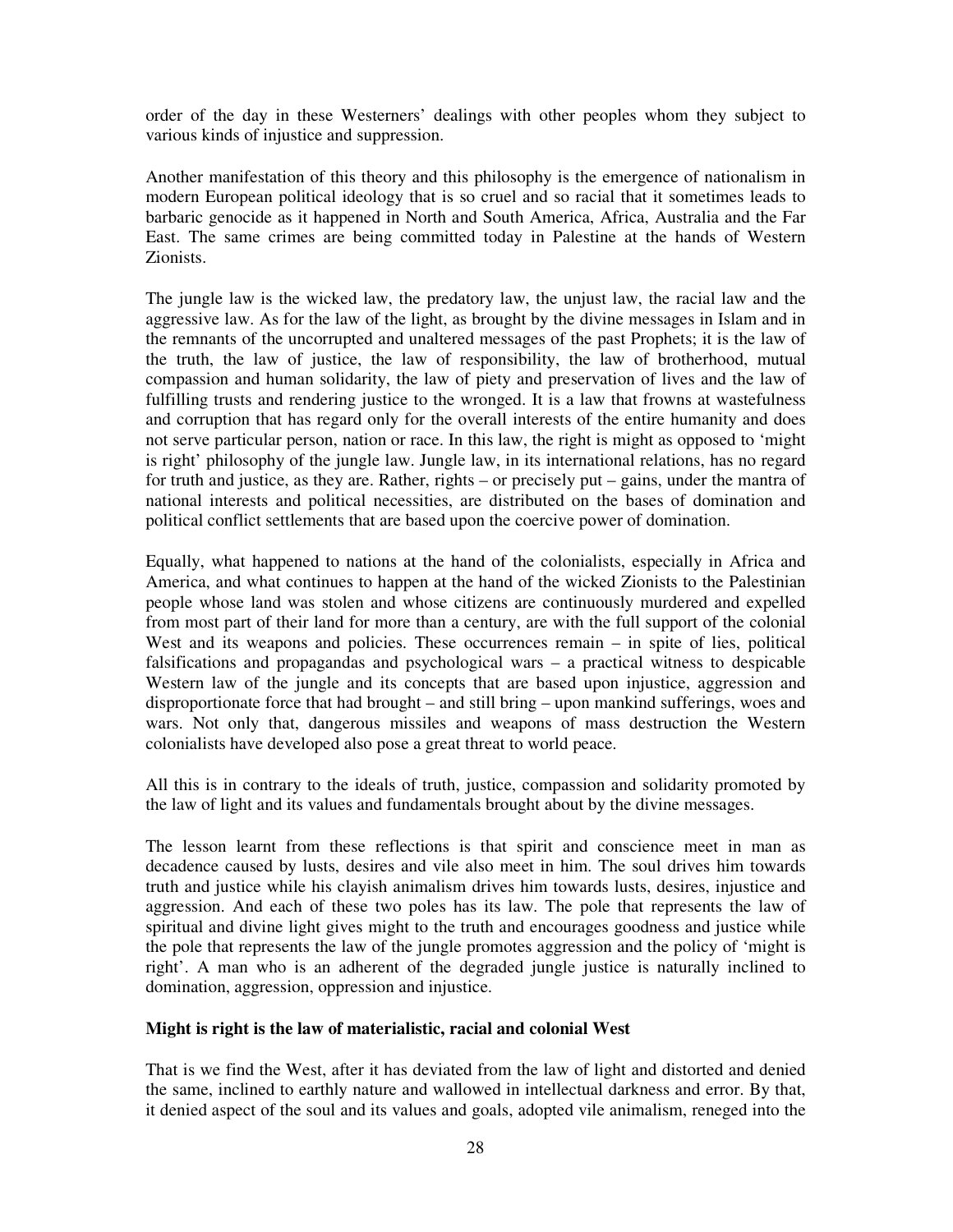darkness of ignorance and adopted as its constitution, the animalistic, racist and colonialist jungle law that unjustly confers rightness to might. It is as a result of these animalistic precepts that its societies declined in morals – with the exception of some remnants of spiritual aspects, laws of light, some traditions and customs which they inherited from Christianity or learned from their interactions with Muslim societies and civilizations in medieval times.

As a result of this law of the jungle, violence and racism become widespread in Western societies, immoralities become the order of the day and, consequently, most family values declined. The family ceased to be a cradle for childbearing, affection and compassion to become a mere avenue for fun and rowdy sexual gratifications; family responsibilities became a burden fathers try to escape from, rights were lost; and sufferings of mothers and children reached alarming rates.

On international arena, there was no more respect for truth and justice in Western interactions with other nations. Instead, consideration is given to force and not but force that imposes realities on the ground, most of the times, through rude distortions and ugly falsifications. Actions of the Westerners were based, not on truth, but on force, under the guise of diplomacy, middle-of-the-way solutions and the so-called 'realities on the ground'. In Western estimation, perpetration of injustice is called diplomacy and skilfulness; and moral degeneration and decline are termed freedom, progress and modernity. In their ideology and philosophy, there is actually nothing like truth and justice. For, the guide and the purpose of jungle law is force, national interests and selfish desires.

The glorious Qur'an aptly describes the barbaric people of the age of ignorance, who were the then followers of jungle law. The inhuman colonisation of Asian, African and South American countries being perpetrated today by the Western countries is the equivalent of the crimes committed by the past nations that the Qur'an makes mention of. This is exactly what we witness today of Western policies and perpetrations against these peoples, especially what has been happening for the past three-quarters of a century such as barbaric and bestial settlement activities of the racial Jewish Zionists with the full support of the Western Zionist Christians against the Palestinian people, and whose cruel, animalistic and fascist goal is to exterminate these people. As a result, hundreds of thousands of innocent Palestinians were killed, millions of them were expelled from their land and four-fifths of their land were forcibly seized and usurped and whatever remained of their possessions were damaged – and are still being damaged. Up till now, these Zionists continue to kill – in an unprecedentedly cruel manner – those who chose to stay on their land despite all odds among the Palestinians; they keep on destroying their lives, expelling them from their land and homes using various gory means, without least consideration for any human value, agreements or international resolutions. Neither do they respect any of the human rights that have now become a mere slogan used only to serve the interests of the Zionist Western colonial politics. However, it is clear to us is that these so called human rights are not really used except in the interest of the Western race, its Zionist tools and citizens of their countries. These so-called rights are only meant to serve their oppressive, barbaric and colonial goals.

Allah describes the people of the age of ignorance, the followers of the jungle law who lived during the time of the Messenger (peace and blessings of Allah be upon him) – and by extension – those who follow their way and tread their path in the following noble words: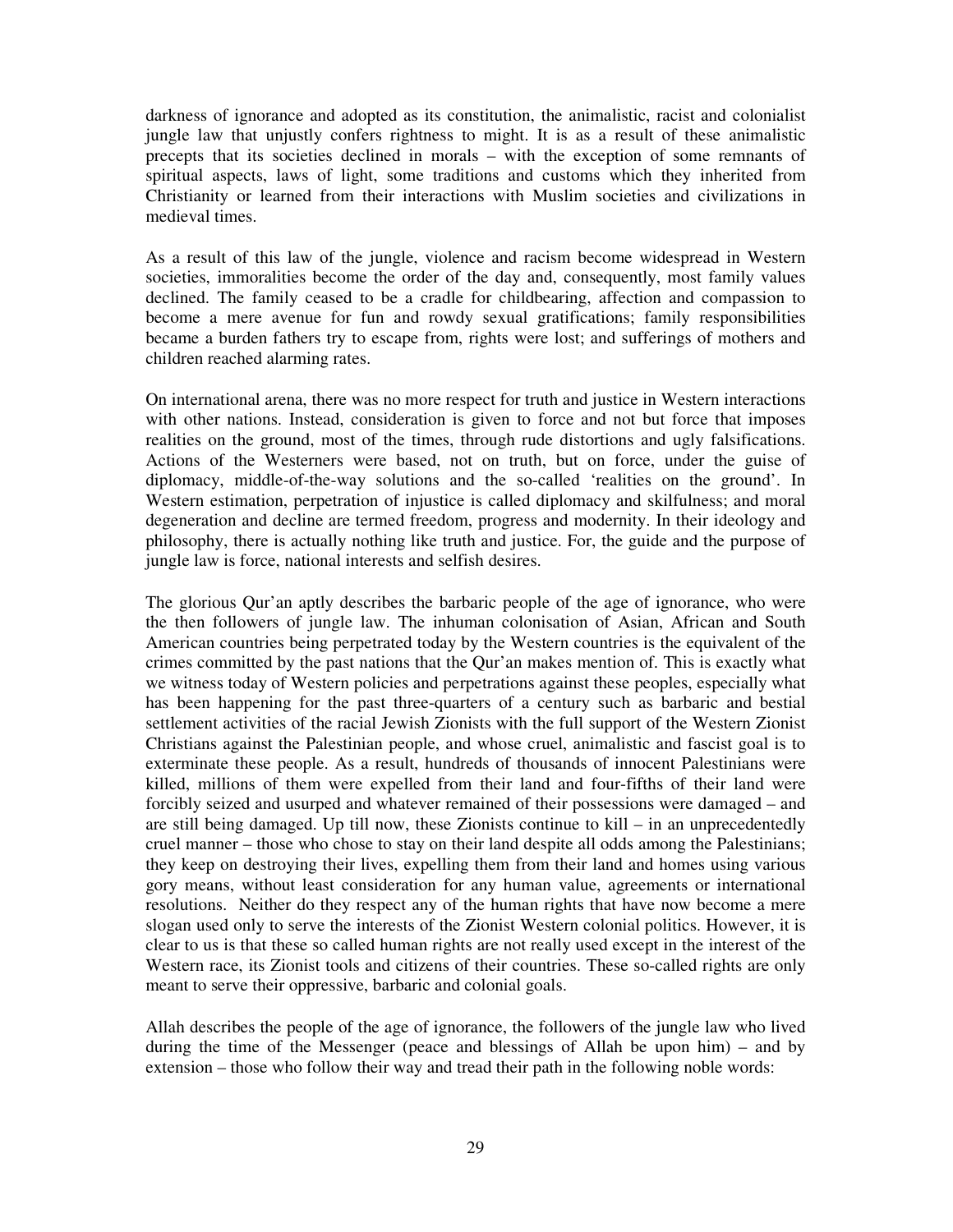# [ كَيْفَ وَإِن يَظْهَرُوا عَلَيْكُمْ لاَ يَرْقُبُوا فِيكُمْ إِلاَّ وَلاَ ذِمَّة يُرْضُونَكُم بِأَفْوَاهِهِمْ وَتَأْبَى فُلُوبُهُمْ وَأَكْثَرُهُمْ فَاسِقُونَ [

*"How [can there be a treaty] while, if they gain dominance over you, they do not observe concerning you any pact of kinship or covenant of protection? They satisfy you with their mouths, but their hearts refuse [compliance], and most of them are defiantly disobedient."* (At-Tawbah 9:8)

In spite of this, it should not be forgotten that this appraisal is of the general culture, the ideology, the predominant mentality, and general direction of the West in this modern age – a West that drafts its policies, defines its imperialistic and racial inclinations that justify injustices and shamelessly encourage and condone the same and that use disproportionate power. It is not an appraisal of individuals or groups whose inclinations might be different and multifarious and whose convictions might also be diverse and – possibly – contradictory in one way or the other to the animalistic, imperialistic and Zionist idea that is prevalent in their society.

Though there are a number of these positive individuals and groups, it is unfortunate that their size and influence cannot make any change in the general predominant direction of their society and in the policies of its institutions. However, some of these individuals and groups still uphold some of the values of light and inclinations of the spirit that can – in the future, by the Grace of Allah – serve as seeds of reform and guidance for their society. Therefore, they need to be supported and cooperated with for the benefit of their countries and humanity in general.

It is impossible to understand the modern western mentality and their opportunistic policies through which it imposes itself upon weak nations which it deals with in disproportionate ways. It is impossible to understand the reason for the prevalence of the idea of nationalism which is the other face of the racial animalistic solidarity that emanates from the mentality of force, domination and preying on others, especially in this time in the history of the West, whereby nationalism is one of its prominent ideological landmarks. It is impossible to understand the predominance of the ideology of power politics and colonial domination in which principles are attached to usurped properties of others – otherwise referred to as interests – and known in modern international predatory arena as national interests. It is impossible to understand the West's passionate craving for amassing and developing weapons of mass destruction, imposing their oppressive policies and interests on others, impeding the growth of other nations, destroying the developing ones, displacing people from their homes and lands with the intention of stealing the same and milking their resources dry, and obstructing their economic and cultural freedom.

It is impossible to understand any of these phenomena without understanding the reason for the West's abandonment of the heavenly laws of light that had already been altered and that, in its pristine and unaltered form, gives power to the truth and attached interests and earnings to principles, as opposed to the jungle law in which truth is subjected to might and principles are based upon earnings and interests, thereby leading to the prevalence of the decayed clay and its inclinations over light and longings of the spirit.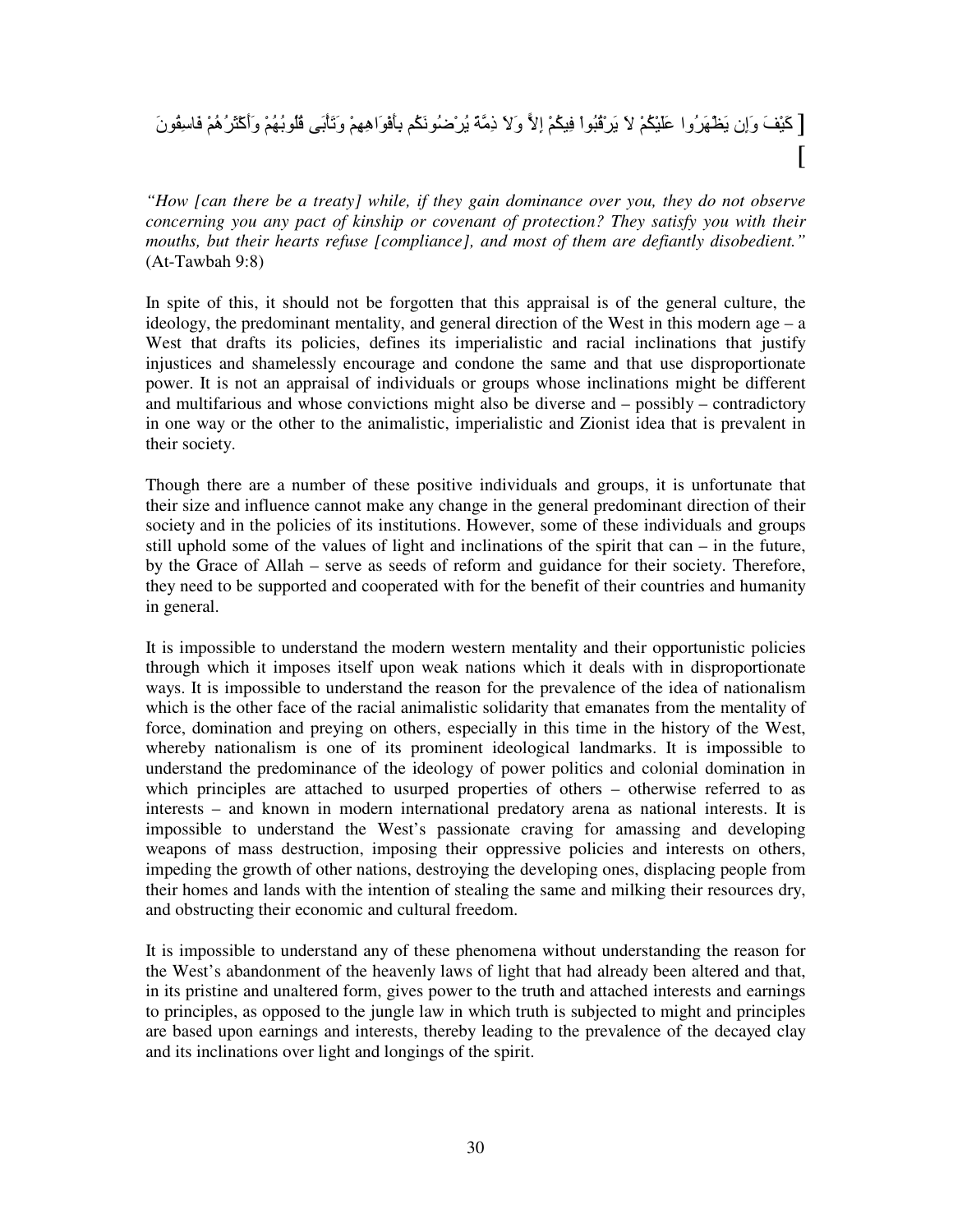In order to grasp things that are difficult to comprehend in the West's ideology and conduct, as well as in Muslims' ideology and conduct, we need to first understand the laws that each of these two groups follows and understand its beliefs and fundamentals.

The West's sinking in materialism and greediness and its regarding material as the goal whose acquisition and pleasure it ravenously pursues, and its drowning in the seemingly insatiable consumerism cannot be understood through the Christian religious outlook. It can only be understood from the muddy animalistic outlook. That is when we remember that the West had already renounced the spiritual aspect of its life for reasons, some of which could be traced back to what the original Judeo-Christian messages have been afflicted with of distortions and corruptions. That is why the West, in general, got itself involved in the jungle law and the vile animalistic nature that regards material and animalistic life as the goal of all efforts and the purpose of existence beside which there is no other goal or effort is meaningful. As a result, the law of light disappeared from the West, the morals declined, the values decayed, sinful acts become the order of the day, flames of lusts were kindled and attainment of animalistic needs became the only goal. After the West had renounced laws of light and sees man as mere animal, the natural consequence of this is that material and worldly possessions become the purpose of man's existence besides which there is no other goal. The glorious Qur'an explains to us the nature, the goals and the ends of such people:

[ إِن اSَ ُ ُ#ِ+ْ اZِ!َ "َHُ(ا وََ ُِ)ا ا`-َ9ِ-تِ َ0H-تٍ &ْ%َDِي "ِ! &ْ9َG-َِ اْL-َْ2َرُ وَاZِ!َ آََDُوا َGَ َGُ\$(نَ وََLْآُُ)نَ آَ -َ &َLْآُ#ُ اْL-َ\$ْ2َمُ وَاH-رُ "َuْ(ًى ُْ ]

*"Certainly! Allâh will admit those who believe (in the Oneness of Allâh - - Islâmic Monotheism) and do righteous good deeds, to Gardens under which rivers flow (Paradise), while those who disbelieve enjoy themselves and eat as cattle eat; and the Fire will be their abode."* (Muhammad 47:12)

#### **Cruelty of Colonialism, Fascism and Zionism:**

#### **Satan's meeting with animal**

The most horrible thing is the meeting of fire and clay, in other words, the meeting of Satan and the animal in man. This unholy alliance embodies nothing but evil and corruption in the most atrocious form. The decay, injustice and aggression are then aggravated so much so that these evil minds – whose animalistic nature has already been recruited for the service of Satan and his destructive devilish enterprises – commit heinous crimes, violence, cruelty, vileness, injustice and aggression against innocent and weak ones, the extent of which people of sound and healthy minds would find imaginable.

Indeed, this meeting between fire and clay – rather between Satan and animalism in some people or some nations – explains to us, the reality we are witnessing today and events that had happened in the past, the criminal and destructive tendencies in individuals such as Neuron, Jinghiz Khan, Ivan the terror, Hitler and Stalin; and in nations such the Romans, the Moguls, the Medieval Spaniards in Andalusia and the European colonizers in Asia, Australia and Americas. All of them committed murder and bloodshed, wrongfully and aggressively against nations, peoples and civilizations, to the point of genocide in some cases. We still remember the heinous crimes of Hitler, Stalin, Mussolini and Truman in Europe, Asia and Africa.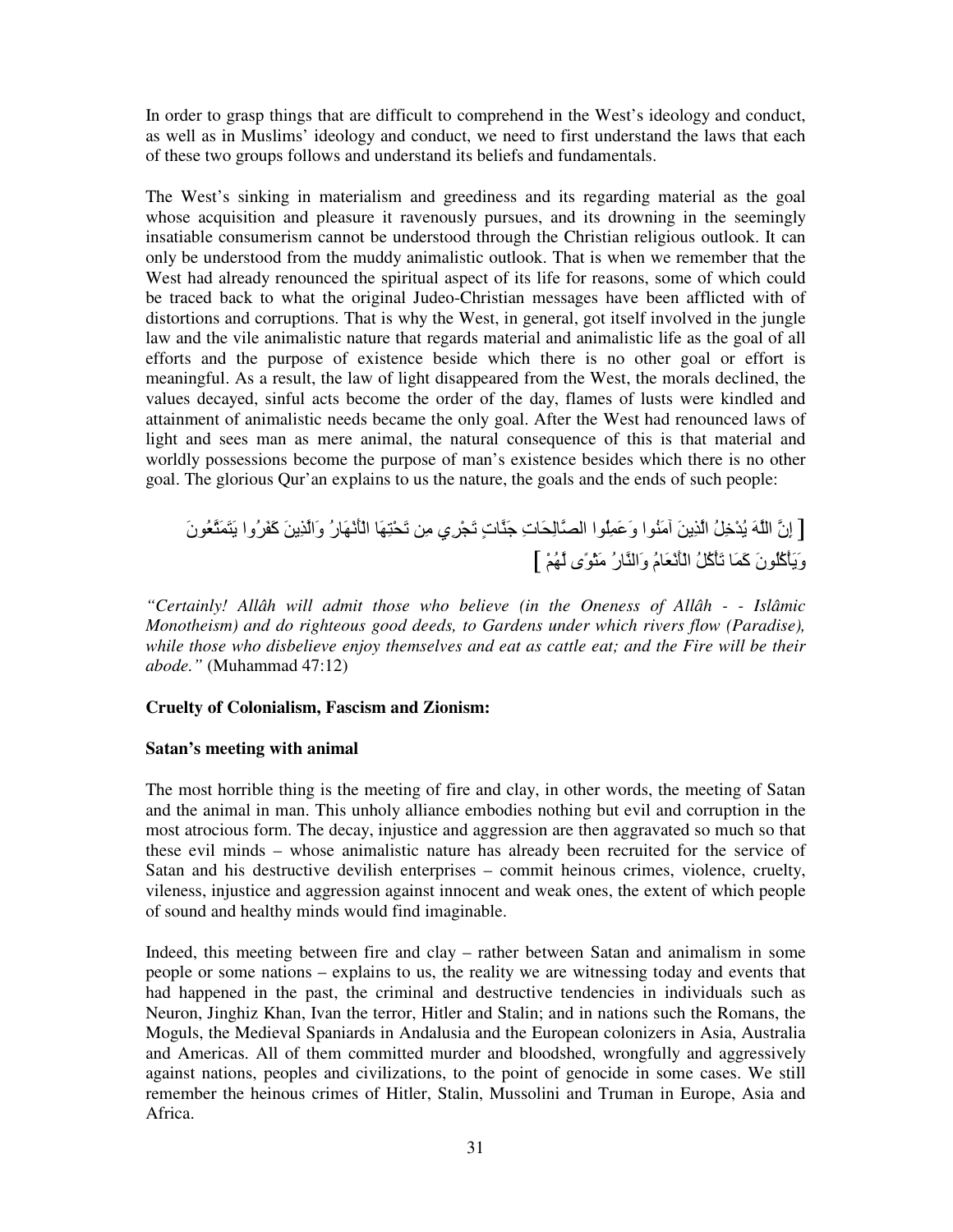The worst part of this phenomenon is that, as we sadly recall these crimes, we are still witnessing and hearing about the same being committed against the Palestinian people with the Western weapons, money, support and protection at the hands of the Western Zionists and its new warriors in order to forcefully seize the Palestinian land and country and to annihilate or turn its people to refugees scattered all over the world. These crimes are being committed, with the use of arrogant and brute force and modern colonial domination while the entire world looks on with utter nonchalance.

This meeting between fire and base mud and between Satan and animal (in man) shows us in this materialistic civilization, the extent of the West's avarice. It shows us the extent it could go in acquiring war machines and weapons of mass destruction that it produced and horded, and that it commercially promotes and use without any mercy – even against the wronged, the seekers of justice and freedom, men of resistance and advocates of liberation from suppression, manipulation and colonization.

Let us listen to the Qur'an:

[ وَاثْلُ عَلَيْهِمْ نَبَأَ الَّذِيَ آتَيْنَاهُ آيَاتِنَا فَانسَلْخَ مِنْهَا فَأَتْبَعَهُ الشَّيْطَانُ فَكَانَ مِنَ الْغَاوِينَ وَلَوْ شِئْنَا لْرَفَعْنَاهُ بِهَا وَلَّكِنَّهُ أَخْلَدَ إِلَى الأَرْضِ وَاتَّبَعَ هَوَاهُ فَمَثَلُهُ كَمَثَلِ الْكَلْبِ إِن تَحْمِلْ عَلَيْهِ يَلْهَتْ أَوْ تَتْرُكَمُهُ يَلْهَتْ دَٰلِكَ مَثَلُ الْقَوْمِ الَّذِينَ كَذَّبُواْ بِأَيَاتِنَا فَاقْصُصْ الْقَصَصَ لَعَلَّهُمْ يَتَفَكَّرُونَ ِ سَاء مَثَلاً الْقَوْمُ الَّذِينَ كَذَّبُواْ بِأَيَاتِنَا وَأَنفُسَهُمْ كَانُواْ يَظْلِمُونَ ِ مَن يَهْدِ اللّهُ فَهُوَ الْمُهْتَدِي وَمَن يُضْلِلْ فَأُوْلَـئِكَ هُمُ الْخَاسِرُونَ ]

*"And recite to them, [O Muúammad], the news of him to whom we gave [knowledge of] Our signs, but he detached himself from them; so Satan pursued him, and he became of the*  deviators. And if We had willed, we could have elevated him thereby, but he adhered *[instead] to the earth and followed his own desire. So his example is like that of the dog: if you chase him, he pants, or if you leave him, he [still] pants. That is the example of the people who denied Our signs. So relate the stories that perhaps they will give thought. How evil an example [is that of] the people who denied Our signs and used to wrong themselves. Whoever All*ā*h guides – he is the [rightly] guided; and whoever He sends astray – it is those who are the losers."* (Al-A'raf 7:175-178)

[ أَرَأَْNَ" َ!ِ ا&UَZَ إََِSُ هَ)َاxُ أََL2َNَ& ُ3َ(نُ ََْSِ وَآِ.-ً أَمْ &ْ9ََcُ أَن أَآْuَDَهُْ َْ ُ\$َ)نَ أَوْ ْ\$َ=ُِ)نَ إِنْ هُْ إ-ِ آْ-َL-َ\$ْ2َمِ ْ#َ7 هُْ أَC6#َ َ@ِ-ً[

*"Have you (O Muhammad (peace be upon him)) seen him who has taken as his ilâh (god) his own desire? Would you then be a Wakîl (a disposer of his affairs or a watcher) over him Or do you think that most of them hear or understand? They are only like cattle- nay, they are even farther astray from the Path. (i.e. even worst than cattle)."* (Al-Furqan 25:43-44)

[ إِنَّ اللَّهَ يُدْخِلُ الَّذِينَ آمَنُوا وَعَمِلُوا الصَّالِحَاتِ جَذَّاتٍ تَجْرِي مِن تَحْتِهَا الْمَأْنَهَارُ وَالَّذِينَ كَفَرُوا يَتَمَتَّعُونَ وَيَأْكُلُونَ كَمَا تَأْكُلُ الْأَنْعَامُ وَالنَّارُ مَثْوَى لَهُمْ. وَكَأَيِّن مِّن قَرْيَةٍ هِيَ أَشَدٌّ قُوَّةً مِّن قَرْيَتِكَ الَّتِي أَخْرَجَتُكَ أَهْلَكْنَاهُمْ فَلَا نَاصِرَ لَهُمْ. أَفَمَن كَانَ عَلَى بَيِّنَةٍ مِّن رَبِّهِ كَمَن زُبِّنَ لَهُ سُوءُ عَمَلِهِ وَاتَّبَعُوا أَهْوَاءهُمْ ]

*"Certainly! Allâh will admit those who believe (in the Oneness of Allâh - - Islâmic Monotheism) and do righteous good deeds, to Gardens under which rivers flow (Paradise),*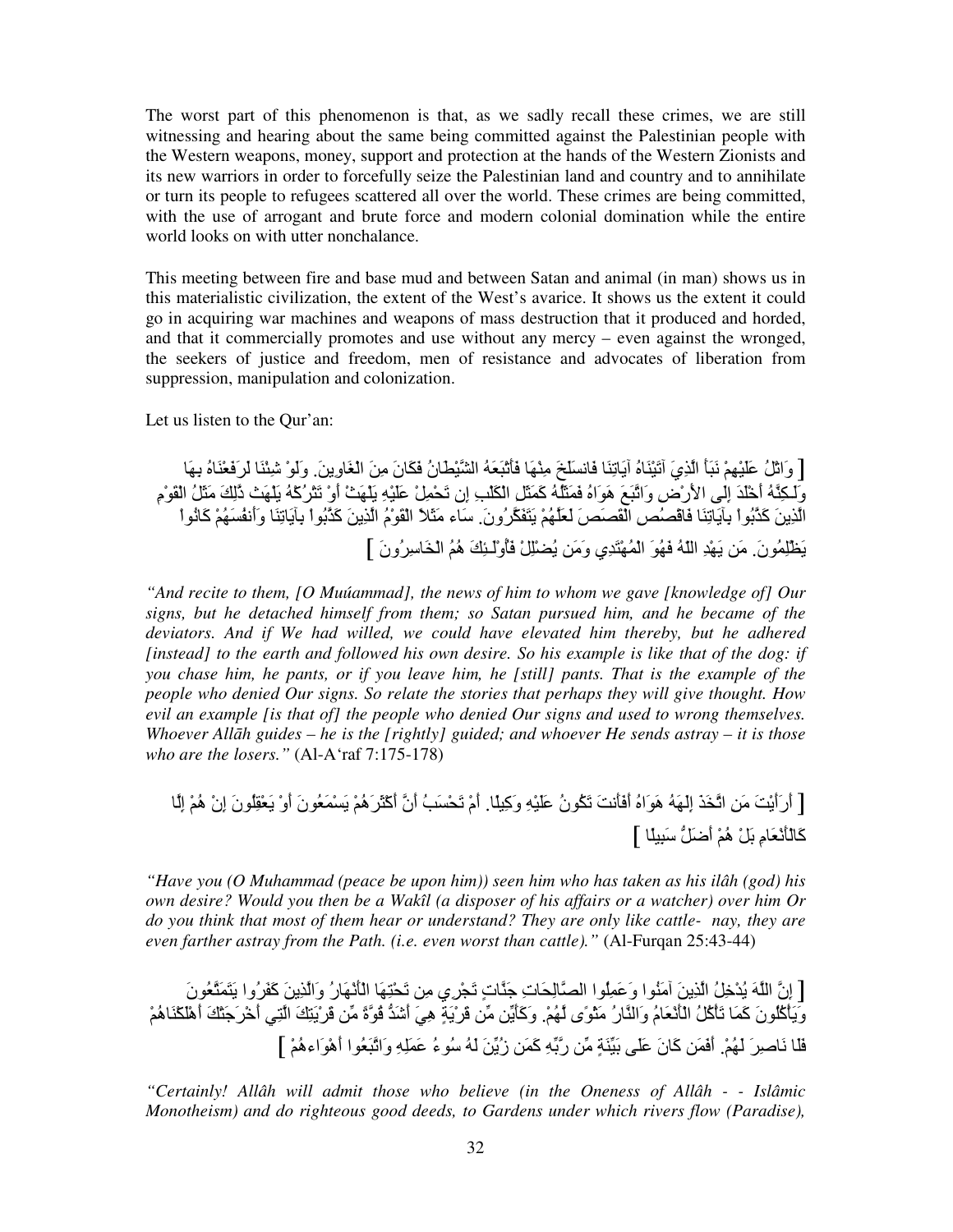*while those who disbelieve enjoy themselves and eat as cattle eat; and the Fire will be their abode. And many a town, stronger than your town (Makkah) (O Muhammad (peace be upon him)) which has driven you out We have destroyed. And there was none to help them. Is he who is on a clear proof from his Lord, like those for whom their evil deeds that they do are beautified for them, while they follow their own lusts (evil desires)?"* (Muhammad 47:12-14)

[ بَل اتَّبَعَ الَّذِينَ ظَلَمُوا أَهْوَاءهُم بِغَيْرِ عِلْمٍ فَمَن يَهْدِي مَنْ أَضلَّ اللَّهُ وَمَا لَهُم مِّن نَّاصرِرِينَ فَأَقِمْ وَجْهَكَ لِلدِّينِ حَنِيفًا فِطْرَةَ اللَّهِ الَّتِي فَطْرَ النَّاسَ عَلَيْهَا لَا تَبْدِيلَ لِخَلْقِ اللَّهِ ذَلِكَ الدِّينُ الْقَيِّمُ وَلَكِنَّ أَكْثَرَ النَّاسِ لَا يَعْلَمُونَ ]

*"But those who wrong follow their [own] desires without knowledge. Then who can guide one whom All*ā*h has sent astray? And for them there are no helpers. So direct your face toward the religion, inclining to truth. [Adhere to] the fitrah of All*ā*h upon which He has created [all] people. No change should there be in the creation of All*ā*h. That is the correct religion, but most of the people do not know."* (Ar-Rum 30:29-30)

[يَعْلَمُونَ ظَاهِرًا مِّنَ الْحَيَاةِ الدُّنْيَا وَهُمْ عَنِ الْأَخِرَةِ هُمْ غَافِلُونَ. أُوَلَّمْ يَتَفَكَّرُوا فِي أنفُسِهِمْ مَا خَلْقَ اللَّهُ السَّمَاوَاتِ وَالْأَرْضَ وَمَا بَيْنَهُمَا إِلَّا بِالْحَقِّ وَأَجَلٍ مُسَمَّى وَإِنَّ كَثِيرًا مِّنَ النَّاس بِلِقَاء رَبِّهِمْ لَكَافِرُونَ. أُوَلَّمْ يَسِيرُوا فِي الْأَرْضِ فَيَنظُرُوا كَيْفَ كَانَ عَاقِبَةُ الْذِينَ مِن قَبْلِهِمْ كَانُوا أَشَدَّ مِنْهُمْ قُوَّةً وَأَتَارُوا الْأَرْضَ وَعَمَرُوهَا أَكْثَرَ مِمَّا عَمَرُو هَا وَجَاءتُهُمْ رُسُلُهُم بِالْبَيِّنَاتِ فَمَا كَانَ اللَّهُ لِيَطْلِمَهُمْ وَلَكِن كَانُوا أَنفُسَهُمْ يَطْلِمُونَ ۖ ثُمَّ كَانَ عَاقِبَة الَّذِينَ أَسَاؤُوا السُّواْي أَن كَذَّبُوا بِأَيَاتِ اللَّهِ وَكَانُوا بِهَا يَسْتَهْزِؤُون. اللَّهُ يَبْدَأُ الْخَلْقَ ثُمَّ يُعِيدُهُ ثُمَّ إِلَيْهِ ثُرْجَعُونَ. وَيَوْمَ تَقُومُ السَّاعَةُ يُبْلِسُ الْمُجْرِمُونَ ]

*"They know what is apparent of the worldly life, but they, of the Hereafter, are unaware. Do they not contemplate within themselves? All*ā*h has not created the heavens and the earth and what is between them except in truth and for a specified term. And indeed, many of the people, in [the matter of] the meeting with their Lord, are disbelievers. Have they not traveled through the earth and observed how the end of those before them was? They were greater than them in power, and they ploughed the earth and built it up more than they have built it up, and their messengers came to them with clear evidences. And All*ā*h would not ever have wronged them, but they were wronging themselves. Then the end of those who did evil was the worst [consequence] because they denied the signs of All*ā*h and used to ridicule them. All*ā*h begins creation; then He will repeat it; then to Him you will be returned. And the Day the Hour appears the criminals will be in despair."* (Ar-Rum 30:7-12)

 !ِ" ِةَDِ+qْا .ِ ُSَ -َ"َو -َْHِ" ِSِ&Iُ2 -َْ26 ا َثْDَT ُ ِDُ َن-َآ! َ"َو ِSِEْDَT .ِ ُSَ ْدِdَ2 ِةَDِ+qْا َثْDَT ُ ِDُ َن-َآ! َ[ " [ ٍcِ`2

*"Whosoever desires (by his deeds) the reward of the Hereafter, We give him increase in his reward, and whosoever desires the reward of this world (by his deeds), We give him thereof (what is decreed for him), and he has no portion in the Hereafter."* (Ash-Shura 42:20)

[ وَ;َ ْ9ََ@َ! اZِ!َ آََDُواْ أ2َ -َ ُ2 .ِْ َُْ َ+ْDٌ 1Lُ2َِِْ إ2ِ -َ ُ2 .ِْ َُْ َِdْدَادُواْ إِEْ -ً وََُْ َZَابٌ "ِ6!ٌ ]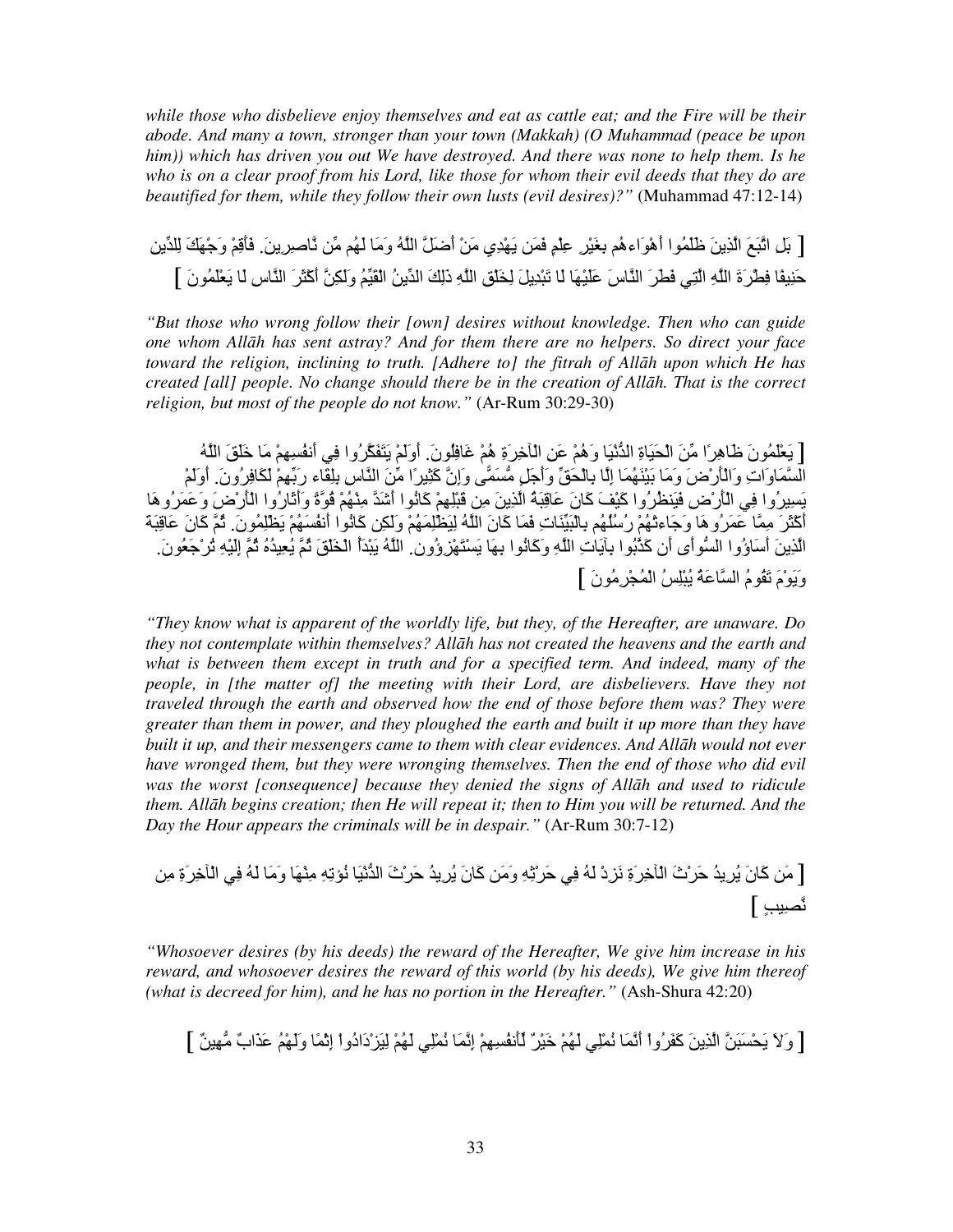*"And let not the disbelievers think that Our postponing of their punishment is good for them. We postpone the punishment only so that they may increase in sinfulness. And for them is a disgracing torment."* (Al 'Imran 3:178)

[ وَرَ67َ اْrَُ(رُ ذُو اDTْ َ\*ِ َ(ْ ُIَاِ+Zُهُ ِ7 -َ آََ@ُ)ا َ#%َ\$َ َُُ اَ\$ْZَابَ #َ7 ُ ")ِْ ٌ ! ِ%َ ُوا "ِ! دُوِ2Sِ "َ).-ًِ4ْ وَ&َِْ اْ=ُDَى أَهْ3َْH-َهُْ َ - ََ ُ)ا وَْ\$َ0َH-َ ِ ِِ3َِْ" (ِْ ًا ]

*"And your Lord is Most Forgiving, Owner of Mercy. Were He to call them to account for what they have earned, then surely, He would have hastened their punishment. But they have their appointed time, beyond which they will find no escape. And these towns (population, - 'Ad, Thamûd) We destroyed when they did wrong. And We appointed a fixed time for their destruction."* (Al-Kahf 18:58-59)

[ْ#ُ "َ! آ-َنَ .ِ اeَ-َ\*ِ ََْ ْ ُدْ َSُ اDTْ َ!ُ" َ{ ا TَGB إِذَا رَأَوْا "-َ ُ)َ ُونَ إِ"- اَ\$ْZَابَ وَإِ"- اَ-\*َ َََْ\$َ ُ)نَ "َ!ْ هُ)َ mَjD" -ً2-َ3 وَأَCَ\$ْ]ُ ُ0H ًا ]

*"Say (O Muhammad (peace be upon him)) whoever is in error, the Most Gracious (Allâh) will extend (the rope) to him, until, when they see that which they were promised, either the torment or the Hour, they will come to know who is worst in position, and who is weaker in forces."* (Maryam 19:75)

 ُE -ًَِ ُُْ\$1Gَ ُ2 .ِورُ 6`ا ِاتَZِ7 ٌَِ َSا نِإ ا)ُِ َ -َ ِ7 ُُM1@َHُHَ ُُْ\$ِ0ْDَ" -َHَِْإ ُxُDُْآ َ2ُdْ9َ -ََ َDََآ! َ"َو[ [ ٍkَِo ٍابَZَ Bَِإ ُْه6Dَnْeَ2

*"And whoever disbelieved, let not his disbelief grieve you (O Muhammad (peace be upon him)) To Us is their return, and We shall inform them what they have done. Verily, Allâh is the All-Knower of what is in the breasts (of men). We let them enjoy for a little while, then in the end We shall oblige them to (enter) a great torment."* (Luqman 31:23-24)

[ قَالَ فَبِمَا أَعْوَيْتَنِي لأَقْعُدَنَّ لَهُمْ صِرِ َاطْكَ الْمُسْتَقِيمَ. ثُمَّ لأَتِيَذَّهُم مِّن بَيْنِ أَيْدِيهِمْ وَمِنْ خَلْفِهِمْ وَعَنْ أَيْمَانِهِمْ وَعَن تَنَمَأْلِلِهِمْ وَلاَ تَـٰجِدُ أَكْثَرَهُمْ شَاكِرِينَ ۚ قَالَ اخْرُجْ مِنْهَا مَدْوُومًا مَّدْحُورًا لَمَن تَبِعَكَ مِنْهُمْ لأمْلأنَّ جَهَنَّمَ مِنْكُمْ أَجْمَعِينَ. وَيَا آدَمُ اسْكُنْ أَنتَ وَزَوْجُكَ الْجَنَّةَ فَكُلاً مِنْ حَيْثُ شِئْتُمَا وَلاَ تَقْرَبَا هَذِهِ الشَّجَرَةَ فَتَكُونَا مِنَ الظَّالِمِينَ فَوَسْوَسَ لَهُمَا الشَّيْطَانُ لِيُبْدِيَ لَهُمَا مَا وُورِيَ عَنْهُمَا مِن سَوْءَاتِهِمَا وَقَالَ مَا نَهَاكُمَا رَبُّكُمَا عَنْ هَذِهِ الشَّجَرَةِ إِلاَّ أَن تَكُونَا مَلَكَيْنِ أَوْ تَكُونَا مِنَ الْخَالِدِينَ ۖ وَقَاسَمَهُمَا إِنِّي لَكُمَا لَمِنَ النَّاصِحِينَ ۖ فَدَلاً هُمَا بِغُرُورٍ فَلَمَّا ا ذَاقَا الشُّجَرَةَ بَدَتْ لَهُمَا سَوْءَاتُهُمَا وَطَفِقًا يَخْصِفَانِ عَلَيْهِمَا مِن وَرَقِ الْجَذَّةِ وَنَادَاهُمَا رَبَّهُمَا أَلَمْ أَنْهَكُمَا عَن تِلْكُمَا الشَّجَرَةِ وَأَقْلُ لَكُمَا إِنَّ الشَّيْطَأْنَ لَكُمَا عَدُوٌّ مُّبِينٌ. قَالاً رَبَّنَا ظَلَمْنَا أنفُسَنَا وَإِن لَمْ تَغْفِرْ لَنَا وَتَرْحَمْنَا لَنَكُونَنَّ مِنَ الْخَاسِرِينَ ۚ قَالَ اهْبِطُواْ بَعْضُكُمْ لِبَعْضٍ عَدُوٌّ وَلَكُمْ فِي الأَرْضِ مُسْتَقَرٌ وَمَتَاعٌ إِلَى حِينٍ ۗ قَالَ فِيهَا تَحْيَوْنَ وَفِيهَا تَمُوتُونَ وَمِنْهَا تُخْرَجُونَ ِ يَا بَنِي أَدَمَ قَدْ أَنزَلْنَا عَلَيْكُمْ لِبَاسًا يُوَارِي سَوْءَانِكُمْ وَرِيشًا وَلِبَاسُ التَّقُوَىَ ذَٰلِكَ خَيْرٌ ذَٰلِكَ مِنْ آيَاتِ اللَّهِ لَعَلَّهُمْ يَذَكَّرُونَ ۖ يَا بَنِي آدَمَ لاَ يَفْتِنَنَّكُمُ الشَّيْطَانُ كَمَا أَخْرَجَ أَبَوَيْكُم مِّنَ الْجَنَّةِ يَنزِعُ عَنْهُمَا لِبَاسَهُمَا لِيُرِيَهُمَا سَوْءَاتِهِمَا إِنَّهُ يَرَاكُمْ هُوَ وَقَبِيلُهُ مِنْ حَيْثُ لاَ تَرَوْنَهُمْ إِنَّا جَعَلْنَا الشَّيَاطِينَ أَوْلِيَاء لِلَّذِينَ لاَ يُؤْمِنُونَ ِ وَإِذَا فَعَلُواْ فَاحِشَةً قَالُواْ وَجَدْنَا عَلَيْهَا أَبَاءَنَا وَاللَّهُ أَمَرَنَا بِهَا قُلْ إِنَّ اللَّهَ لاَ يَأْمُرُ بِالْفَحْشَاء أَتَقُولُونَ عَلَى اللَّهِ مَا لاَ تَعْلَمُونَ ]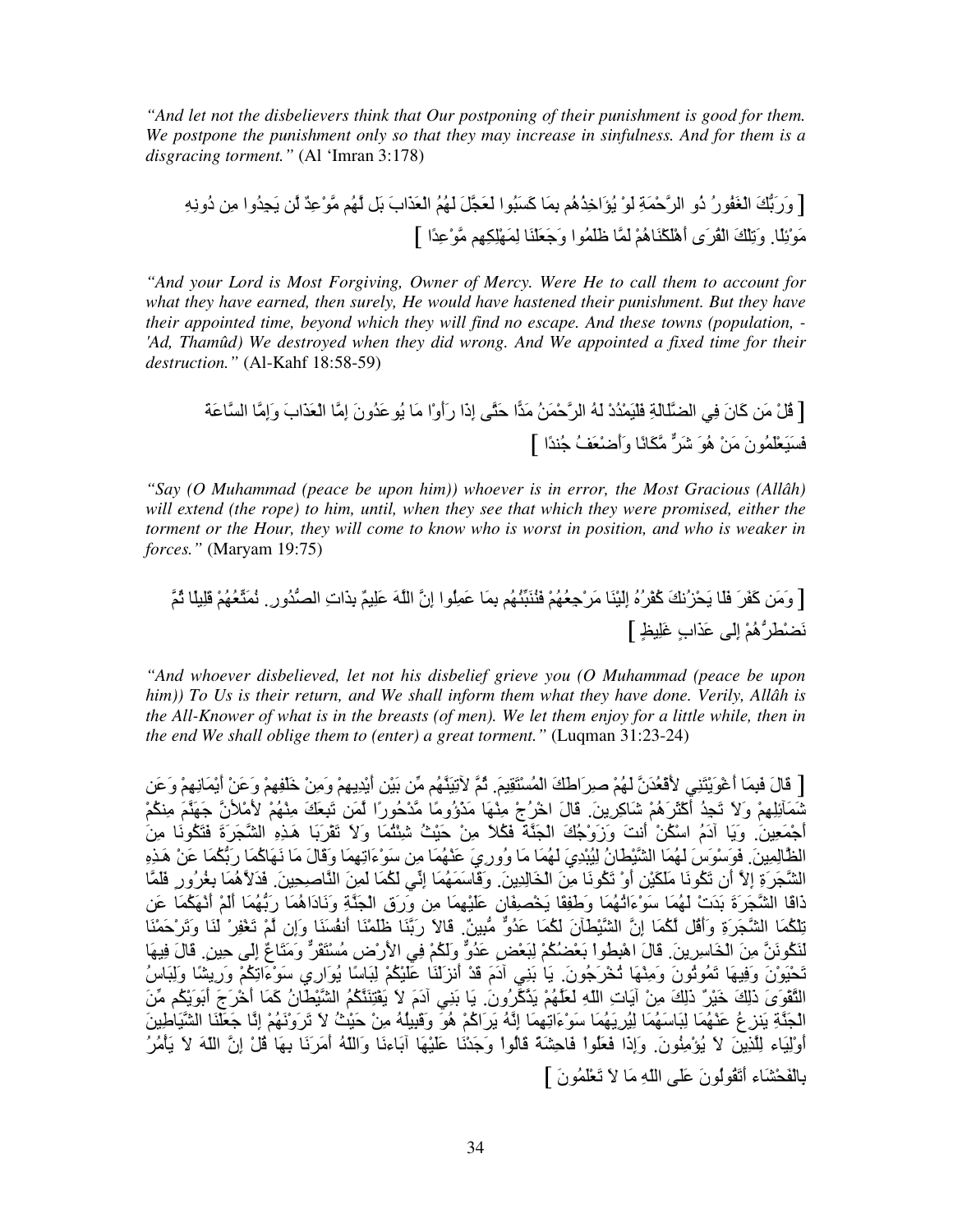*"[Satan] said, "Because You have put me in error, I will surely sit in wait for them on Your straight path. Then I will come to them from before them and from behind them and on their right and on their left, and You will not find most of them grateful [to You]." [All*ā*h] said, "Get out of Paradise, reproached and expelled. Whoever follows you among them – I will surely fill Hell with you, all together." And "O Adam, dwell, you and your wife, in Paradise and eat from wherever you will but do not approach this tree, lest you be among the wrongdoers." But Satan whispered to them to make apparent to them that which was concealed from them of their private parts. He said, "Your Lord did not forbid you this tree except that you become angels or become of the immortal."And he swore [by All*ā*h] to them, "Indeed, I am to you from among the sincere advisors." So he made them fall, through deception. And when they tasted of the tree, their private parts became apparent to them, and they began to fasten together over themselves from the leaves of Paradise. And their Lord called to them, "Did I not forbid you from that tree and tell you that Satan is to you a clear enemy?" They said, "Our Lord, we have wronged ourselves, and if You do not forgive us and have mercy upon us, we will surely be among the losers." [All*ā*h] said, "Descend, being to one another enemies. And for you on the earth is a place of settlement and enjoyment for a time." He said, "Therein you will live, and therein you will die, and from it you will be brought forth." O children of Adam, We have bestowed upon you clothing to conceal your private parts and as adornment. But the clothing of righteousness – that is best. That is from the signs of All*ā*h that perhaps they will remember. O children of Adam, let not Satan tempt you as he removed your parents from Paradise, stripping them of their clothing to show them their private parts. Indeed, he sees you, he and his tribe, from where you do not see them. Indeed, We have made the devils allies to those who do not believe. And when they commit an immorality, they say, "We found our fathers doing it, and All*ā*h has ordered us to do it." Say, "Indeed, All*ā*h does not order immorality. Do you say about All*ā*h that which you do not know?""* (Al-A'raf 7:16-28)

[ يَا أَيُّهَا الَّذِينَ آمَنُوا لَا تَتَبِعُوا خُطُوَاتِ الشَّيْطانِ وَمَن يَتَّبِعْ خُطُوَاتِ الشَّيْطانِ فَإِنَّهُ يَأْمُرُ بِالْفَحْشَاءِ وَالْمُنكَرِ ]

*"O you who have believed, do not follow the footsteps of Satan. And whoever follows the footsteps of Satan – indeed, he enjoins immorality and wrongdoing."* (An-Nur 24:21)

[ وَلأَصْلِئَهُمْ وَلأَمَنَّيَنَّهُمْ وَلأَمُرتَهُمْ فَلَيُبَتَّكُنَّ أَذَانَ الأَنْعَامِ وَلأَمُرتَهُمْ فَلَيُغَيِّرُنَّ خَلْقَ اللّهِ وَمَن يَتَّخِذِ الشَّيْطانَ وَلِيًّا مِّنْ دُونِ اللَّهِ فَقَدْ خَسِرَ خُسْرَانًا مُّبِيئًا. يَعِدُهُمْ وَيُمَثِّيهِمْ وَمَا يَعِدُهُمُ الشَّيْطَانُ إِلاَّ غُرُورًا. أُوْلَـئِكَ مَأْوَاهُمْ جَهَنَّمُ وَلاَ يَجِدُونَ عَذْهَا مَحِيصًا ]

*"And I will mislead them, and I will arouse in them [sinful] desires, and I will command them so they will slit the ears of cattle, and I will command them so they will change the creation of All*ā*h." And whoever takes Satan as an ally instead of All*ā*h has certainly sustained a clear loss. Satan promises them and arouses desire in them. But Satan does not promise them except delusion. The refuge of those will be Hell, and they will not find from it an escape."* (An-Nisa 4:119-121)

[ فَلَوْلا إِدْ جَاءهُمْ بَأْسُنَا تَضَرَّعُواْ وَلْكِن قَسَتْ ڤُلُوبُهُمْ وَزَيَّنَ لَهُمُ الشَّيْطَانُ مَا كَانُواْ يَعْمَلُونَ فَلَمَّا نَسُواْ مَا دُكِّرُواْ بِهِ فَتَحْنَا عَلَيْهِمْ أَبْوَابَ كُلِّ شَيْءٍ حَتَّى إِذَا فَرِحُواْ بِمَا أُوثُواْ أَخَذْنَاهُم بَغْنَةً فَإِذَا هُم مُّبْلِسُونَ ]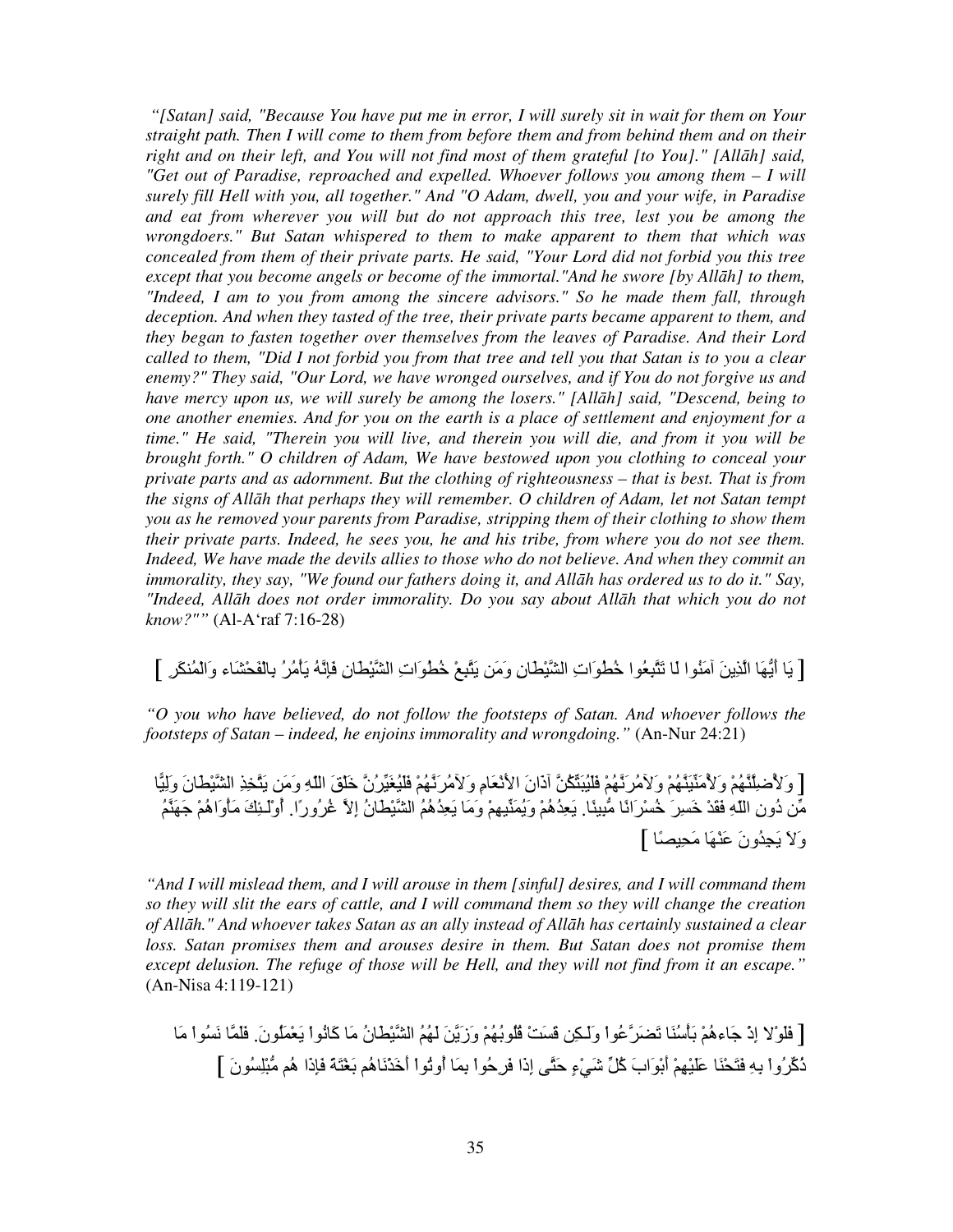*"Then why, when Our punishment came to them, did they not humble themselves? But their hearts became hardened, and Satan made attractive to them that which they were doing. So when they forgot that by which they had been reminded, We opened to them the doors of every [good] thing until, when they rejoiced in that which they were given, We seized them suddenly, and they were [then] in despair."* (Al-An 'am 6:43-44)

[ وَاZِ!َ ُHِ=ُ(نَ أَ"ْ)َاَُْ رَ4ِـ-ء اH-سِ وَ;َ ُIْ"ِHُ(نَ ّ-ِ7Sِ وَ;َ ْ-ِ7َ)ْمِ اvِ+Dِ وَ"َ! ُ3َ!ِ اQْn-َنُ َSُ َDِH-ً َ-َء [ -ًHِDِ

*"And [also] those who spend of their wealth to be seen by the people and believe not in All*ā*h nor in the Last Day. And he to whom Satan is a companion – then evil is he as a companion."* (An-Nisa 4:38)

[ اْGْ9َ(َذَ ََُِْ اQْn-َنُ َL2َ-َهُْ ذِآْDَ اSِ أُوَْMَِ Tِdْبُ اQْn-َنِ أ-ََ إِن Tِdْبَ اQْn-َنِ هُُ اْU-َِDُو نَ ]

*"Satan has overtaken them. So he has made them forget the remembrance of Allâh. They are the party of Satan. Verily, it is the party of Satan that will be the losers!"* (Al-Mujadilah 58:19)

[-َ أَ-َ6 اZِ!َ "َHُ(اْ ادُُ+ْ)اْ .ِ اِْ1 آَq\*ً وَ;َ &َG@ُ\$ِ(اْ ُ+nُ(َاتِ اQْn-َنِ إ2ِSُ ُْ3َ َ ُوj" 6@ِ!ٌ[

*"O you who have believed, enter into Isl*ā*m completely [and perfectly] and do not follow the footsteps of Satan. Indeed, he is to you a clear enemy."* (Al-Baqarah 2:208)

#### **The Law of the Spirit is Law of Light and Justice:**

There are Muslims who still maintain their allegiance to the law of light and the message of Islam that the Qur'an preserved, and that remained firmly established in their hearts. There are also others who long to have such light in their hearts. Hearts of such people are divided between two things:

**One**: noble values and concepts that are settled in their hearts and consciences, and that regard the material as just a means of attaining a greater goal, represented in pursuing truth and justice and applying the same in reality of life, and employing material aspects of life as a means of attaining ideals, values and goals of light and its higher spiritual purposes. This elevates man, and elevates with him, the material side of his being. In this situation, the material has become a noble illuminating means.

**Two**: Inclinations of baser self – in the context of Western ideology and concepts – such as desire to acquire abundant material means of life, spurred by the needs of the body and its animalistic leanings and its enjoyment and relaxation. As a result of their weak vision concerning their concepts and goals of their laws as far as material is concerned, could their efforts be regarded a means or a goal? That is why they are failed students in their learning from the West without neither strong will nor firm resolve, as opposed to the situation of other nations like the Japanese. Therefore, Muslims' efforts – up till today – to achieve material advancement continue to be inundated with failure while their peoples continue not to respond to the fact that strong resolve and energy are indispensable. They need to be aware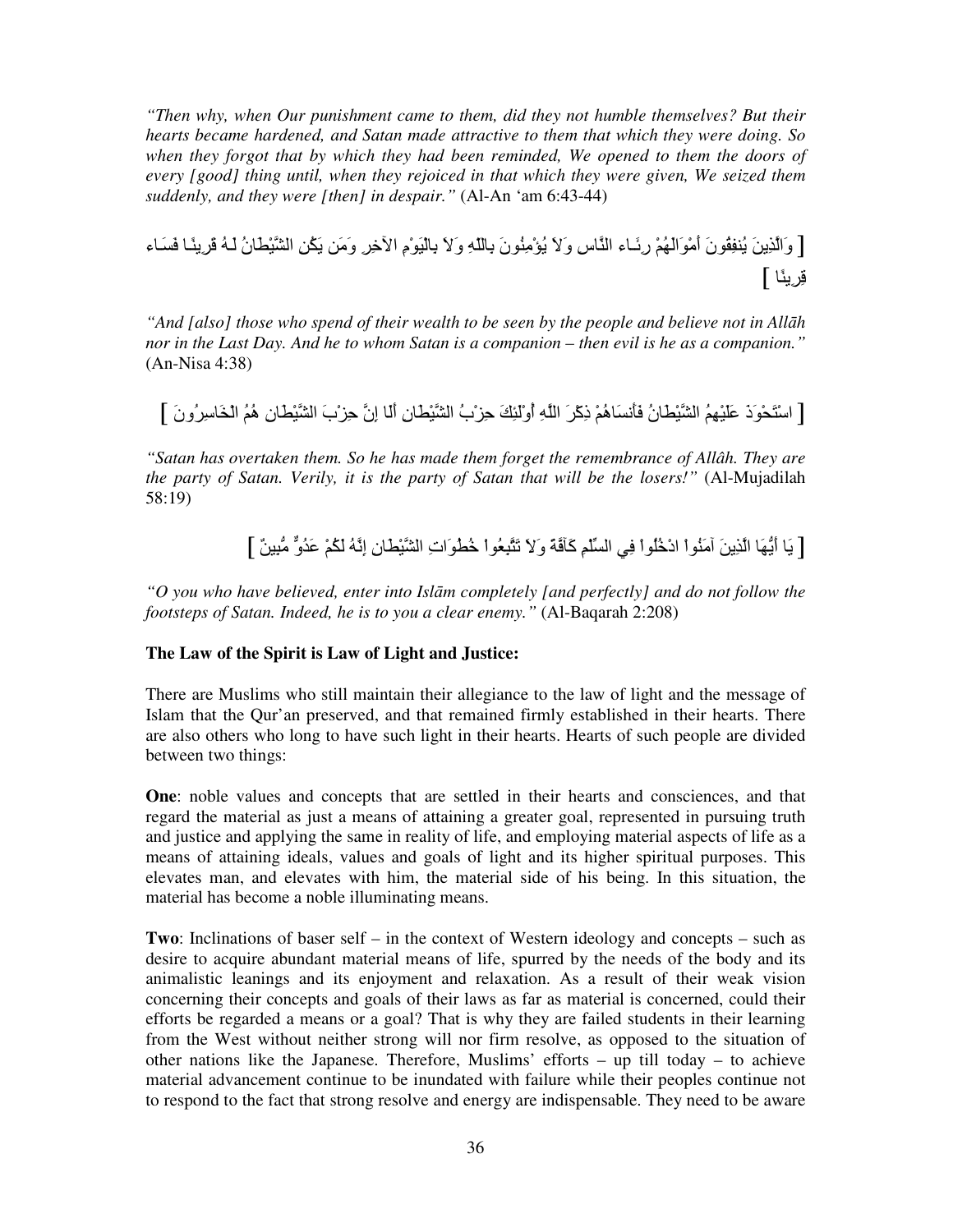that they must have a clear vision about material from the Islamic perspective. According to Islamic perspective, material is a necessary tool for achieving higher spiritual goals.

If we really understood our beings, our perspectives, and the structure of our conscience, and we understood the concepts that control our sentiments, we would realize that a Muslim's conscience cannot accept materialism and mere mortal needs as his goal. That is why we find a Muslim, in spite of his ideological and creedal weakness, and in spite of his fondness of emulating the West in his pursuance of material and taking his worldly needs as a goal, not convinced – deep inside – that material is really his goal. It is impossible for the Muslim nation to regard material – any day – as its goal of life, thought it is inevitable for earthly needs. The reason for this is that material has never been the real thing in a Muslim's belief, in his conscience or in the essence of his existence. In the light of this, the Muslim has ever been half-hearted and hesitant – and shall continue to be so – in his emulating Western ways.

It is this lack of clarity of vision that has made the Muslim fail – and will continue to make him fail – in his revival efforts and his seriousness in productivity and creativity. For, there will neither be any strength nor any resolution without a clear vision and a defined goal.

Therefore, it is obvious that if a Muslim really desires revival and actually want to bear the message, he should be more serious in his dealing with material and make us of the necessary means in order to achieve values and goals of goodness. He needs to personify the same in his journey of life; for without material, these goals cannot be achieved and these purposes and values cannot be exemplified. It is when material represents meanings of goodness, truth, splendor and law of light that it is elevated and becomes a blessing, advancement and progress. But if it is taken as a goal in itself and it becomes an embodiment of the goals of the jungle law, oppression, injustice, racialism, polytheism and atheism then it becomes real darkness, evil and corruption on the earth. It then becomes perfidy, mirage, lust and desires. Allah says:

[وَلِكُلٍّ وجْهَةٌ هُوَ مُوَلِّيهَا فَاسْتَبِقُواْ الْخَيْرَاتِ ]

*"For every nation there is a direction to which they face (in their prayers). So hasten towards all that is good."* (Al-Baqarah 2:148)

[ وَلَوْ أَنَّهُمْ فَعَلُواْ مَا يُوعَظُونَ بِهِ لَكَانَ خَيْرًا لَهُمْ ]

*"But if they had done what they were told, it would have been better for them."* (An-Nisa 4:66)

[ اعْمَلُوا أَلَ دَاوُودَ شُكْرًا وَقَلِيلٌ مِّنْ عِبَادِيَ الشَّكُورُ ]

*"Work you, O family of Dâwûd (David), with thanks!" But few of My slaves are grateful."* (Saba 34:13)

[ كَبُرَ مَقْنًا عِندَ اللَّهِ أَن تَقُولُوا مَا لَا تَفْعَلُونَ ]

*"Most hateful it is with Allâh that you say that which you do not do."* (As-Saff 61:3)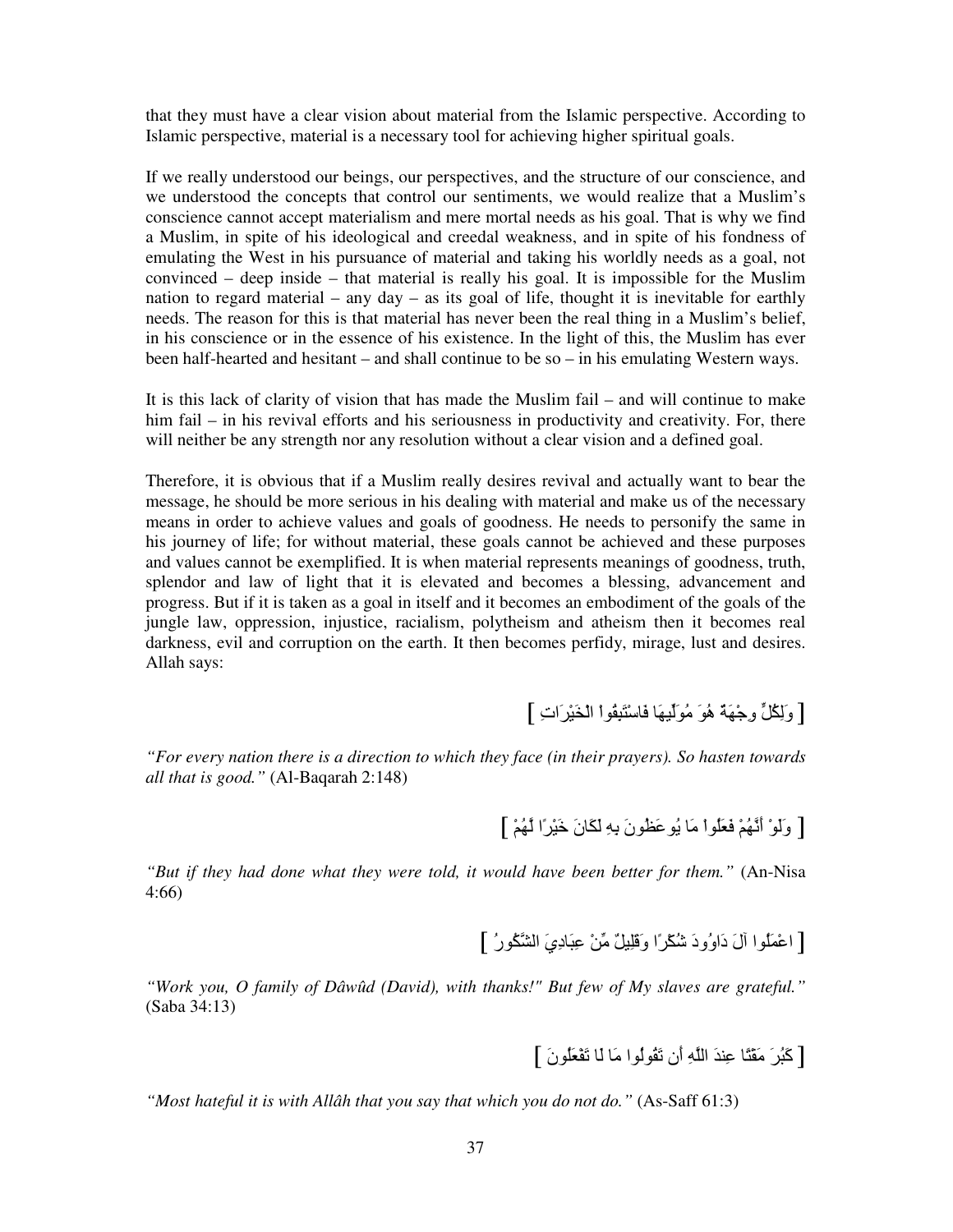Allah also says:

[ وَاْ7Gَِ ِ -َ &-َكَ اSُ ا ارَ اْqِ+Dَةَ و-ََ &َWHَ َ2`ِ@ََ" ِ!َ ا ْ26-َ وَأَTِْ !آَ -َ أَTَْ!َ اSُ إََِْ و-ََ &َ@ِْ اَْ-َدَ .ِ اْLَرْضِ إِن اSَ -َ ِ9ُc6 اْ ُِْ ِ!َ ]

*"But seek, through that which All*ā*h has given you, the home of the Hereafter; and [yet], do not forget your share of the world. And do good as All*ā*h has done good to you. And desire not corruption in the land. Indeed, All*ā*h does not like corrupters."* (Al-Qasas 28:77)

[ وَمَا تُقَدِّمُوا لِأَنفُسِكُم مِّنْ خَيْرٍ تَجِدُوهُ عِندَ اللَّهِ هُوَ خَيْرًا وَأَعْظَمَ أَجْرًا ]

*"And whatever good you send before you for yourselves, you will certainly find it with Allâh, better and greater in reward."* (Al-Muzzammil 73:20)

[ وَمَا تَفْعَلُواْ مِنْ خَيْرٍ فَإِنَّ اللّهَ بِهِ عَلِيمٌ ]

*"And whatever you do of good deeds, truly, Allâh knows it well."* (Al-Baqarah 2:215)

[ يَوْمَ تَجِدُ كُلُّ نَفْسٍ مَّا عَمِلْتْ مِنْ خَيْرٍ مُّحْضَرَا ]

*"On the Day when every person will be confronted with all the good he has done."* (Al 'Imran 3:30)

[ وَزِنُواْ بِالْقِسْطَاسِ الْمُسْتَقِيمِ ذَلِكَ خَيْرٌ ]

*"And weigh with a balance that is straight. That is good."* (Al-Isra 17:35)

Allah also says:

[ يَا أَيُّهَا الَّذِينَ آمَنُواْ كُلُواْ مِن طَيِّبَاتِ مَا رَزَقَنَاكُمْ وَاشْكُرُواْ لِلَّهِ إِن كُنتُمْ إِيَّاهُ تَعْبُدُونَ ]

*"O you who believe! Eat of the lawful things that We have provided you with, and be grateful to Allâh, if it is indeed He Whom you worship."* (Al-Baqarah 2:172)

[ فَكْلُواْ مِمَّا رَزَقَكُمُ اللّهُ حَلالاً طَيِّبًا وَاشْكْرُواْ نِعْمَتَ اللّهِ إِن كُنتُمْ إِيَّاهُ تَعْبُدُونَ ]

*"So eat of the lawful and good food which Allâh has provided for you. And be grateful for the Favor of Allâh, if it is He Whom you worship."* (Al-Baqarah 16:114)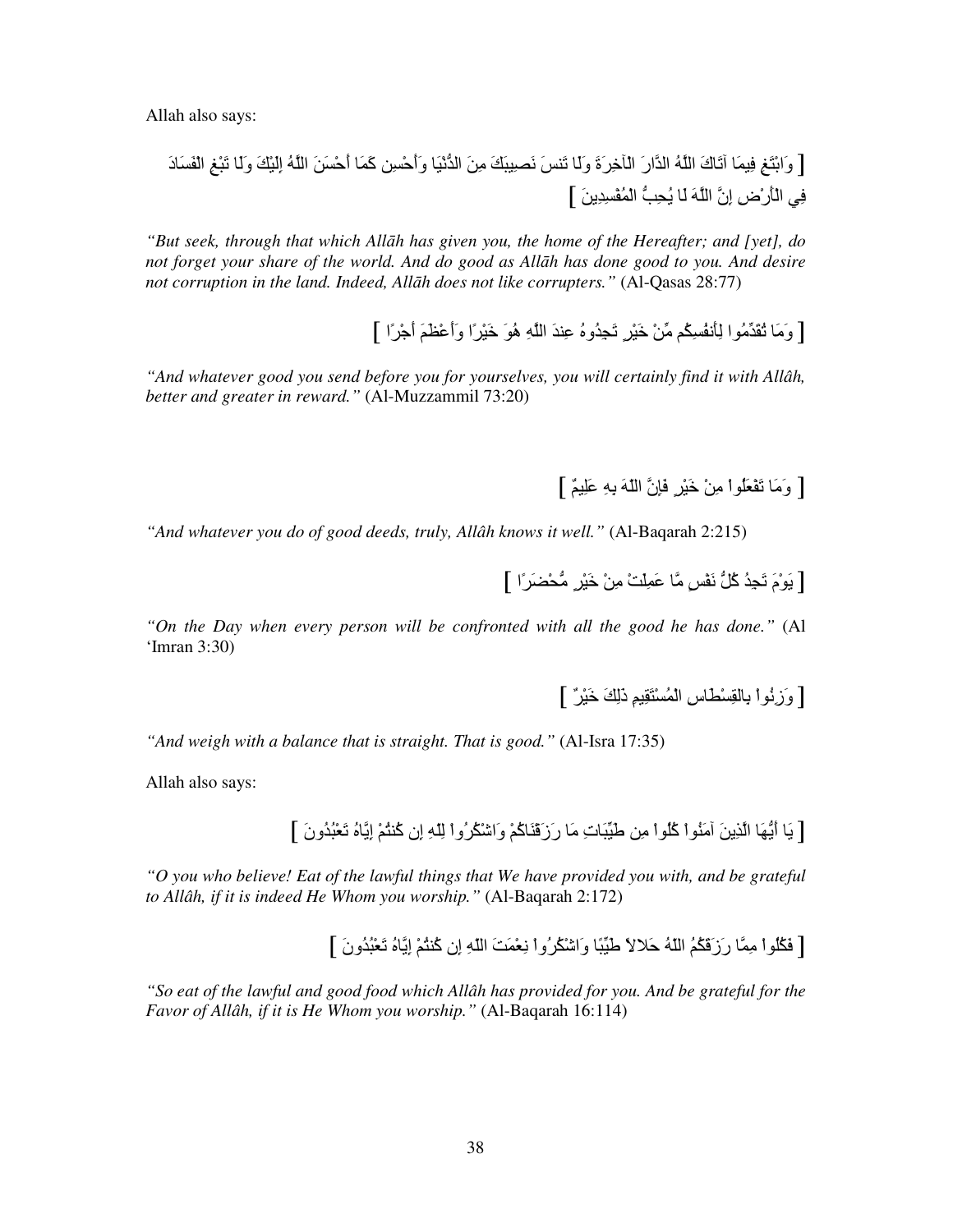[ْ#ُ "َ!ْ TَDمَ زِHَ\*َ اّSِ اGَ.ِ أْ+َDَجَ ِ\$ِ@-َدِxِ وَاْn1@-َتِ "ِ!َ اD1زْقِ ْ#ُ ه.ِ ِZِ!َ "َHُ(اْ .ِ اَ9ْ-َةِ ا ْ26-َ ِ-َ+`َ\*ً َ)ْمَ اْ=ِ-َ"َ\*ِ آَZََِ َُ2`ُ#1 اv-َتِ ِ=َ)ْمٍ َْ\$َ ُ)ن.َ ْ#ُ إ2ِ -َ TَDمَ رَ.17َ اَْ)َاTَِ" -َ ََDَ" ِH-َْ وَ"-َ َ7nَ!َ وَاِEَْ وَاْ@َrَ.ْ ِ7rَْDِ اَ9ْR1 وَأَن &ُQْDِآُ)اْ ّ-ِ7Sِ" -َ َْ ُHَd1لْ ِ7Sِ ُْn-ً2-َ وَأَن &َ=ُ)ُ)اْ ََB اّSِ" -َ; َ& َْ\$َ ُ(نَ ]

*"Say, "Who has forbidden the adornment of All*ā*h which He has produced for His servants and the good [lawful] things of provision?" Say, "They are for those who believe during the worldly life [but] exclusively for them on the Day of Resurrection." Thus do We detail the verses for a people who know. Say, "My Lord has only forbidden immoralities – what is apparent of them and what is concealed – and sin, and oppression without right, and that you associate with All*ā*h that for which He has not sent down authority, and that you say about All*ā*h that which you do not know.""* (Al-A'raf 7:32-33)

[ أَخْرَجَ مِنْهَا مَاءهَا وَمَرْعَاهَا. وَالْجِبَالَ أَرْسَاهَا. مَنَاعًا أَكْمْ وَلِأَنْعَامِكُمْ ]

*"And (He) brought forth therefrom its water and its pasture. And the mountains, He has fixed firmly. (To be) a provision and benefit for you and your cattle."* (An-Nazi 'at 79:31-33)

[ اللهُ الّذِي خَلْقَ السَّمَاوَاتِ وَالأَرْضَ وَأَنزَلَ مِنَ السَّمَاءِ مَاء فَأَخْرَجَ بِهِ مِنَ النُّمَرَاتِ رِزْقًا لَكُمْ وَسَخَّرَ لَكُمُ الْفُلْكَ لِتَجْرِيَ فِي الْبَحْرِ بِأَمْرِهِ وَسَخَّرَ لَكُمُ الأَنْهَارَ . وَسَخَّر لَكُمُ الشَّمْسَ وَالْقَمَرَ دَأْنِبَينَ وَسَخَّرَ لَكُمُ اللَّيْلَ وَالنَّهَارَ ]

*"Allâh is He Who has created the heavens and the earth and sends down water (rain) from the sky, and thereby brought forth fruits as provision for you; and He has made the ships to be of service to you, that they may sail through the sea by His Command; and He has made rivers (also) to be of service to you. And He has made the sun and the moon, both constantly pursuing their courses, to be of service to you; and He has made the night and the day, to be of service to you."* (Ibrahim 14:32-33)

[ أََْ &َDَوْا أَن اSَ َUDَ ُ3َ" - .ِ ا -َوَاتِ وَ"-َ .ِ اْLَرْضِ وَأَْ@ََ ََُْ3ْ َ\$ِ2 َSُ -َهِDَةً و-َ7َPِHَ\*ً وَ"ِ!َ اH-سِ "َ! -َ%ُدِلُ .ِ اSِ ِ7rَْDِ ٍِْ و-ََ هُ ًى و-ََ آِG-َبٍ "6HِDٍ[

*"See you not (O men) that Allâh has subjected for you whatsoever is in the heavens and whatsoever is in the earth, and has completed and perfected His Graces upon you, (both) apparent and hidden?"* (Luqman 31:20)

[ وَأَيَّدَكُم بِنَصْرِهِ وَرَزَقَكُم مِّنَ الطَّيِّبَاتِ لَعَلَّكُمْ تَشْكُرُونَ ]

*"He (Allah) strengthened you with His Help, and provided you with good things so that you might be grateful."* (Al-Anfal 8:26)

[ يَا بَنِي أَدَمَ خُدُواْ زِينَتَكُمْ عِندَ كُلِّ مَسْجِدٍ وكُلُواْ وَاشْرَبُواْ وَلاَ تُسْرِفُواْ إِنَّهُ لاَ يُحِبُّ الْمُسْرِفِينَ ]

*"O children of Adam, take your adornment at every masjid, and eat and drink, but be not excessive. Indeed, He likes not those who commit excess."* (Al-A'raf 7:31)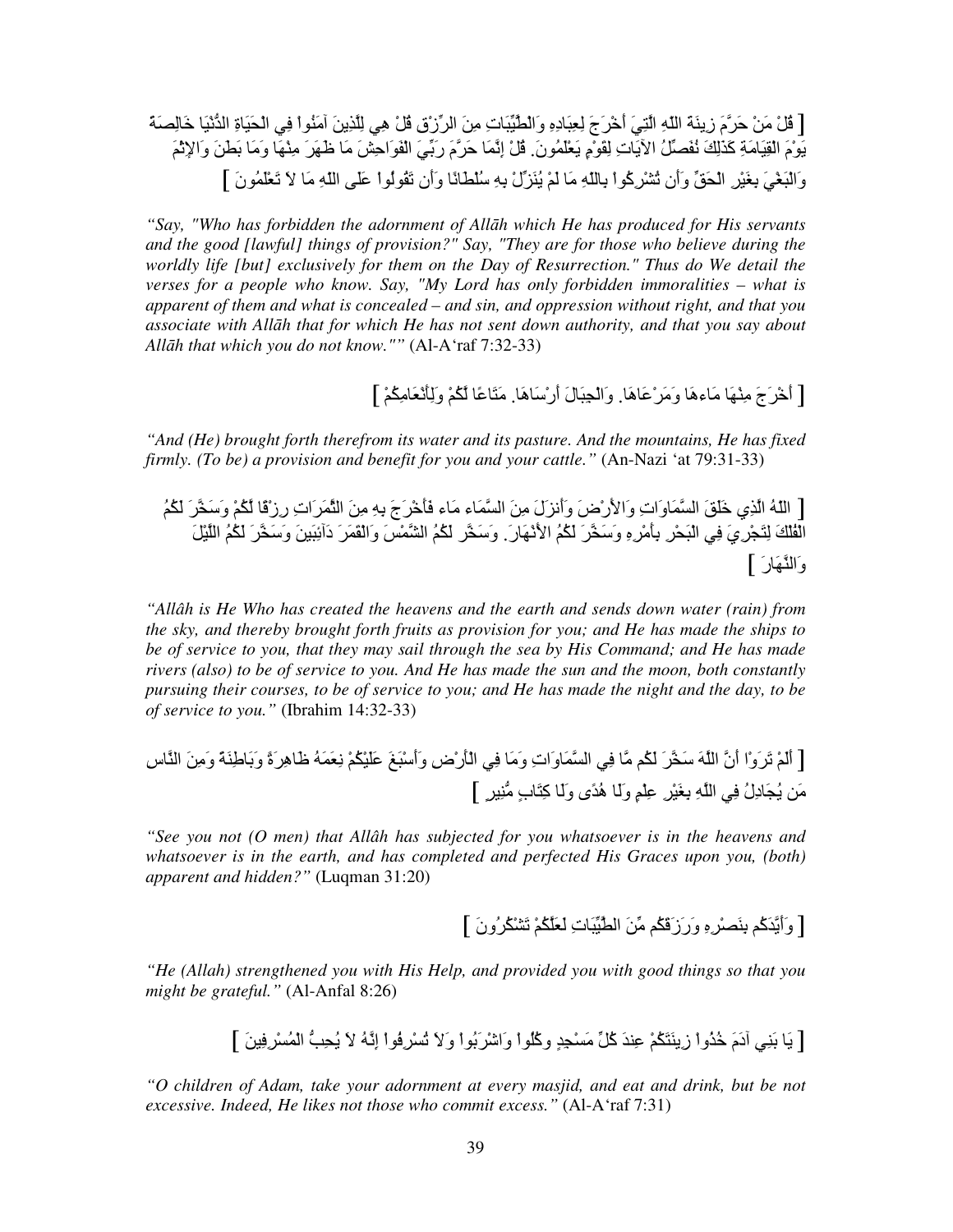Therefore, if a Muslim wants to succeed in international civilizational race, he needs to clearly and unambiguously understand his creedal precepts and deal with material and his worldly needs as a means of attaining his greater eternal spiritual goal of building the civilization of truth that exemplifies a society in which cooperation, justice, virtues and true human solidarity are distinct features. If not, he can never be serious with life; neither can he ever be able to play the role of successive authority and reformer. Not only that, he can never succeed in his efforts in this international competition and he can never be successful in building civilization of truth and establishment of the law of light or attain a pious, competent and noble life.

#### **Clarity of vision is the serious path and the life buoy**

-

When the intellectuals and thinkers who are the leaders of a nation do not understand their own essence and are not sure of the reality of their direction and law then their situation will be like someone who got lost in the wilderness and does not know any particular direction to take energetically and resolutely. For, having one and decisive direction in the desert – in most circumstances – represents the only hope that a straying person in the wilderness has. Most of those who perish in the wilderness are those who cannot take decisions or determine a direction for themselves. They are confused and hesitant, and as a result, they keep changing their directions until they eventually stray into perdition and oblivion.

Indeed, lack of clarity of the Ummah's vision and its educated elites' being dazzled by and imitating the West without understanding what they are imitating, and without critically distinguishing the good of the West from its bad and its pleasant from its rot, in addition to their confusion and hesitation between knowledgeably holding on to the good things they have and selecting what is suitable of the good things that others have<sup>1</sup> on one hand, and being dazzled by and blindly following what others have, are regarded one of the causes of their failure and backwardness. This is because; they do not take life seriously and resolutely neither are they serious and resolute in the path they tread in living this life. This is regarded as one of the greatest obstructions to the Ummah's resurgence and the greatest hindrance to its reform movement. For, it prevents the upsurge of its energies, undermines its capabilities and forms a stumbling block in its way to convey the noble message it is carrying to the humanity.

The divine message of Islam remains undoubtedly intact and preserved without any alteration whatsoever, as promised by Allah in the glorious Qur'an and by His Messenger, (peace and blessings of Allah be upon him) in the authentic Sunnah. The humanity remains in dire need of the guidance of this message. Rather, the humanity– in its present destructive animalistic situation – has never been in a greater need of this guidance as it does today. This places on the Ummah's shoulder a responsibility that is greater than mere self-reforming and rerepresenting the message of Islam. This greater responsibility is that of reforming human

<sup>&</sup>lt;sup>1</sup> Many values and precepts become faulty and destructive to humans and civilizations if they are constrained into a nationalistic, racist and selfish scope. For instance, cooperation and solidarity are positive and constructive civilizational values if they are brought out into human scope. That is the Islamic concept that actualizes brotherhood, mutual compassion, love and human security. It is equally pertinent for Islamic civilization and thought to show interest in the aspect of mechanisms and means, especially in building institutions such as parliamentary institution and its mechanisms; and separation of power and elections. This is in addition to these institutions' dire need for evolution and development in a way that could minimize the negative effect of money and personal interests. Others are international institutions and organizations concerned with world peace and security.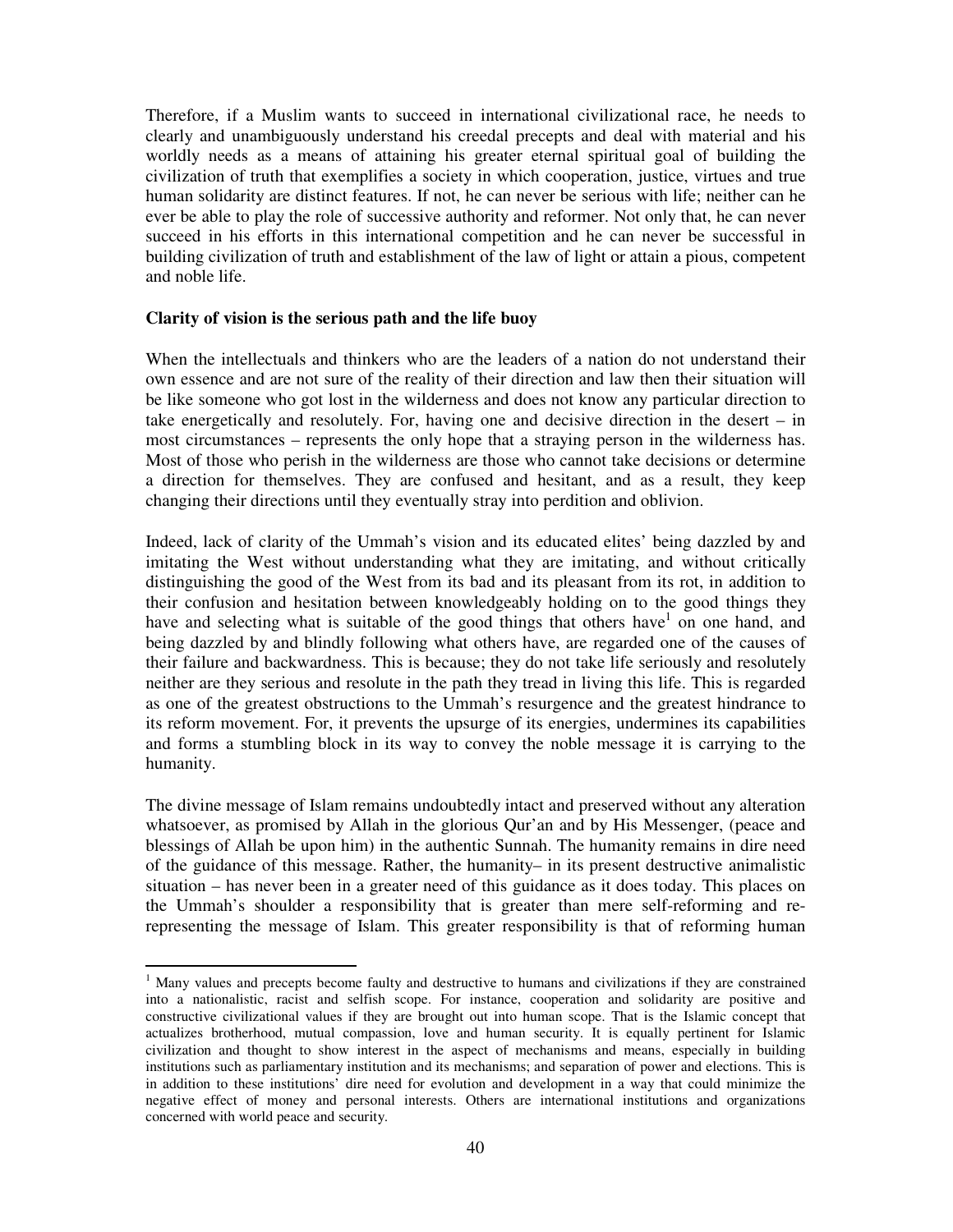civilization and rescuing human races from the fangs of the jungle law and what they lead to of more dangerous and more horrible dimensions of corruption and destruction that could inevitably lead mankind, through animalistic, racist and aggressive spirit to destruction and perdition, if it is left without review or reform.

Wars and injustices with which the West and the Zionists opened the twentieth century, and the consequences of the same on the Muslims in particular and humanity in general are a warning of great dangers that the wise men of the Ummah, in particular and wise men of other nations, in general should not ignore. They should rather confront head-on before it is too late.

A Muslim's clear appreciation of his human nature, his realisation of the struggle between soul and clay, light and darkness, truth and falsehood, justice and injustice and Satan's laying in waiting for him; and his consciousness of his responsibility to be upright and spread uprightness in the earth is very essential for self-reform and facing challenges of Western civilization and injustices of the jungle law. This will enable him impact and deal positively with this civilization. It will also allow him to attain technological and scientific power that is the weapon of Western civilization. Not only that, he will be able to work in cooperation with all elements of goodness, peace and human security from all over the world to establish an international community in which the law of light, justice and truth prevails, as opposed to the jungle law of unjust racialism that has plunged the world into unwarranted and vicious international, regional and local wars.

The Muslim and the followers of the heavenly revealed laws of light should realise that, with the spirit's transparency and illumination in fighting the jungle law and its animalistic darkness, they are taking part in a struggle between light and darkness, truth and falsehood, justice and injustice. They should also realise that light and the spirit need some power to prevent injustices and aggression and to raise the banner of truth and justice. They should also seek power as followers of the dark jungle law always do. The later seek the brute force in order to impose their idea and culture on other nations. In their quest to attain their parochial and vicious desires, they coercively and oppressively subdued weak nations.

As a result of this, followers of the law of light should – first of all – reform themselves in order to be able to gain liberation. And this cannot be without knowing how to bring up a Muslim, right from his childhood, into becoming a scientific, creative and competent human being who is willing to exert efforts, work with perfection and acquire means of power and excellence. It is only after the Ummah has liberated itself that it can become a force to be reckoned with and a model that capable of bearing the noble message and rescuing the entire humanity and human civilization.

Power is the denominating factor between law of light, which is the law of spirit, and law of justice; and the jungle law, which, in its filthiness, lustfulness, aggressions and injustices, is the stagnant and vile law that goes against law of spirit and all its longings, ideals, values and loftiness. Therefore, followers of the law of light should possess power; for power is a necessary means for human defence purposes. However, the purpose of attaining power is different from the law of light and the law of jungle. The law of lights uses power to enforce truth and justice while the law of jungle uses power to oppress and commit injustice.

The humanity needs to be rescued from law of the jungle. It is causing on humanity with its claws and tearing its flesh apart with its brutish forces of colonial domination. This has given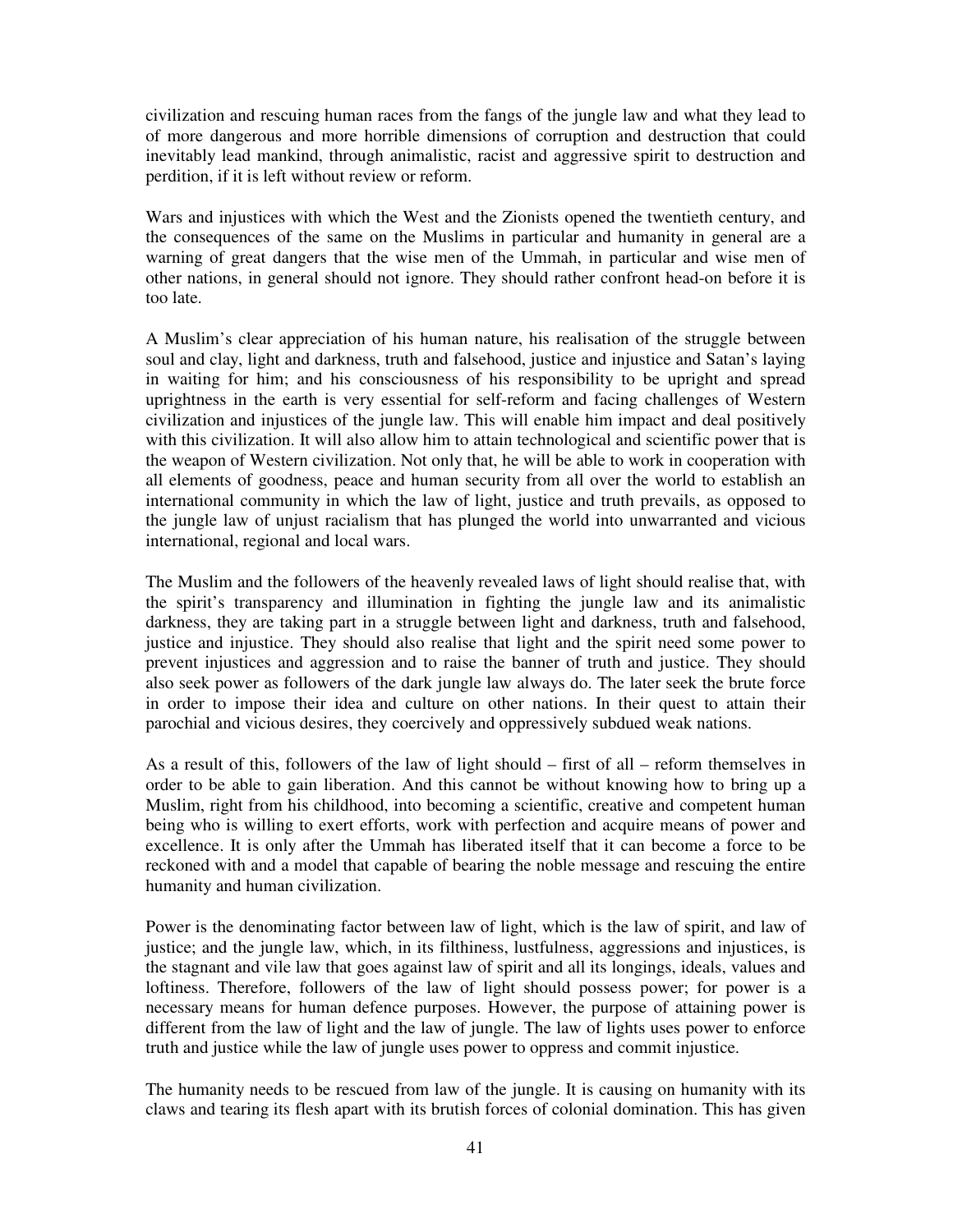birth to violent reactions as a result of the affliction that this jungle law has caused the Islamic Ummah and other weak nations. Violent reactions are results of lack of implementation of justice; they are consequences of suppression, subjugation and injustice that the people are made to suffer as a result of the animalistic racialism that is prevalent in the policies of Western nations, the most heinous example of which is what we are witnessing today in the holy land of Palestine and in many Muslim lands and other weak countries. All this suffering would not have occurred if the contemporary mankind, in its excessive materialism, had not sunk into the deepest abyss of animalism.

For mankind and human civilization to be aware of the dangers and darkness of the jungle law, to be able to work assiduously in order to reclaim its lost spirit and values and goals of this soul, to be able to replace the law of darkness and corruption in the earth with the law of light, justice and truth; to be able to liberate itself from the grip of this law and these practices before they destroy it in their bloody materialistic and animalistic clashes through the fangs of weapons of mass destruction sprouted by these civilization and this law; there is dire need for establishment of a real international human organisation that will approve the Islamic philosophy of peace and security, and of human values of truth and justice as the basis for unity of humanity. This will be on the mutual foundation of righteousness, cooperation and solidarity; and not on the basis of nationalism, racialism and law of the jungle that have turned human societies into animals and herds of warring beasts.<sup>1</sup>

We should remember that Western people's abandonment of the illuminating divine messages was as a result of alterations that have historically afflicted these messages and corruption that have wreaked havoc on their institutions. Therefore, most of the Westerners do not have genuine knowledge about reality of Islam and the divine messages. As a result of this, most of them – with the exception of the decision and policy makers among them who, and whose political systems have been seized by a group of opinionated individuals and people of vested interests – are regarded as misled nations and peoples. The callers to the truth, especially from among the Muslims who are their compatriots should exert utmost efforts to provide them with awareness and show them the illuminating and just divine law, made for the welfare and guidance of humanity. All this reemphasises the Muslims' responsibility to understand their own religion and law, to practice the same, to reform their own situation and to facilitate the means of conveying the message of Islam to the entire humanity. It also makes it more mandatory for them to adjust the course of their civilisation and to keep it away from woes of corruption that only gradually but steadily lead to the abyss of perdition.

Allah says:

-

[ اSُ ُ2(رُ ا -َوَاتِ وَاْLَرْضِ ]

*"Allâh is the Light of the heavens and the earth."* (An-Nur 24:35)

[ قَدْ جَاءكُم مِّنَ اللَّهِ نُورٌ وَكِتَابٌ مُّبِينٌ ]

<sup>1</sup> See: "An-Nazariyyah Al-Islamiyyah lil-'Alaaqaat Ad-Duwaliyyah – Ittijaahaat Jadidah lil-Fikr wal-Manhajiyyah", by Dr. Abdul-Hamid Ahmad Abu Sulayman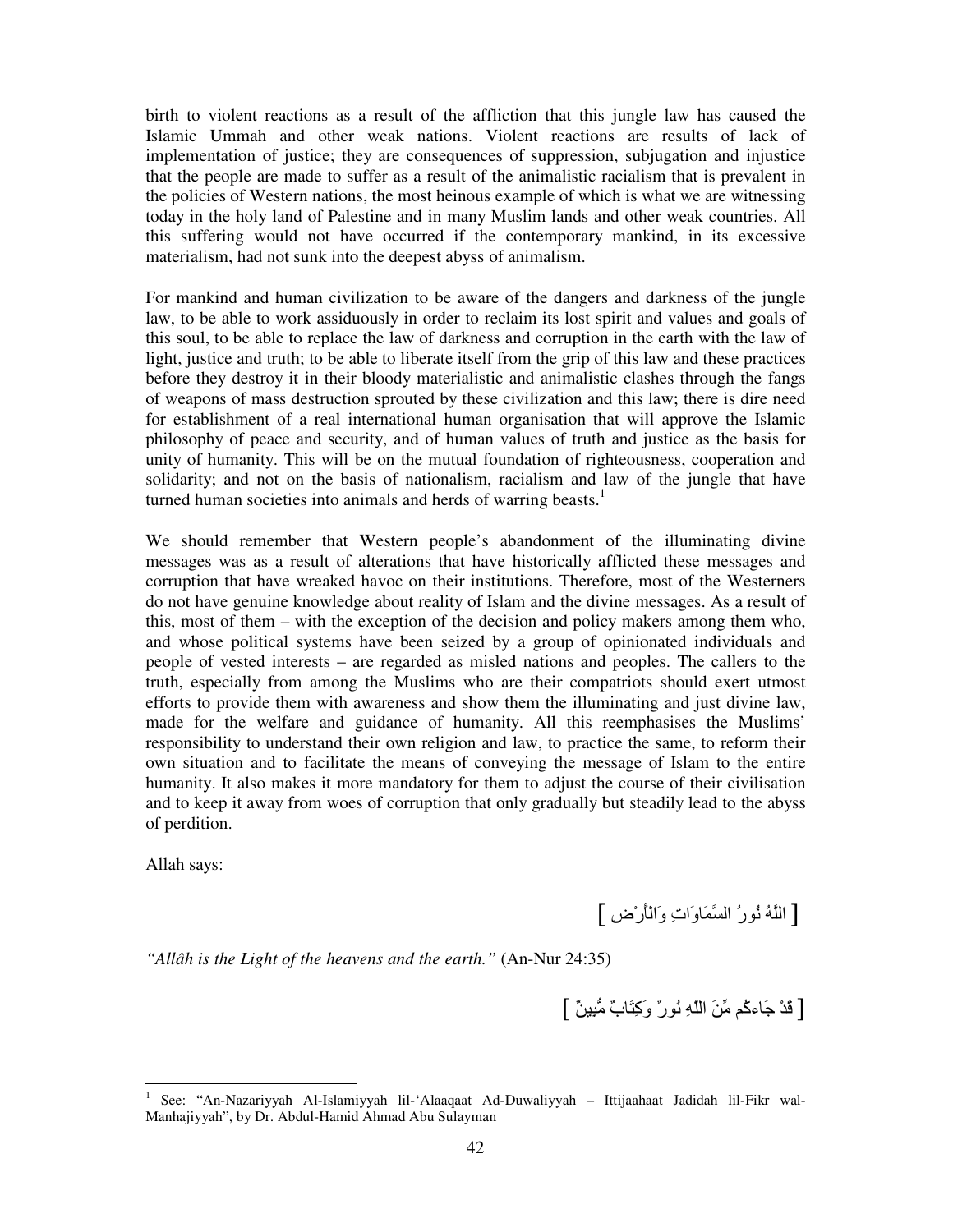*"Indeed, there has come to you from Allâh a light and a plain Book (this Qur'ân)."* (Al-Ma'idah 5:15)

[ الر كِتَابٌ أنزِلَنَاهُ إِلَيْكَ لِتُخْرِجَ النَّاسَ مِنَ الظُّلُمَاتِ إِلَى النُّورِ بِإِدْنِ رَبِّهِمْ إِلَى صِرِ َاطِ الْعَزِيزِ الْحَمِيدِ ]

*"[This is] a Book which We have revealed to you, [O Muúammad], that you might bring mankind out of darknesses into the light by permission of their Lord – to the path of the Exalted in Might, the Praiseworthy."* (Ibrahim 14:1)

[وَمَا خَلْقْنَا السَّمَاوَاتِ وَالأَرْضَ وَمَا بَيْنَهُمَا إِلاَّ بِالْحَقِّ ]

*"And We created not the heavens and the earth and all that is between them except with truth."* (Al-Hijr 15:85)

[ إ-2ِ َDَCْH-َ اْLَ"َ2-َ\*َ ََB ا -َوَاتِ وَاْLَرْضِ وَاِ%ْ@-َلِ َLَ7َْ!َ أَن ْ9َ ِْH-ََ وَأَmَْ=ْ!َ" ِH-َْ وَTَ -َََ اْV2ِ-َنُ إ2ِSُ آ-َنَ َُ)"-ً َُ0)-ً ]

*"Indeed, we offered the Trust to the heavens and the earth and the mountains, and they declined to bear it and feared it; but man [undertook to] bear it. Indeed, he was unjust and ignorant."* (Al-Ahzab 33:72)

[ هُوَ الَّذِي أَرْسَلَ رَسُولَهُ بِالْهُدَى وَدِينِ الْحَقِّ لِيُظْهِرَهُ عَلَى الدِّينِ كُلَّهِ وَلَوْ كَرِهَ الْمُشْرِكُونَ ]

*"It is He Who has sent His Messenger with guidance and the religion of truth (Islâm), to make it superior over all religions even though the polytheists hate (it)."* (At-Tawbah 9:33)

[ ْ#ُ إ2ِ -َ TَDمَ رَ.17َ اَْ)َاTَِ" -َ ََDَ" ِH-َْ وَ"-َ َ7nَ!َ وَاِEَْ وَاْ@َrَ.ْ ِ7rَْDِ اَ9ْR1 وَأَن &ُQْDِآُ)اْ ّ-ِ7Sِ" -َ َْ ُHَd1لْ ِ7Sِ ُْn-ً2-َ وَأَن &َ=ُ)ُ)اْ ََB اّSِ" -َ; َ& َْ\$َ ُ(نَ ]

*"Say, "My Lord has only forbidden immoralities – what is apparent of them and what is concealed – and sin, and oppression without right, and that you associate with All*ā*h that for which He has not sent down authority, and that you say about All*ā*h that which you do not know.""* (Al-A'raf 7:33)

[وَلَو اتَّبَعَ الْحَقُّ أهْوَاءهُمْ لَفَسَدَتِ السَّمَاوَاتُ وَالنَّارْضُ وَمَن فِيهِنَّ ]

*"And if the truth had been in accordance with their desires, verily, the heavens and the earth, and whosoever is therein would have been corrupted!"* (Al-Mu'minun 23:71)

[ وََ)ْمَ ْ\$ُDَضُ اZِ!َ آََDُوا ََB اH-رِ أَذْهَ@ْGُْ Pَ1@-َ&ُْ3ِ .ِ Tَ-َ&ُُ3ِ ا ْ26-َ وَاْGَ ْGْ\$َGُ -َِ7 ْ-ََ(ْمَ &ْ%ُdَوْنَ َZَابَ اُْ)نِ ِ7 -َ آُGHُْ& َْGْ3َ@ِDُونَ .ِ اْLَرْضِ ِ7rَْDِ اَ9ْR1 وِ7َ -َ آُGHُْ& َُْ=ُ(نَ ]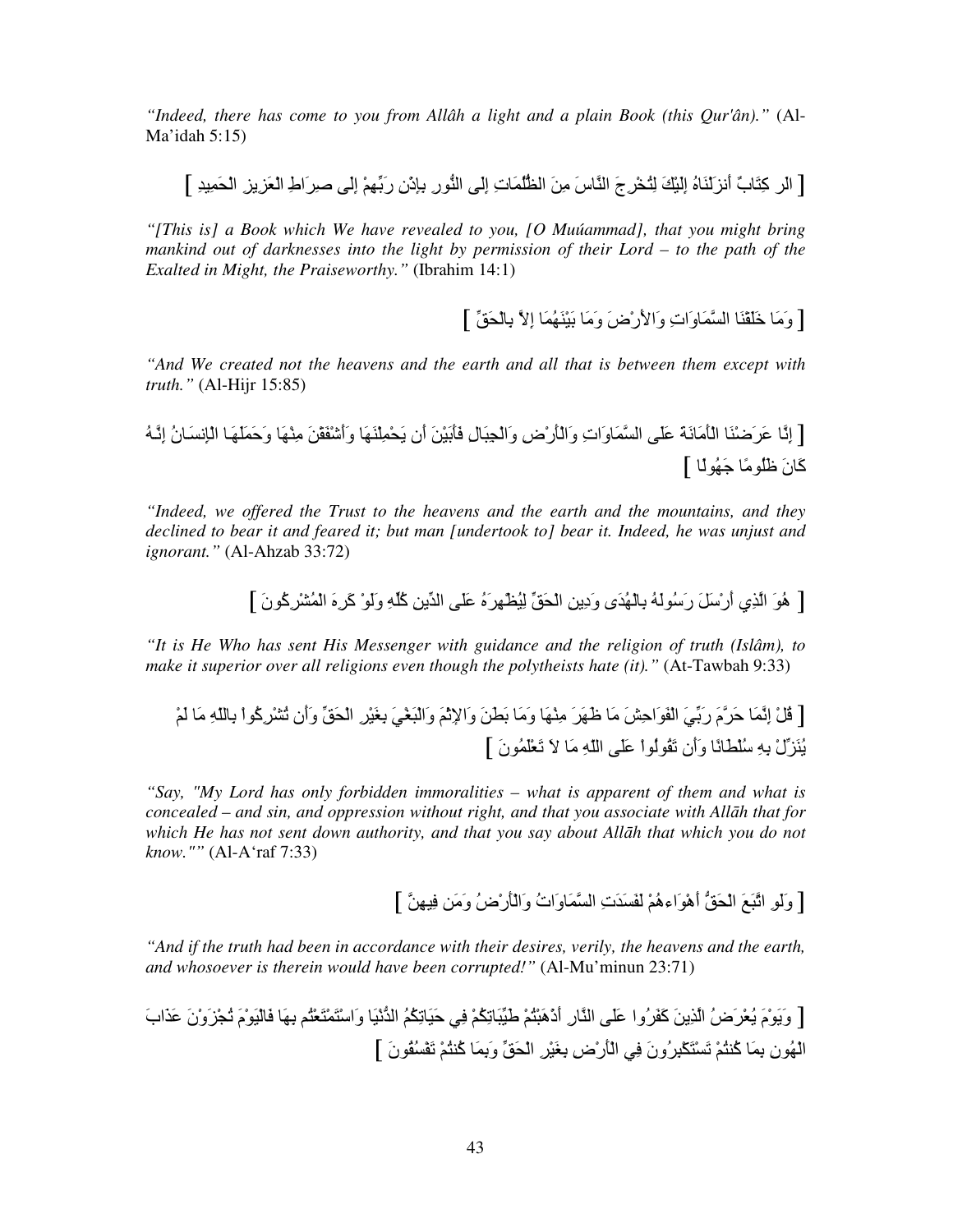*"Now this Day you shall be recompensed with a torment of humiliation, because you were arrogant in the land without a right, and because you used to rebel against Allah's Command (disobey Allâh)."* (Al-Ahqaf 46:20)

[ إِن اّSَ َLْ"ُDُآُْ أَن &ُIد6واْ ا
َ"-َ2-َتِ إَِB أَه-َِْ وَإِذَا Tَ3َ ْGُ َ7ْ!َ اH-سِ أَن &ُ3ْ9َ ُ)اْ َ\$ْ-ِ7 ْلِ إِن اّSَ ِ\$ِ2 - ِ\$َ^ُ3ُ ِ7Sِ إِن اّSَ آ-َنَ َ ِ-ً\$ َ7`ِDًا ]

*"Verily! Allâh commands that you should render back the trusts to those to whom they are due; and that when you judge between men, you judge with justice. Verily, how excellent is the teaching which He (Allâh) gives you! Truly, Allâh is Ever All-Hearer, All-Seer."* (An-Nisa 4:58)

[ إِن اّSَ َLْ"ُDُ َ\$ْ-ِ7 ْلِ وَاِTْ-َنِ وَإِG-َء ذِي اْ=ُDَ7ْB وََHَْB َ!ِ اْ9َْQ-َء وَاْ ُHَ3Dِ وَاْ@َrِ.ْ ِ\$َ^ُْ3ُ ُْ3َ\$َ &َZَآDُونَ ]

*"Indeed, All*ā*h orders justice and good conduct and giving to relatives and forbids immorality and bad conduct and oppression. He admonishes you that perhaps you will be reminded."* (An-Nahl 16:90)

[ -َ أَ-َ6 اZِ!َ "َHُ(اْ آُ)ُ2)اْ َ)ا"ِ!َ ِّSِ mَُ َاء ْ-ِ7=ِِْ وَ;َ ْ%َDِ"َHُْ3 mَHَqنُ َ)ْمٍ ََB أَ; &ْ\$َ ُِ)اْ اْ ُِ)اْ هُ)َ أَْDَبُ ِG=ْ(َى وَا&=ُ)اْ اّSَ إِن اّSَ َ+@ِDٌ ِ7 -َ& ْ\$َ َُ(نَ ]

*"O you who believe! Stand out firmly for Allâh as just witnesses; and let not the enmity and hatred of others make you avoid justice. Be just: that is nearer to piety; and fear Allâh. Verily, Allâh is Well-Acquainted with what you do."* (Al-Ma'idah 5:8)

[ -َ أَ-َ6 اZِ!َ "َHُ(اْ آُ)ُ2)اْ َ)ا"ِ!َ ْ-ِ7=ِِْ mَُ َاء ِّSِ وََ)ْ ََB أُ2َُْ3ِ أَوِ اْ)َاِ َْ!ِ وَا
َْDِ7َ!َ إِن ُ3َ!ْ oَHِ{-أَوْ َ=َDًا ّ-َSُ أَوَْB ِِ7 -َ َ5َ& َG@ُ\$ِ(اْ اَْ)َى أَن &ْ\$َ ُِ)اْ وَإِن &ْ#َ وُواْ أَوْ &ْ\$ُDِCُ(اْ َVِن اّSَ آ-َنَ ِ7 -َ &ْ\$َ َُ)نَ َ+@ِDًا ]

*"O you who believe! Stand out firmly for justice, as witnesses to Allâh, even though it be against yourselves, or your parents, or your kin, be he rich or poor, Allâh is a Better Protector to both (than you). So follow not the lusts (of your hearts), lest you avoid justice; and if you distort your witness or refuse to give it, verily, Allâh is Ever Well-Acquainted with what you do."* (An-Nisa 4:135)

[وَعِبَادُ الرَّحْمَنِ الَّذِينَ يَمْشُونَ عَلَى الْأَرْضِ هَوْنًا وَإِذَا خَاطَبَهُمُ الْجَاهِلُونَ قَالُوا سَلَامًا. وَالَّذِينَ يَبِيثُونَ لِرَبِّهِمْ سُجَّدًا وَقِيَامًا. وَالَّذِينَ يَقُولُونَ رَبَّنَا اصْرِفْ عَذَّا عَذَابَ جَهَنَّمَ إِنَّ عَذَابَهَا كَانَ غَرَامًا. إِنَّهَا سَاءتْ مُسْتَقَرَّا وَمُقَامًا. وَالَّذِينَ إِذَا أَنفَقُوا لَمْ يُسْرِفُوا وَلَمْ يَقْتُرُوا وَكَانَ بَيْنَ ذَلِكَ قَوَامًا. وَالَّذِينَ لَا يَدْعُونَ مَعَ اللَّهِ إِلَيَّا أَخَرَ وَلَا يَقْتُلُونَ النَّفْسَ الَّتِي حَرَّمَ اللَّهُ إِلَّا بِالْحَقِّ وَلَا يَرْتُونَ وَمَن يَفْعَلْ ذَٰلِكَ يَلْقَ أَنَّامًا. يُضَاعَفْ لَهُ الْعَذَابُ يَوْمَ الْقِيَامَةِ وَيَخْلُدْ فِيهِ مُهَانًا. إِلَّا مَن تَابَ وَأَمَنَ وَعَمِلَ عَمَلًا صَالِحًا فَأَوْلَئِكَ يُبَدِّلُ اللَّهُ سَيِّئَاتِهِمْ حَسَنَاتٍ وَكَانَ اللَّهُ غَفُورًا رَّحِيمًا ]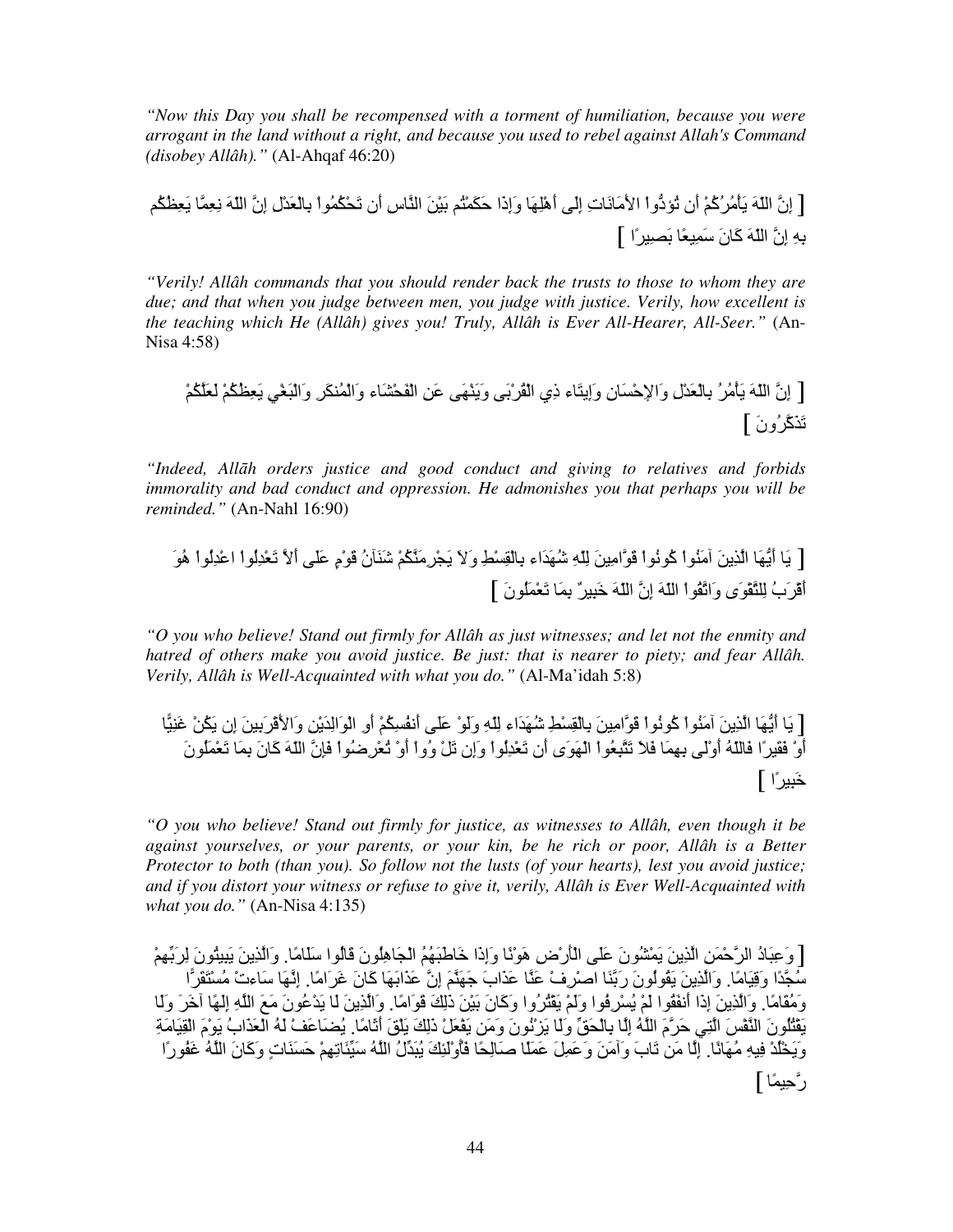*"And the servants of the Most Merciful are those who walk upon the earth easily, and when the ignorant address them [harshly], they say [words of] peace. And those who spend [part of] the night to their Lord prostrating and standing [in prayer]. And those who say, "Our*  Lord, avert from us the punishment of Hell. Indeed, its punishment is ever adhering. Indeed, *it is evil as a settlement and residence." And [they are] those who, when they spend, do so not excessively or sparingly but are ever, between that, [justly] moderate. And those who do not invoke with All*ā*h another deity or kill the soul which All*ā*h has forbidden [to be killed], except by right, and do not commit unlawful sexual intercourse. And whoever should do that will meet a penalty. Multiplied for him is the punishment on the Day of Resurrection, and he will abide therein humiliated – Except for those who repent, believe and do righteous work. For them All*ā*h will replace their evil deeds with good. And ever is All*ā*h Forgiving and Merciful."* (Al-Furqan 25:63-70)

[ مِنْ أَجْلِ ذَلِكَ كَتَبْنَا عَلَى بَنِي إِسْرَائِيلَ أَنَّهُ مَن قَتَلَ نَفْسًا بِغَيْرِ نَفْسٍ أَوْ فَسَادٍ فِي الأَرْضِ فَكَأَنَّمَا قَتَلَ النَّاسَ جَمِيعًا وَمَنْ أَحْيَاهَا فَكَأَنَّمَا أَحْيَا النَّاسَ جَمِيعًا ]

*"Because of that, We decreed upon the Children of Israel that whoever kills a soul unless for a soul or for corruption [done] in the land – it is as if he had slain mankind entirely. And whoever saves one – it is as if he had saved mankind entirely."* (Al-Ma'idah 5:32)

Allah also says:

[ وَمِنَ النَّاسِ مَن يُعْجِبُكَ قَوْلُهُ فِي الْحَيَاةِ الدُّنْيَا وَيُشْهِدُ اللّهَ عَلَى مَا فِي قَلْبِهِ وَهُوَ أَلدُّ الْخِصَامِ. وَإِذَا تَوَلَّى سَعَى فِي الأَرْضِ لِيُفْسِدَ فِيهَا وَيُهْلِكَ الْحَرْثَ وَالنَّسْلَ وَاللَّهُ لاَ يُحِبُّ الْفَسَادَ. وَإِذَا قِيلَ لَهُ اتَّقِ اللهَ أَخَذَتْهُ الْعِزَّةُ بِالإِنْمِ فَحَسْبُهُ جَهَنَّمُ وَلَبِئْسَ الْمِهَادُ ]

*"And of mankind there is he whose speech may please you (O Muhammad) in this worldly life, and he calls Allâh to witness as to that which is in his heart, yet he is the most quarrelsome of the opponents. And when he turns away (from you, O Muhammad), his effort in the land is to make mischief therein and to destroy the crops and the cattle, and Allâh likes not mischief. And when it is said to him, "Fear Allâh", he is led by arrogance to (more) crime. So enough for him is Hell, and worst indeed is that place to rest!"* (Al-Baqarah 2:204- 206)

[ وَاZِ!َ َH=ُeُ(نَ َْ َ اّSِ" ِ !ْ\$َ7 ِ" ِuِ-َSِ وََ=ْnُ\$َ(نَ "َq أَ"َDَ اّSُ ِ7Sِ أَن ُ)Fَ#َ وَُِْ ُونَ .ِ ا
َرْضِ أُوَْMَِ َُُ اْ\$Hَ\*ُ وََُْ ُ)ءُ ا ارِ ]

*"And those who break the Covenant of Allâh, after its ratification, and sever that which Allâh has commanded to be joined (i.e. they sever the bond of kinship and are not good to their relatives), and work mischief in the land, on them is the curse (i.e. they will be far away from Allâh's Mercy), and for them is the unhappy (evil) home (i.e. Hell)."* (Ar-Ra'd 13:25)

[ أَرَأَْNَ اZِي َ3ُZ1بُ -ِ7 1!.ِ َZََِ اZِي َ ُع6 اَْGِ.َ و-ََ ُ9َ~6 ََB P-َ\$َمِ اْ ِِ3ْ!.ِ َ)ٌَ#ْ ْ1 ُ`1َ!.َ اZِ!َ هُْ َ! F-ََ&ِِْ -َهُ)ن.َ اZِ!َ هُْ ُDَاؤُون.َ وَ ْHُ\$َ(نَ اْ ُ-َ)ن ]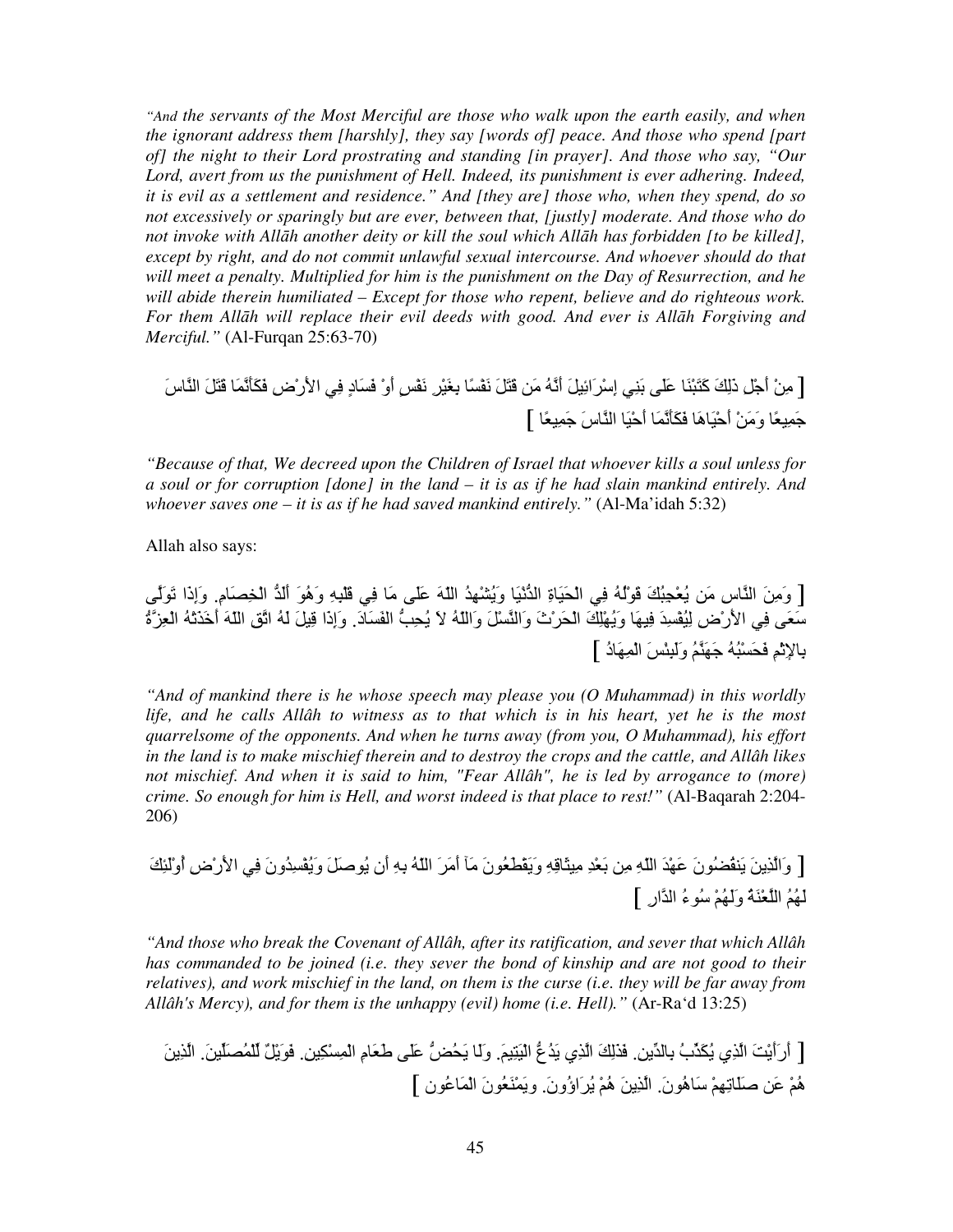*"Have you seen him who denies the Recompense? That is he who repulses the orphan (harshly), and urges not on the feeding of Al-Miskîn (the poor). So woe unto those performers of prayers (hypocrites), those who delay their prayer (from their stated fixed times). Those who do good deeds only to be seen (of men), and prevent Al-Mâ'ûn (small kindnesses like salt, sugar, water)."* (Al-Ma'un 107:1-7)

[ "-َ ُْ3َ3ََ .ِ َ=َD.َ ُ-َ(ا َْ َُ2 "ِ!َ اْ ُ`1َ!.َ وََْ َُ2 ُ2nُِ\$ْ اْ ِِ3ْ!. وَآُH- َ2Uُ(ضُ "َfَ اْUِ4-َeِ!.َ وَآُH- َ3ُ2Z1بُ ِ7َ)ْمِ ا 1!ِ ]

*"They will be asked: What put you into Saqar? They will say, "We were not of those who prayed. Nor did we used to feed the poor. And we used to enter into vain discourse with those who engaged [in it]. And we used to deny the Day of Recompense."* (Al-Muddaththir 74:42- 46)

[ ْ#ََ ََْGُْ إِن &َ)َْGُْ أَن &ُِْ ُوا .ِ اْLَرْضِ وَ&ُ=َnُ\$1(ا أَرْT-َ".ُْ3َأُوَْMَِ اZِ!َ َ\$َHَُُ اSُ َLَFَ ُْ وَأَْ َB أْ7َ`-َرَهُْ ]

*"Would you then, if you were given the authority, do mischief in the land, and sever your ties of kinship? Such are they whom Allâh has cursed, so that He has made them deaf and blinded their sight."* (Muhammad 47:22-23)

[ لأَ يُحِبُّ اللّهُ الْجَهْرَ بِالسُّوَءِ مِنَ الْقَوْلِ إِلاَّ مَن ظُلِمَ وَكَانَ اللّهُ سَمِيعًا عَلِيمًا ]

*"Allâh does not like that the evil should be uttered in public except by him who has been wronged."* (An-Nisa 4:148)

[ اQْn-َنُ ِ\$َ ُآُُ اَْ=ْDَ وََLْ"ُDُآُ ْ9َْ-ِ7Q-َء ]

*"Satan threatens you with poverty and orders you to immorality."* (Al-Baqarah 2:268)

[ فْلْ إِنَّ اللَّهَ لاَ يَأْمُرُ بِالْفَحْشَاءِ أَتَقُولُونَ عَلَى اللَّهِ مَا لاَ تَعْلَمُونَ ]

*Say, "Indeed, All*ā*h does not order immorality. Do you say about All*ā*h that which you do not know?""* (Al-A'raf 7:28)

[ إِن اZِ!َ ِ9ُ@6(نَ أَن &َQِfَ ا-َْTِQَ\*ُ .ِ اZِ!َ "َHُ(ا َُْ َZَابٌ أٌَِ ]

*"Verily, those who like that (the crime of) illegal sexual intercourse should be propagated among those who believe, they will have a painful torment."* (An-Nur 24:19)

[وَلاَ تَقْرَبُواْ الْفَوَاحِشَ مَا ظَهَرَ مِنْهَا وَمَا بَطْنَ ]

*"And do not approach immoralities – what is apparent of them and what is concealed."* (Al-An'am 6:151)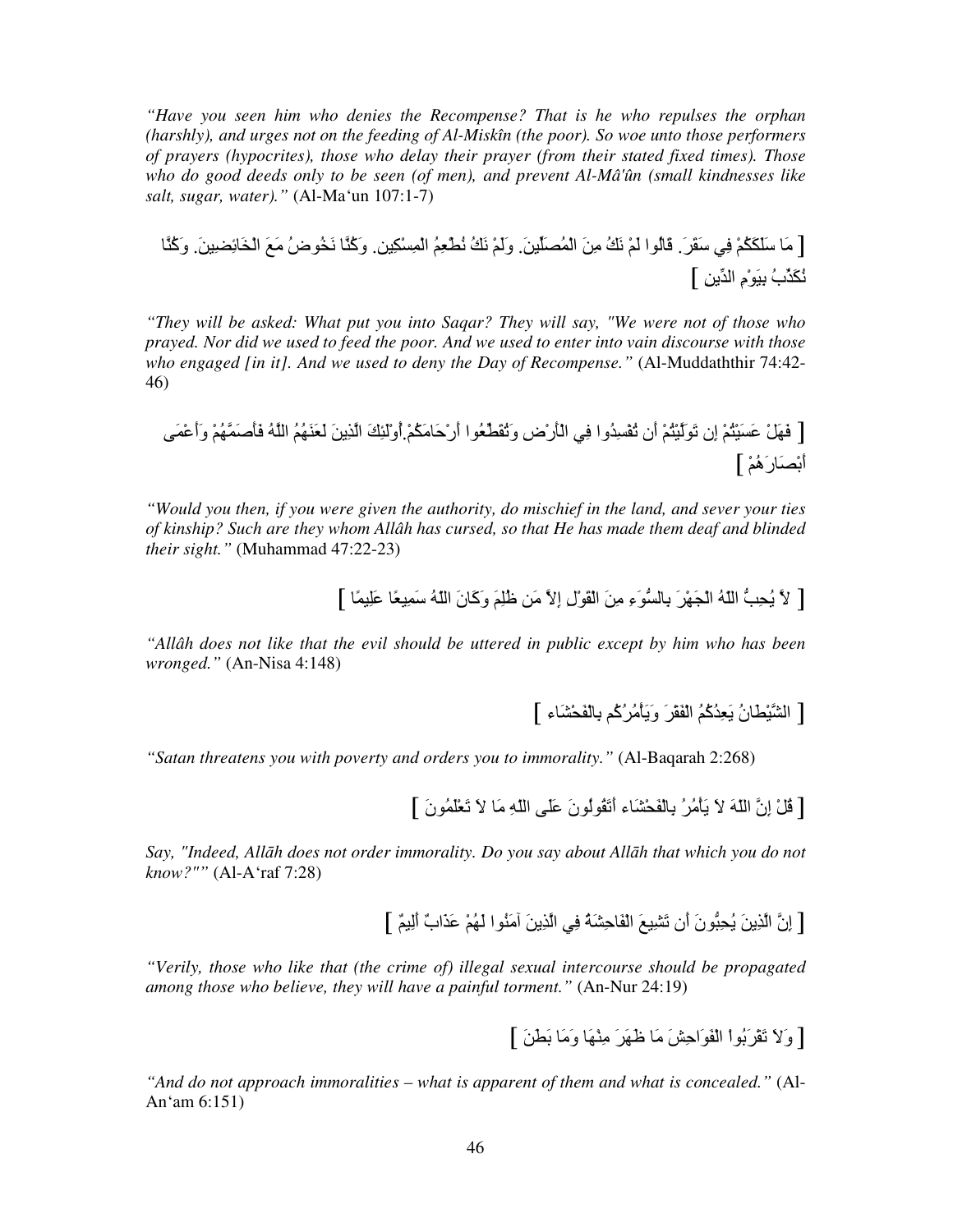[ وَقَاتِلُواْ فِي سَبِيلِ اللَّهِ الَّذِينَ يُقَاتِلُونَكُمْ وَلاَ تَعْتَدُواْ إِنَّ اللَّهَ لاَ يُحِبِّ الْمُعْتَدِينَ ]

*"And fight in the Way of Allâh those who fight you, but transgress not the limits. Truly, Allâh likes not the transgressors."* (Al-Baqarah 2:190)

[وَمَا لَكُمْ لا تُقَاتِلُونَ فِي سَبِيلِ اللَّهِ وَالْمُسْتَضْعَفِينَ مِنَ الرِّجَالِ وَالنِّسَاءِ وَالْوِلْدَانِ الَّذِينَ يَقُولُونَ رَبَّنَا أُخْرِجْنَا مِنْ هَـذِهِ الْقَرْيَةِ الظَّالِمِ أَهْلُهَا وَاجْعَل لَنَا مِن لَدُنكَ وَلِيًّا وَاجْعَل لَنَا مِن لَدُنكَ نَصيبرًا ]

*"And what is wrong with you that you fight not in the Cause of Allâh, and for those weak, illtreated and oppressed among men, women, and children, whose cry is: "Our Lord! Rescue us from this town whose people are oppressors; and raise for us from You one who will protect, and raise for us from You one who will help.""* (An-Nisa 4:75)

[ يَنْهَاكُمُ اللَّهُ عَنِ الَّذِينَ لَمْ يُقَاتِلُوكُمْ فِي الدِّينِ وَلَمْ يُخْرِجُوكُم مِّن دِيَارِكُمْ أَن تَبَرُّو هُمْ وَتُقْسِطُوا ]

*"Allâh does not forbid you to deal justly and kindly with those who fought not against you on account of religion and did not drive you out of your homes."* (Al-Mumtahanah 60:8)

[ يَا دَاوُودُ إِنَّا جَعَلْنَاكَ خَلِيفَةً فِي الْأَرْضِ فَاحْكُم بَيْنَ النَّاسِ بِالْحَقِّ وَلَا تَتَّبِعِ الْهَوَى فَيُضلِّكَ عَن سَبِيلِ اللَّهِ إِنَّ الَّذِينَ يَضْلِّونَ عَن سَبِيلِ اللَّهِ لَهُمْ عَذَابٌ شَدِيدٌ بِمَا نَسُوا يَوْمَ الْحِسَابِ وَمَا خَلَقْنَا السَّمَاء وَالْأَرْضَ وَمَا بَيْنَهُمَا بَاطِلًا ذَٰلِكَ طْنُ الَّذِينَ كَفَرُوا فَوَيْلُ لِّلْذِينَ كَفَرُوا مِنَ النَّارِ ِ لَمْ نَجْعَلُ الَّذِينَ آمَنُوا وَعَمِلُوا الصَّالِحَاتِ كَالْمُفْسِدِينَ فِي الْأَرْضِ أَمْ نَجْعَلُ الْمُتَّقِينَ كَالْفُجَّارِ ]

*"O Dâwûd (David)! Verily! We have placed you as a successor on the earth; so judge you between men in truth (and justice) and follow not your desire - for it will mislead you from the Path of Allâh. Verily, Those who wander astray from the Path of Allâh (shall) have a severe torment, because they forgot the Day of Reckoning. And We created not the heaven and the earth and all that is between them without purpose! That is the consideration of those who disbelieve! Then woe to those who disbelieve (in Islâmic Monotheism) from the Fire! Shall We treat those who believe (in the Oneness of Allâh - Islâmic Monotheism) and do righteous good deeds, as Mufsidûn (those who associate partners in worship with Allâh and commit crimes) on earth? Or shall We treat the pious as criminals?"* (Sad 38:26-28)

[وَيَوْمَ يُعْرَضُ الَّذِينَ كَفَرُوا عَلَى النَّارِ أَدْهَبْتُمْ طَيِّبَاتِكُمْ فِي حَيَاتِكُمُ الدُّنْيَا وَاسْتَمْتَعْتُم بِهَا فَالْيَوْمَ تُجْزَوْنَ عَذَابَ الْهُونِ بِمَا كُنْتُمْ تَسْتَكْبِرُونَ فِي الْأَرْضِ بِغَيْرِ الْحَقِّ وَبِمَا كُنْتُمْ تَفْسُفُونَ ]

*"On the Day when those who disbelieve will be exposed to the Fire (it will be said): "You received your good things in the life of the world, and you took your pleasure therein. Now this Day you shall be recompensed with a torment of humiliation, because you were arrogant in the land without a right, and because you used to rebel against Allah's Command (disobey Allâh)."* (Al-Ahqaf 46:20)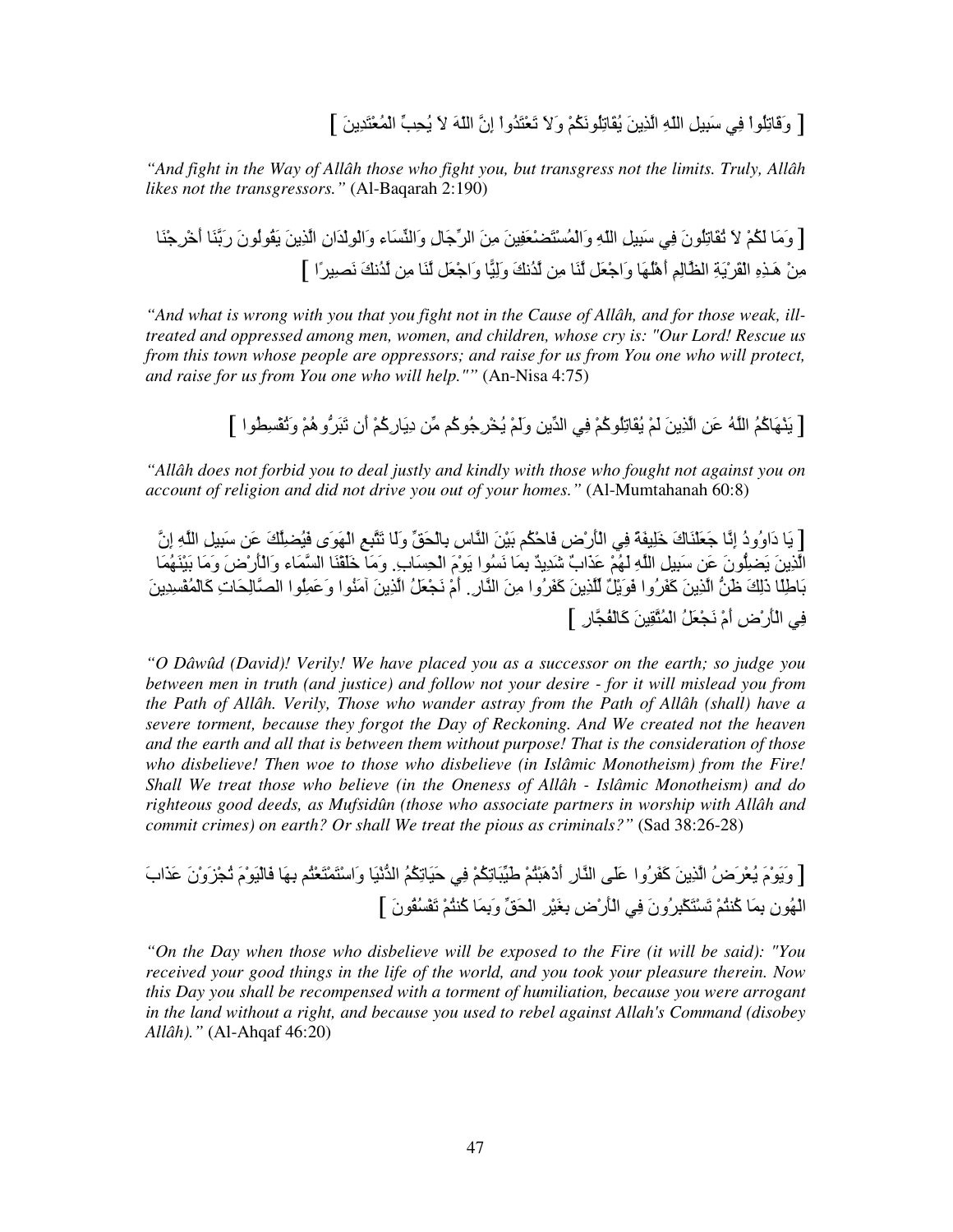[-َ أَ-َ6 اH-سُ إ-2ِ ََ+=ْH-َآُ "1! ذَآَDٍ وَأ2ُuَB وَْ\$َ0َH-َآُْ mُ\$ُ(-ً7 وََ@َ#ِ4-َ ِG-َ\$َرَُ)ا إِن أَآْDَ"ُْ3َ ِH َ اSِ أَ&ْ=-َآُْ إِن [ ٌDِ@َ+ ٌَِ َSا

*"O mankind! We have created you from a male and a female, and made you into nations and tribes, that you may know one another. Verily, the most honorable of you with Allâh is that (believer) who is most pious. Verily, Allâh is All-Knowing, All-Aware."* (Al-Hujurat 49:13)

[ الّذِينَ آمَنُوا وَلَمْ يَلْبِسُواْ إِيمَانَهُم بِظُلْمٍ أُوْلَـئِكَ لَهُمُ الأَمْنُ وَهُم مُّهْتَدُونَ ]

*"They who believe and do not mix their belief with injustice - those will have security, and they are [rightly] guided."* (Al-An'am 6:82)

[ وَ&َ Nْ آَِ َNُ رَ17َ Fِ -ًْ وََ ْ;ً ; "ُ@َ 1لِ َِ3ِ -َ&ِSِ وَهُ)َ ا ِfُ اَِ\$ْ.ُ وَإِن &ُnِfْ أَآْuَDَ" َ !.ِ ا
َرْضِ ُe6ِ(كَ َ! َ@ِِ# اّSِ إِن َG@ُ\$ِ(نَ إِ; ا^! وَإِنْ هُْ إِ; َUْDُFُ(نَ ]

*"And the word of your Lord has been fulfilled in truth and in justice. None can alter His words, and He is the Hearing, the Knowing. And if you obey most of those upon the earth, they will mislead you from the way of All*ā*h. They follow not except assumption, and they are not but falsifying."* (Al-An'am 6:115-116)

[ ثُمَّ رُدُّواْ إِلَى اللَّهِ مَوْلاَهُمُ الْحَقِّ أَلاَ لَهُ الْحُكْمُ وَهُوَ أَسْرَعُ الْحَاسِبِينَ ]

*"Then they His servants are returned to All*ā*h, their true Lord. Unquestionably, His is the judgement, and He is the swiftest of accountants."* (Al-An'am 6:62)

[ إن الْحُكْمُ إِلاَّ لِلَّهِ يَقْصُّ الْحَقَّ وَهُوَ خَيْرُ الْفَاصِلِينَ ]

*"The decision is only for Allâh, He declares the truth, and He is the Best of judges."* (Al-An'am 6:57)

#### **Key to relating with others: Methodical knowledge and centers and departments of Western studies:**

The West established oriental studies<sup>1</sup> with the aim of understanding other peoples. However, this aim is implemented with the spirit of law of the jungle and in order to drain these peoples of their resources. That is why such studies are understood as a project aimed at preying on some nations and colonizing others and subduing their peoples for Western desires.

-

<sup>&</sup>lt;sup>1</sup> It is strange that the spies and the saboteurs from among the Israeli Zionist Jews who study Arabic language and culture and called Arabists. No, they are neither Arabists nor do they have any affinity or link to Arabism! They are enemy infiltrators. They are disguised enemies, planted among the ranks of the weak Arabs to engage in secret schemes.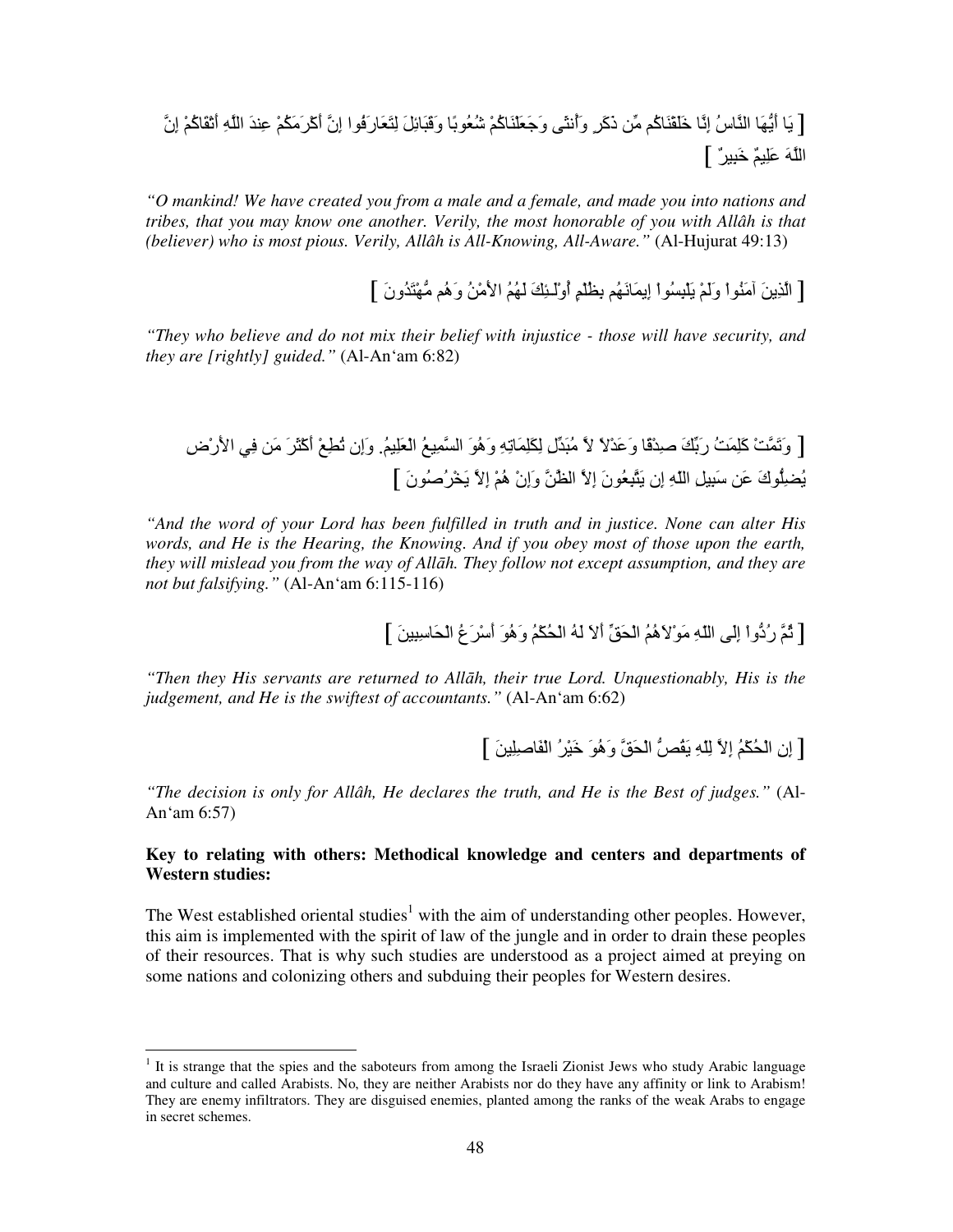Perhaps, the Muslim nations and their thinkers and educated elites will stop being negligent, weak and complacent. In their countries, they should establish – as part of their reform and reawakening programs – centers for scientific studies, departments, programs and academic degrees whose efforts will be dedicated to the study of the West and Western thinking, study of the West's nature and understanding of its concepts. This will enable the Muslims understand the West, deal with it competently and work towards guiding its civilization in the noble direction in the interest of the entire humanity, especially that aspect of its civilization and ideology in which tendencies of animalism, aggression and racism are prevalent – not to talk of different kinds of media deceit and fraud being perpetrated for the purpose of misleading the populace, and facilitating acts of subjugation, suppression, dominance and theft being committed by major organizations and racist nationalistic unions that are holding the entire world to ransom and dominating the wealth of Islamic and African worlds and tearing them apart. Examples of this are the so-called European Union, American Union and the Russian-Indian-Chinese union. These alliances have turned the Islamic and African worlds into dismembered and straying entities that wage wars against one another, thereby becoming an easy prey for the greedy West and its associates and Zionist hunting dog. This dog is actually a wild dog. Rather, it is a vicious and treacherous fox that has his own special motives. It brings upon its owner troubles and woes; it takes a bite from the caught prey even before its owner could do so and does not hesitate to even bite its owner!

Since a hunter must have something to prey on, the Islamic world and the Southern Hemisphere have been turned into suitable targets! The hunter will never accept the prey to play the role of a hunting dog. This is what many people wrongly believe as a result of their hopelessly weak situation. They are hoping to convince the West –innocently citing the spirit of truth and justice – to adopt just and balanced policies towards them and to put an end to aggressions and injustices that are being perpetrated against them and to stop the Zionists' from committing more crimes against them. But the reality is – in view of the jungle law that is prevalent in the West –: these people are just daydreaming. Any positive impact that this effort makes and any consideration it is given by the Western diplomatic and propaganda machinery is just an exception, limited and temporary that is not accorded any regard in modern international relations.

Under the auspices of the schemes and sanctioned policies, it is realized that the only method through which an impact can be made on policies of these countries through peaceful means in this contemporary time, and within the context of internal political games in Western countries is political efforts of the Muslim citizens of these countries and their supporters from among non-Muslim compatriots who believe in the remnants of the light of the heavenly messages, as well as the oppressed and those with living consciences.

What occurred between the two wars that took place in Germany and America is just a lesson about crimes Zionism could make the West and the sufferings it could make it cause the Muslim world and countries of the Southern Hemisphere. The West seems to have forgotten or chooses to ignore these crimes or the ones that preceded them such as its plundering, its conspiracies and its perpetration of injustice and corruption on the earth since the Roman era – and even before then – till today.

-

<sup>&</sup>lt;sup>1</sup> The wild Zionist dog does not hesitate to bite its owner, "the West". For example, the Zionists bombed King David Hotel, sank the America ship 'Liberty' and conspired to murder the American ambassador in Cairo; not to talk of a scandal involving the American Zionist Jewish spy, Bollard. There are many other exposed spying scandals involving this "dog's" selling of the secrets of its master, mentor and protector to the enemies. Perhaps, what remains concealed of these perpetrations might be greater!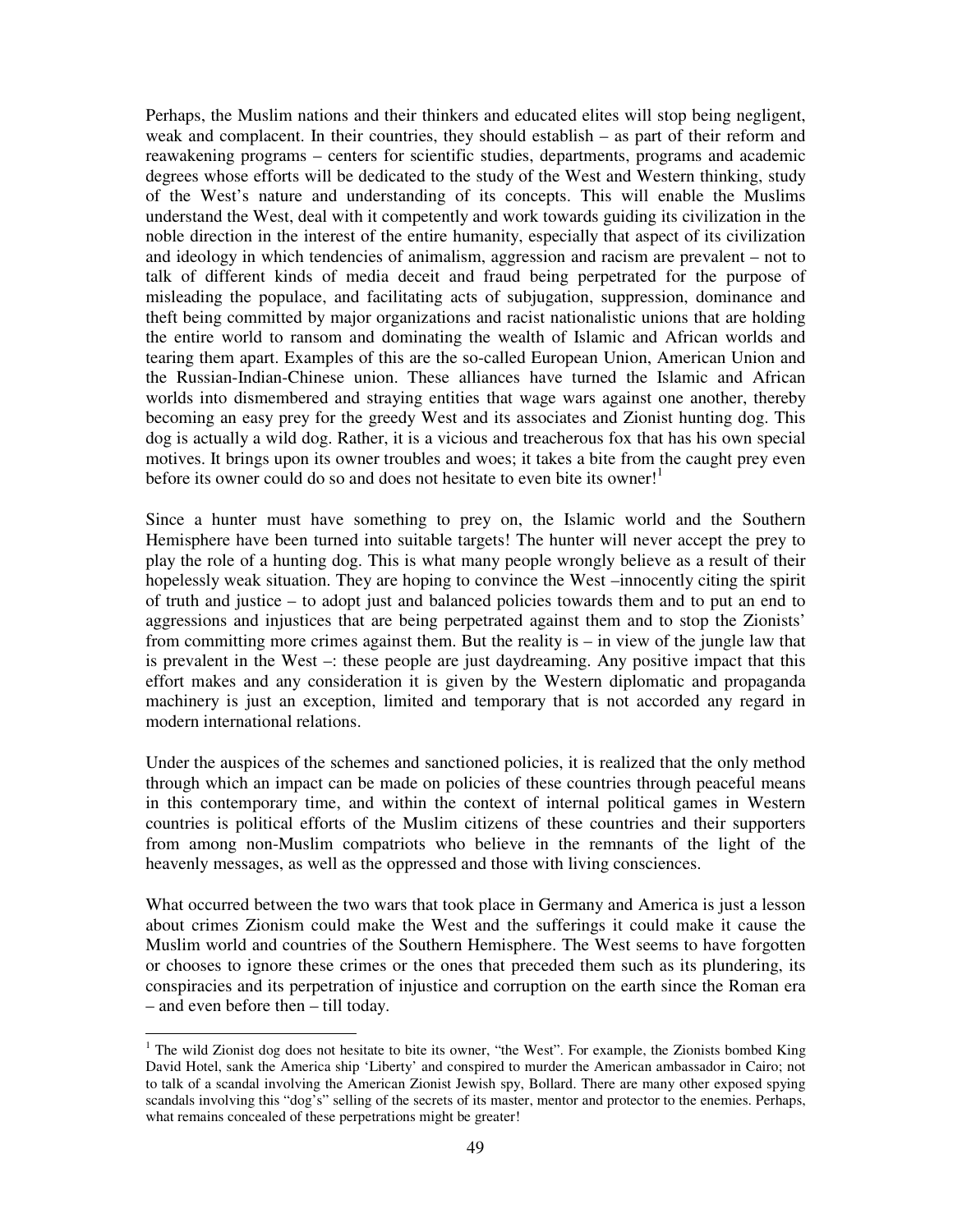When the Muslims are able to identify their pathway and they make sincere efforts for reform and their resolution to call unto the way of Allah in the West is honest, perhaps what remains in the hearts of the characteristics of the spirit and sound natural drives will empower the law of the light there and help to bring nations back to the path of light and justice. And that is not difficult for Allah to do.

There is no way out of bondage for Islamic and African worlds in the future, and they cannot reclaim their rights and honors and participate in enriching the human civilization without standing on their feet, ably and competently and shoulder to shoulder with forces of goodness and reform.

For the past few years, the International Islamic University of Malaysia has started taking the first step in this direction. That is by establishing a minor specialization in Western studies, with the ultimate goal of setting up a department and major specialization in Western studies so that the West and its thoughts and concepts could be accurately studied and understood, and ways of dealing with it and influencing it positively could be made clear. With this, there will be a noble cooperation and just human alliance that are built upon foundations of truth, justice and constructive and excellent human solidarity from the concept of the law of light and not that of the jungle. That is why I am urging the university to carry on the march and complete the step by establishing a university department, centers and postgraduate programs in the field of Occidental Studies.

It is hoped that the university's work plan will be accomplished so that other universities in Muslim countries and the third world countries will follow the footstep of International Islamic University and establish programs, and academic research centers for Occidental studies. With the establishment of such institutions, a solid, sound and effective foundation is built for civilizational dialogues and cooperation; instead of clash of civilizations and mutual perpetration of injustice among them.

The Qur'an has the following to say in this regard:

 َBَ=ْEُ(ْا ِةَوْDُ\$ْ-ِ7 ََْ َGْا ِ َ=َ ِSّ-ِ7 !ِ"ْIَُو ِت)ُon-ِ7 ْDُْ3َ ْ!َ َ 1.َrْا َ!ِ "ُ ْm6Dا َ!َ@ &َ ِ!1 ا .ِ َxاَDْآِإ َ[ ; ;َ اِ2`-َمَ -ََ وَاّSُ َ ِfٌ ٌَِ[

*"There is no compulsion in religion. Verily, the Right Path has become distinct from the wrong path. Whoever disbelieves in Tâghût and believes in Allâh, then he has grasped the most trustworthy handhold that will never break. And Allâh is All-Hearer, All-Knower."* (Al-Baqarah 2:256)

[ دْعُ إِِB َ@ِِ# رَ17َ ْ3ِ9ْ-ِ7 َ\*ِ وَاْ َ)ِْ^َ\*ِ اَ9َْHَ\*ِ و-َ0َدُِْ -ِ7G.ِ هَ.ِ أَTَْ!ُ إِن رَ7َ هُ)َ أََُْ ِ7 َ! C#َ َ ! َ@ِِSِ وَهُ)َ أََُْ ْ-ِ7 ُْGَ ِ!َ[

*"Invite (mankind, O Muhammad (peace be upon him)) to the Way of your Lord (i.e. Islâm) with wisdom (i.e. with the Divine Revelation and the Qur'ân) and fair preaching, and argue with them in a way that is better. Truly, your Lord knows best who has gone astray from His Path, and He is the Best Aware of those who are guided."* (An-Nahl 16:125)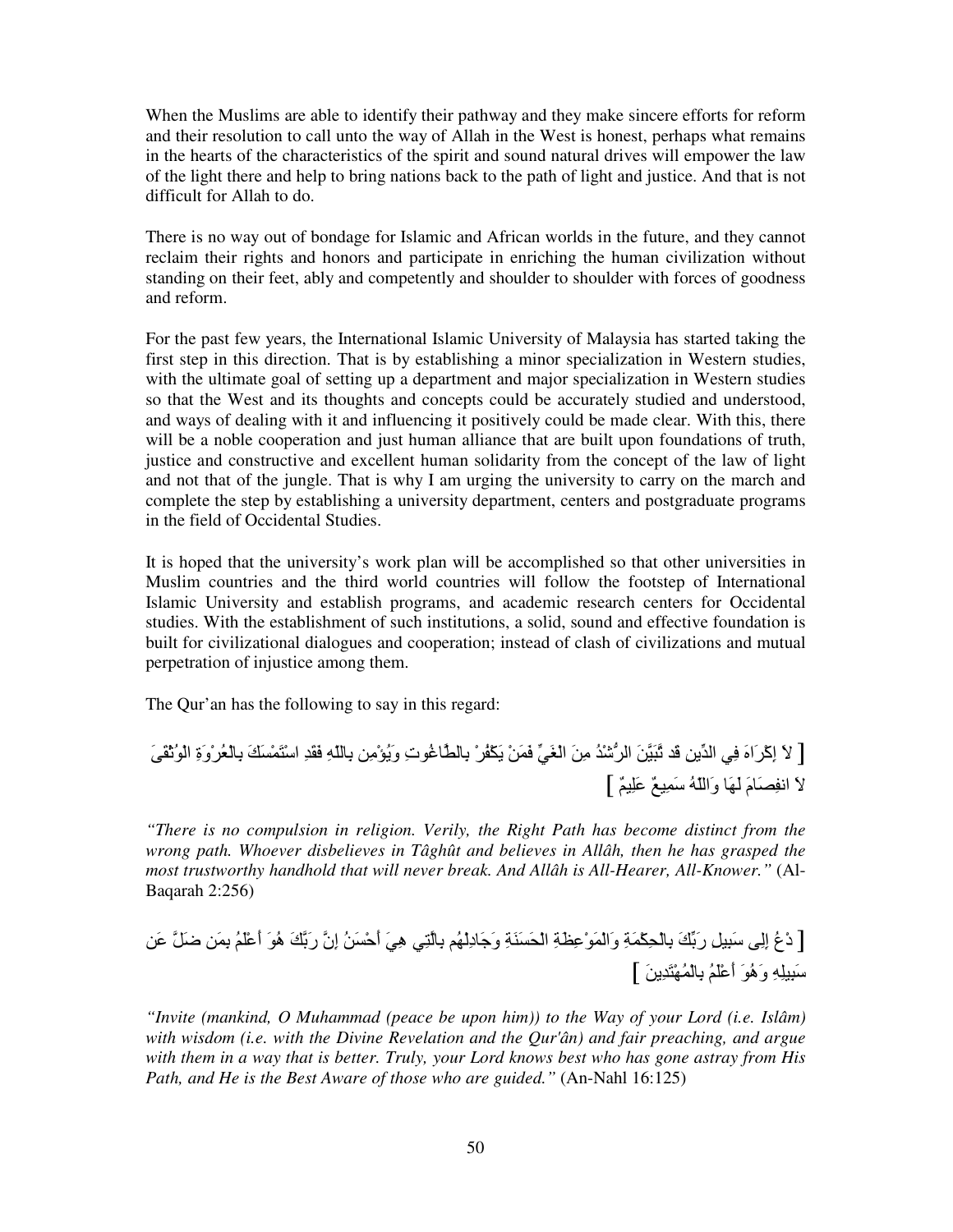### [ لَا يَنْهَاكُمُ اللَّهُ عَنِ الَّذِينَ لَمْ يُقَاتِلُوكُمْ فِي الدِّينِ وَلَمْ يُخْرِجُوكُم مِّن دِيَارِكُمْ أَن تَبَرُّوهُمْ وَتُقْسِطُوا إِلَيْهِمْ إِنَّ اللَّهَ يُحِبُّ الْمُقْسِطِينَ ِ إِنَّمَا يَنْهَاكُمُ اللَّهُ عَنِ الَّذِينَ قَاتَلُوكُمْ فِي الدِّينِ وَأَخْرَجُوكُم مِّن دِيَارِكُمْ وَظَاهَرُوا عَلَى إِخْرَاجِكُمْ أَن تَوَلَّوْهُمْ وَمَن يَتَوَلَّهُمْ فَأُوْلَٰئِكَ هُمُ الظَّالِمُونَ ]

*"Allâh does not forbid you to deal justly and kindly with those who fought not against you on account of religion and did not drive you out of your homes. Verily, Allâh loves those who deal with equity. It is only as regards those who fought against you on account of religion, and have driven you out of your homes, and helped to drive you out, that Allâh forbids you to befriend them. And whosoever will befriend them, then such are the wrong-doers (those who disobey Allâh)."* (Al-Mumtahanah 60:8-9)

### [ يَا أَيُّهَا الَّذِينَ آمَنُوا كُونُوا قَوَّامِينَ لِلَّهِ شُهَدَاء بِالْقِسْطِ وَلا يَجْرِمَنَّكُمْ شَنَآنُ قَوْمٍ عَلَى أَلاَّ تَعْدِلُوا اعْدِلُوا هُوَ أَقْرَبُ لِلنَّقْوَى وَاتَّقُواْ اللّهَ إِنَّ اللّهَ خَبِيرٌ بِمَا تَعْمَلُونَ ]

*"O you who believe! Stand out firmly for Allâh as just witnesses; and let not the enmity and hatred of others make you avoid justice. Be just: that is nearer to piety; and fear Allâh. Verily, Allâh is Well-Acquainted with what you do."* (Al-Ma'idah 5:8)

[ وَقَاتِلُواْ فِي سَبِيلِ اللَّهِ الَّذِينَ يُقَاتِلُونَكُمْ وَلاَ تَعْتَدُواْ إِنَّ اللَّهَ لاَ يُحِبِّ الْمُعْتَدِينَ ]

*"And fight in the Way of Allâh those who fight you, but transgress not the limits. Truly, Allâh likes not the transgressors."* (Al-Baqarah 2:190)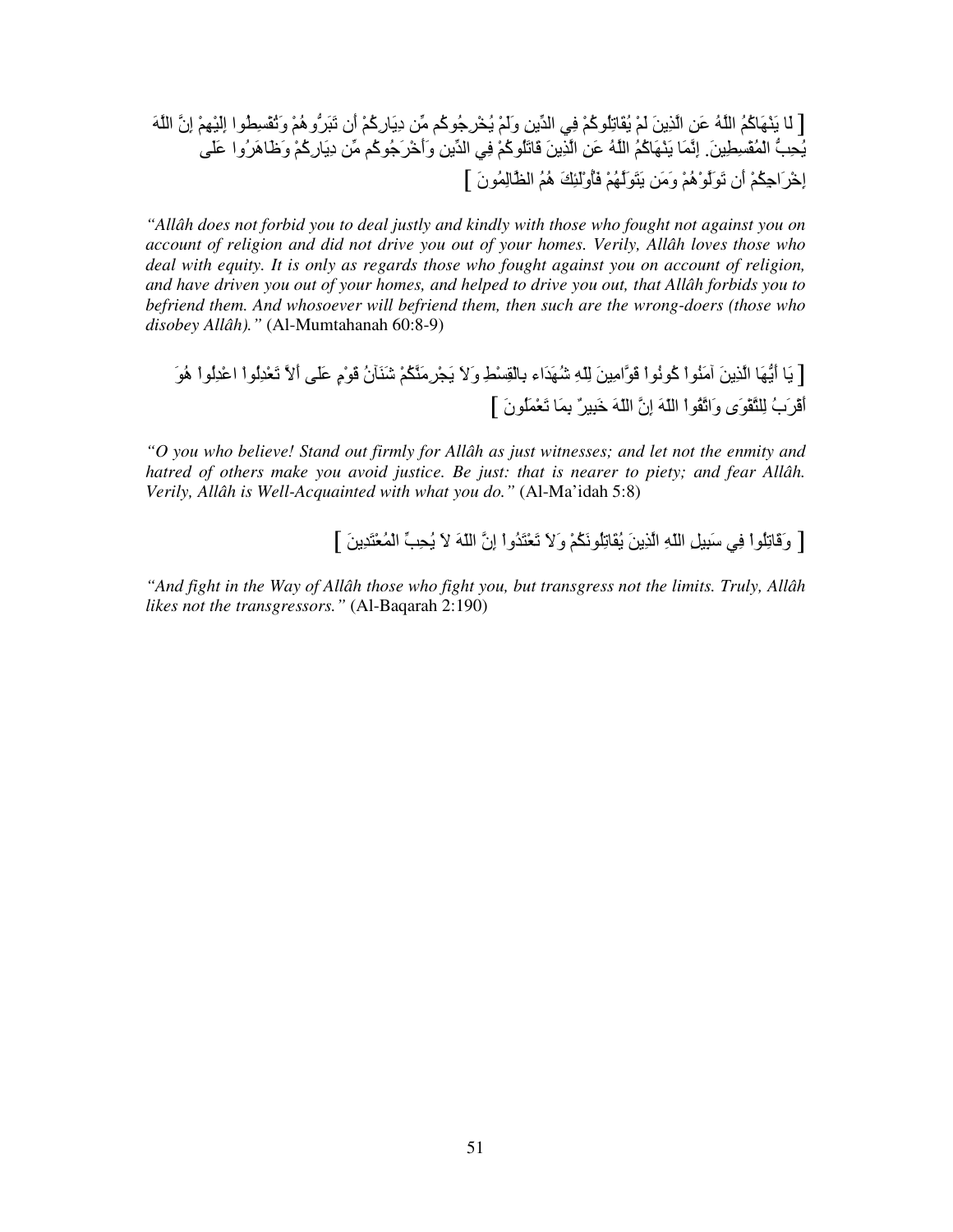#### **Back to the Beginning: Light of Faith, Path of Shura and Power of Brotherliness**

Muslims should realize that they are weakened by the absence values of freedom, Shura (mutual consultation), tolerance, Islamic brotherhood, human brotherliness and values of freedom of religion, conscience and opinion among them. As a result, human rights and honor are lost, only to be replaced by traits of tyranny, injustice, racism, tribalism, nationalism and sectarianism that plunged the Ummah into abysses of disintegration, infighting, mutual perpetration of injustice and backwardness. Thus, the Ummah's culture was polluted; its scholarly mentality destroyed and was overwhelmed by superstition and charlatanism. Feelings of fear and cowardice became entrenched in its psyche and it was afflicted with the disease of slave mentality – out of fear, terror, submission and weakness.

Therefore, the Ummah should rise up and restructure itself; taking guidance from the principles of Tawhid and from the Ummah's being the successive authority, within the framework of justice and human unity. That is by reviving the values of freedom, Shura, tolerance, and brotherliness; and qualities of courage, initiative taking, truthfulness and honesty, so that it can reclaim its strength, unity and stability and play its role as the guide unto and leaders in goodness and peace through good example, wisdom, gentle admonition and calling unto the way of light, security and peace in the best manner. This should be supported by the power and strength to defend the land, actualize the truth and defend the weak.

#### **Not every question has an answer:**

There are pertinent questions: Why did the world of spirit and the world of material meet in man, and what is the meaning of this struggle between both, through which some people – as a result of their righteous actions – got elevated unto the secure world of spiritual purity and eternal delight while others – as a result of their sins – descended into the abyss of misery and eternal torment? What is the essence of this struggle in which souls toil in their fight with desires and lusts? How can a creature – who is not but only a creature – have a free and responsible will?

It is not easy to provide answers for all these questions. However, we know that the minds exploit their own essences and find guidance, through the light, to the truth. We equally know in our minds that man – a created being and a small part of the larger creation that has only a limited intelligence – is unable, independently, to cross the hurdles of life, and understand its greater goals, without an illuminating divine guidance that shows man how to carry out his responsibilities and actualize his goals. All these are things that a man feels deep inside himself.

Therefore, it is incumbent upon man to endeavor – with all the wisdom and intelligence he is endowed with – to find the illuminating divine guidance and to follow its law so that he can carry out his noble responsibilities in life and call unto the same upon a foundation of ideals of truth, justice and mutual compassion.

#### **Essence of Man's Worldly Life:**

#### **Embodiment of values of light and elevation of the materialism of clay**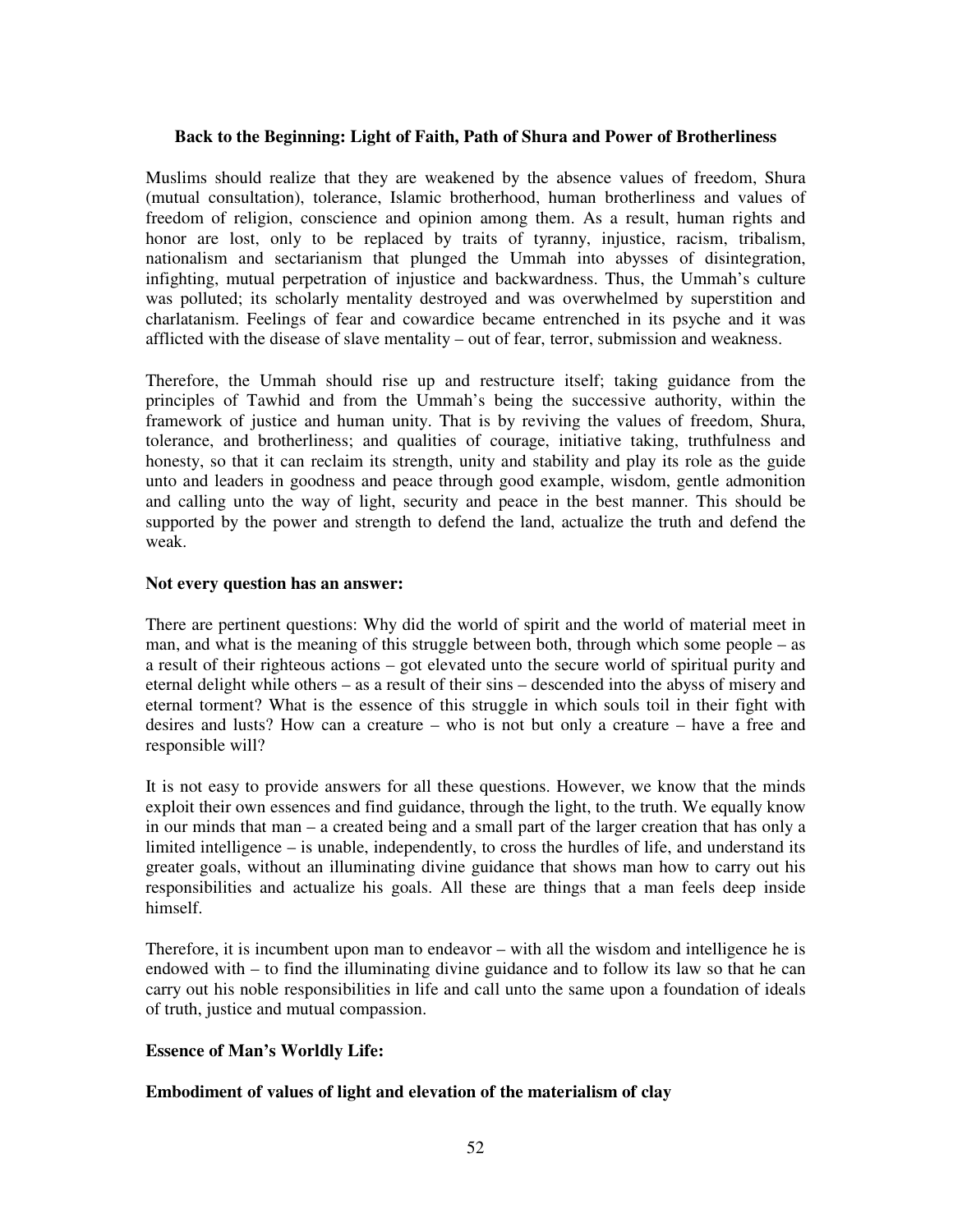All the questions mentioned above inevitably come to man's mind consciously or unconsciously. Though things like this seem to be far beyond our human comprehension, we can still get some tangible meanings about them in some areas such as meeting of spirit and light with material and clay in man and the purpose of that meeting. This is what makes man an arena of conflict between light and darkness, between guidance and error, between good and evil, between obedience and defiance, between spirit and material, between purity and impurity, between world of angels and world of animals, between the Merciful Lord and Satan.

In the course of this clash and this confrontation, we see how light, truth and justice are embodied in earthly matter, thereby turning the concepts and meanings into physical realities for man to see. We see how the clay exemplifies meanings of goodness, truth and splendor and practically demonstrate them in clayish physical forms that enrapture the hearts. The meanings thus cast on the material manifestations of cleanliness, creativity and beauty; and we see, through this meeting, how concepts of light, truth, justice and mercy are brought into physical realities. That is how the material and the clay turned into noble values and forms, having mingled with concepts of light, truth, justice and splendor that have now become a sensed reality in people's lives and in their actions.

With this meeting between light and soul on one hand, and the clay on the other, forms of goodness and beauty becomes physically felt. It is from these wonderful forms – that are pleasant to human minds – that pictures of beauty in human life as embodied in clay and matter emanate. As a result of this, the base and despicable clay turned into colors of beauty, bodies, shapes, colors, flowers, birds, gardens and parks, and a well- proportioned man – all as a part of the most wonderful pictures of beauty that emanate from a divine illuminating breath.

If we look keenly at the most beautiful bodies, most beautiful features and most beautiful gardens, we would not find them, in their very substance, but meanings, lines and indications that only materialized when they became embodied in base material. It is then that the beauty and its yearnings and meanings enrapture the senses.

If we look keenly at and ponder deeply over these beautiful pictures, bodies and gardens, we would realize that they are only lines and meanings that we could not have been able to fathom were they not embodied in material and clay that appeared, in its reality, despicable especially when these bodies and shapes disintegrate and melt away and turn into loathsome dust and carcasses of an altered black mud, and when the lines of splendor disappear away from it to change it into a stinking mud, refuse and dust.

How wonderful the clay is, when it meets with light and embodies the light's ideals of goodness, truth and beauty! How superb the light is, when it appears and is embodied through material and clay! It is then that the truth prevails, the splendor evinces and the light shines. Then the animal in man rises beyond its negative tendencies and the clay part of him becomes purified.

#### **"And of knowledge, you (mankind) have been given only a little."**

As for the greatest secret and most far-reaching indication of this meeting between soul and material, what is the purpose of that? What is the loftiest meaning for the clash that goes on between them inside man and in his will? What is actually the result of this embodiment in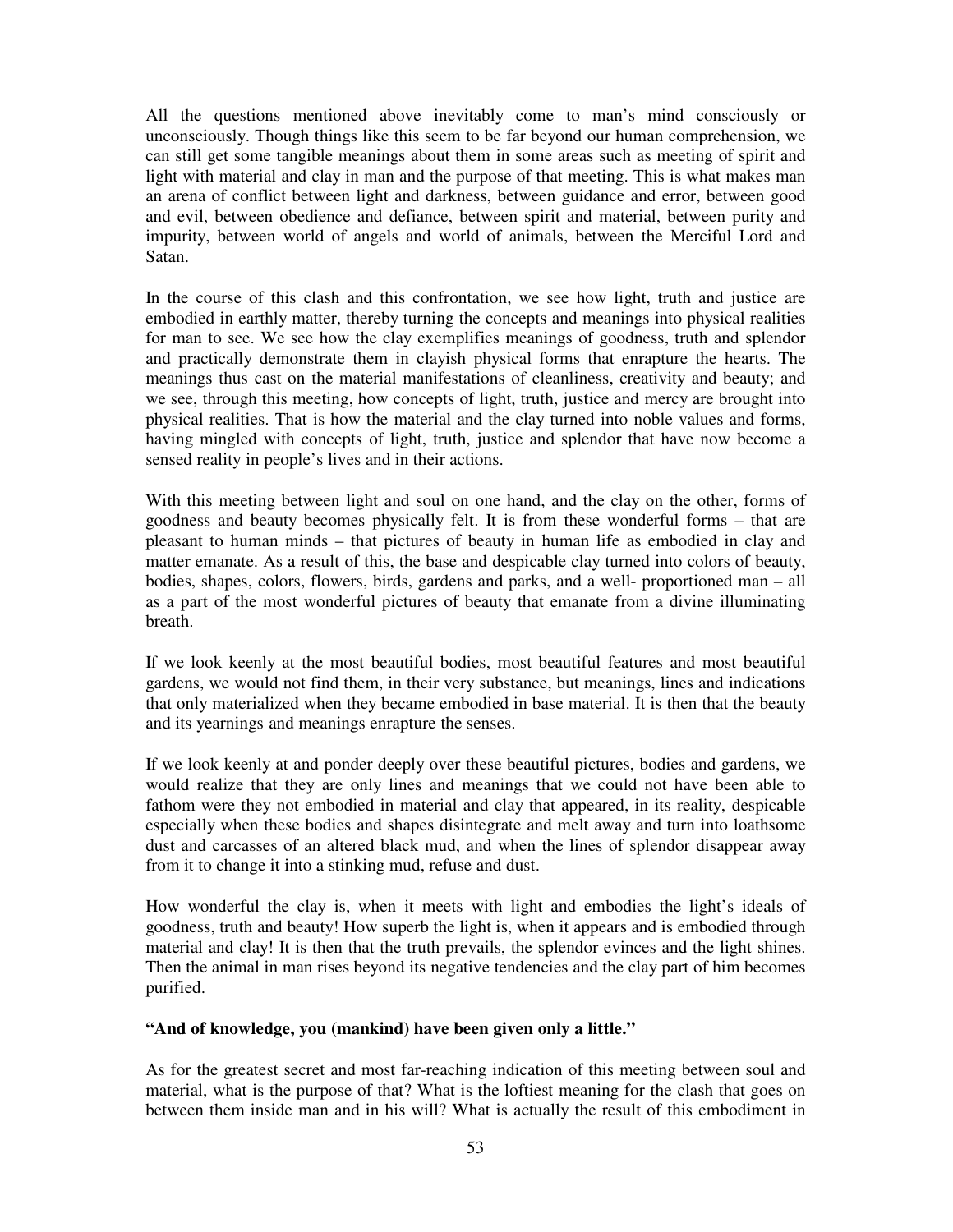which the souls return to their Creator and in which they – according to their capacity – subject their beings, and refined their clayish animalistic desires and inclinations? There is no doubt that all this – as far as our limited knowledge could show us – is among matters of the Unseen and among the secrets of creation that man cannot understand in this worldly life.

Allah says:

[ قُلْ سِيرُوا فِي الْأَرْضِ فَانظُرُوا كَيْفَ بَدَأ الْخَلْقَ ]

*"Say: "Travel in the land and see how (Allâh) originated creation."* (Al-'Ankabut 29:20)

[وَيَسْأَلُونَكَ عَنِ الرُّوحِ قُلِ الرُّوحُ مِنْ أَمْرِ رَبِّي وَمَا أُوتِينُم مِّن الْعِلْمِ إِلاَّ قَلِيلاً ]

*"And they ask you (O Muhammad (peace be upon him)) concerning the Rûh (the Spirit); Say: "The Rûh (the Spirit): it is one of the things, the knowledge of which is only with my Lord. And of knowledge, you (mankind) have been given only a little.""* (Al-Isra 17:85)

[وَمَا خَلْقْنَا السَّمَاوَاتِ وَالْأَرْضَ وَمَا بَيْنَهُمَا لْمَعِيينَ مَا خَلَقْنَاهُمَا إِلَّا بِالْحَقِّ وَلَكِنَّ أَكْثَرَهُمْ لَا يَعْلَمُونَ ]

*"And We created not the heavens and the earth, and all that is between them, for mere play. We created them not except with truth (i.e. to examine and test those who are obedient and those who are disobedient and then reward the obedient ones and punish the disobedient ones), but most of them know not."* (Ad-Dukhan 44:38-39)

[ وَ"-َ ََ+=ْNُ اِ%ْ! وَاْV2ِWَ إ-ِ ِْ\$َ@ُ ُون.ِ "-َ أُرِ ُ "ِHُْ" 1 !ر1زْقٍ وَ"-َ أُرِ ُ أَن ُnِ\$ْ ُ(ن.ِ إِن اSَ هُ)َ اDزاقُ ذُو اْ=ُ)ةِ اْ َGِ!ُ[

*"And I (Allâh) created not the jinn and mankind except that they should worship Me (Alone). I seek not any provision from them (i.e. provision for themselves or for My creatures) nor do I ask that they should feed Me (i.e. feed themselves or My creatures). Verily, Allâh is the All-Provider, Owner of Power, the Most Strong."* (Adh-Dhariyat 51:56-58)

[وَمَا خَلْقْنَا السَّمَاء وَالنَّارْضَ وَمَا بَيْنَهُمَا لْمَعِينَ لِي ْأَرَدْنَا أَن تَّنَّخِذَ لَهْوًا لَاتَّخَذْنَاهُ مِن لَدُنَّا إِن كُنَّا فَاعِلِينَ ]

*"We created not the heavens and the earth and all that is between them for a (mere) play. Had We intended to take a pastime (i.e. a wife or a son), We could surely have taken it from Us, if We were going to do (that)."* (Al-Anbiya 21:16-17)

### [ لاَ يُكَلِّفُ اللّهُ نَفْسًا إلاَّ وُسْعَهَا لَهَا مَا كَسَبَتْ ]

*"Allâh burdens not a person beyond his scope. He gets reward for that (good) which he has earned, and he is punished for that (evil) which he has earned."* (Al-Baqarah 2:286)

[ قَالُواْ سُبْحَانَكَ لاَ عِلْمَ لَنَا إلاَّ مَا عَلَّمْتَنَا إِنَّكَ أنتَ الْعَلِيمُ الْحَكِيمُ ]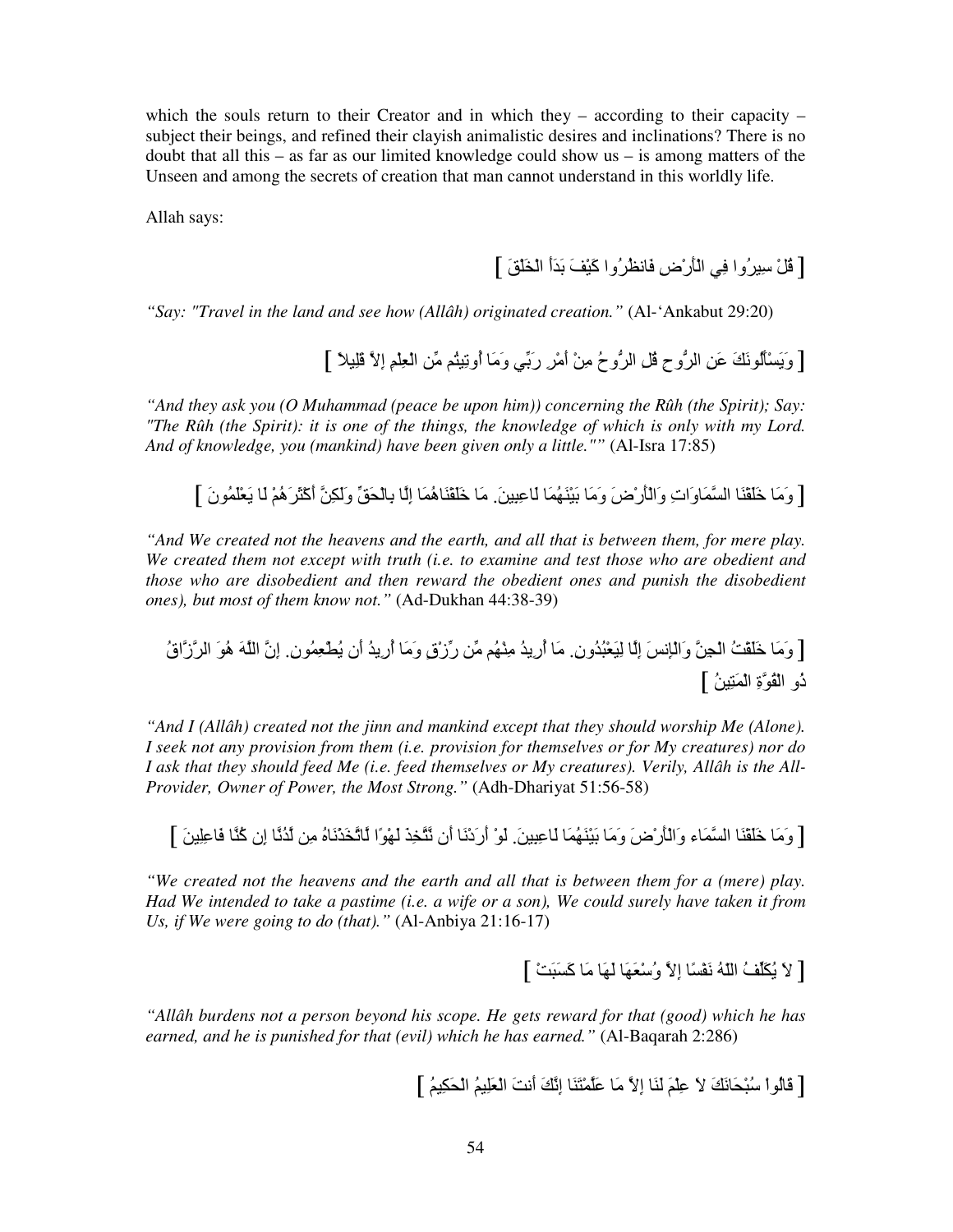*"They (angels) said: "Glory be to You, we have no knowledge except what You have taught us. Verily, it is You, the All-Knower, the All-Wise.""* (Al-Baqarah 2:32)

[ لَقَدْ كُنتَ فِي غَفْلَةٍ مِّنْ هَذَا فَكَشَفْنَا عَنكَ غِطاءكَ فَبَصَرَكَ الْيَوْمَ حَدِيدٌ ]

*"(It will be said to the sinners): "Indeed you were heedless of this. Now We have removed from you your covering, and sharp is your sight this Day!""* (Qaf 50:22)

These reflections on the meanings and goals of creation and purposes of its relationships are not – as far as I am concerned – a futile activity as is the case with speculative philosophy that uses assumptions to delve into a world that is beyond material without any proof or a guide but out of intellectual arrogance and lack of realization of limitedness of man's intellect. This is what the Ummah has suffered from, and is still suffering from, in some of its speculative wildernesses. It is also what the humanity has suffered from – and is still suffering from – in some of its speculative philosophies. This is perhaps what Imam Abu Hamid Al-Ghazali meant by his work, *"Tahafutul-Falasifah"* (Philosophers' Tumbling Over One Another). And what we observe of straying of the erroneous, drifting away of the atheists and superciliousness of the ignorant ones are just a manifestation of the same.

The disciplined reflection through acknowledgment of limits of human intelligence and logic is, in my view, a manifestation of serious religiosity and a way of consolidating one's faith. Perhaps, this is what Imam Ibn Rushd meant by his work, *"Tahafut at-Tahafut"*, in which he underscored the importance of making use of the intellect for thinking and reflection so that the faith can be strengthened, the message of Islam can be understood and the horizons of knowledge can be widened and deepened.

In any case, the revealed Book of Light and the successive related authentic Sunnah are the source of decisive knowledge concerning the world of the Unseen. Both are the reference and the last word and the source of these reflections whose goal is to play a role in providing guidance to the Muslim and setting him on the right course:

[ قَالَ أُوَلَمْ نُؤْمِن قَالَ بَلَى وَلَكِن لّيَطْمَئِنَّ قَلْبِي ]

*"(Allah) said: 'Do you not believe?' He (Ibrâhim) said: 'Yes (I believe), but to be stronger in Faith.'"* (Al-Baqarah 2:260)

I hope this treatise has succeeded – to some extent – in explaining the nature of the Ummah, and the nature of its goals, direction and law; the importance of its reform efforts, and the necessity of working towards Islamization of knowledge and ensuring its revelation, intellectual and universal unity and that the Ummah always follow the principles of the law of light which is an objective reality in the existence and that is based upon the foundation of Tawhid and unity of mankind and that gives power to the truth.

I equally hope that it has– to some degree – facilitated for humanity in general and the Muslim in particular, the understanding of the West and its modern thought, perception, mentality, goals, politics and actions that are all based upon the animalistic jungle law in its general dealing with others such as the people of Asia, Africa and Latin America and particularly with the Muslim world. It is a dealing that is based upon law of the jungle under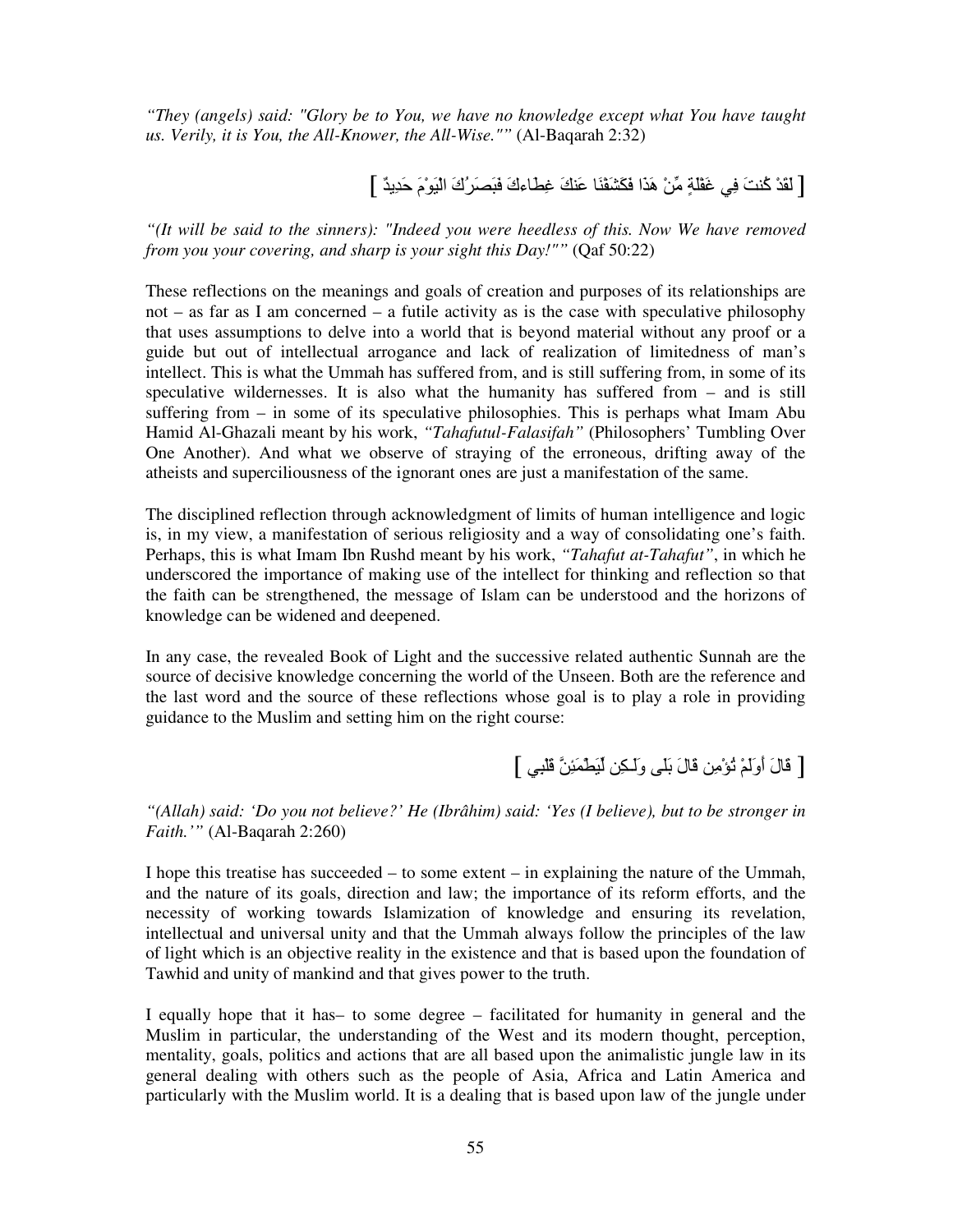which racial segregation is practiced, right is might and the earthly desires and lusts of the clay are succumbed to.

The West's relationship with others is determined by greed; and in attaining its goals and interests with others, it relies as much as possible on perpetrating injustice and aggression which, sometimes, subside under the demands of human spiritual nature such as truth, justice and compassion. However, the real evil and calamity is when Satan and animal tendency in man meet and all the effects of the nature of man's spirit are smothered. The horrible and barbarous example of this is what we are witnessing today of the Zionists' perpetrations against the Palestinian people, where the most heinous forms of evil, injustice, cruelty and destruction are being demonstrated. It is a situation like this that kills essences of light and spirit as that exemplify in goodness, justice and mercy in human life. There are also examples of this in actions of nations in different forms, regardless of their values and concepts.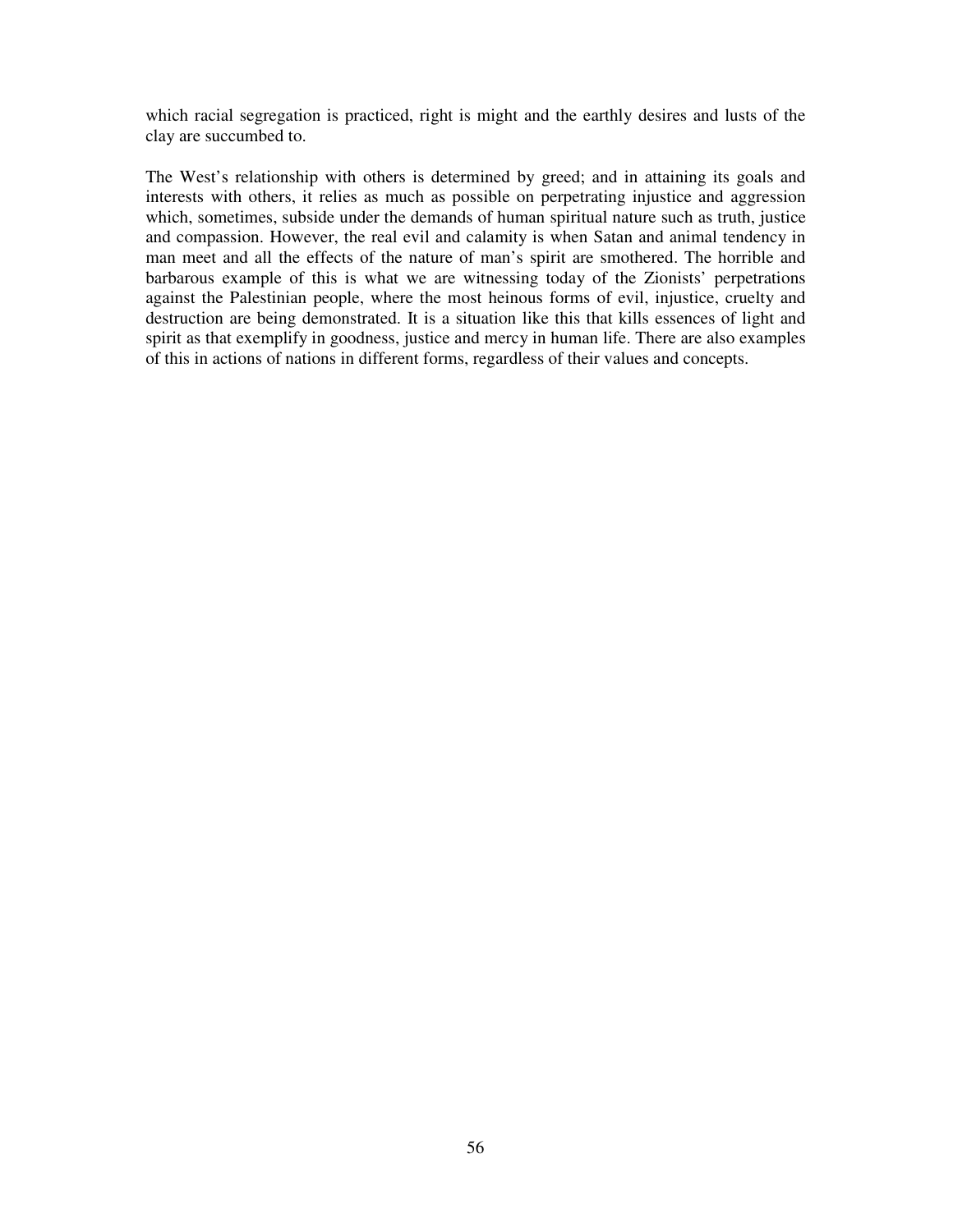#### **The Ummah Has a Role to Play**

The purpose of this treatise, at this particularly difficult time, is an attempt at presenting a working guide and a vision for the thinkers of this Ummah on whose shoulders the major role of leading the Ummah and guiding its courses fall. This treatise will help them to understand the essence of the Ummah's existence and to act upon that understanding in order to bring back the Ummah's sound vision and its resolute energy and to identify for it its way and direction. It is then that it can take up its own affairs strongly and determinedly, just like anyone that knows his way and identifies his goal.

It is also hoped that this treatise – in the long  $run - will$  assist the others, from among followers of the jungle law, especially the West to understand itself, to return from its erroneous way and put a stop  $-$  in compassion with itself and the humanity  $-$  to its hostilities and aggressions thereby saving itself and humanity the agony of injustices and sufferings that are generated by prevalence of law of the jungle. The law of light will then prevail and ideals of justice, harmony and peace will spread among the entire humanity.

**Allah is the Giver of success and guidance; Excellent is He as the Protector and Excellent is He as the Helper.**